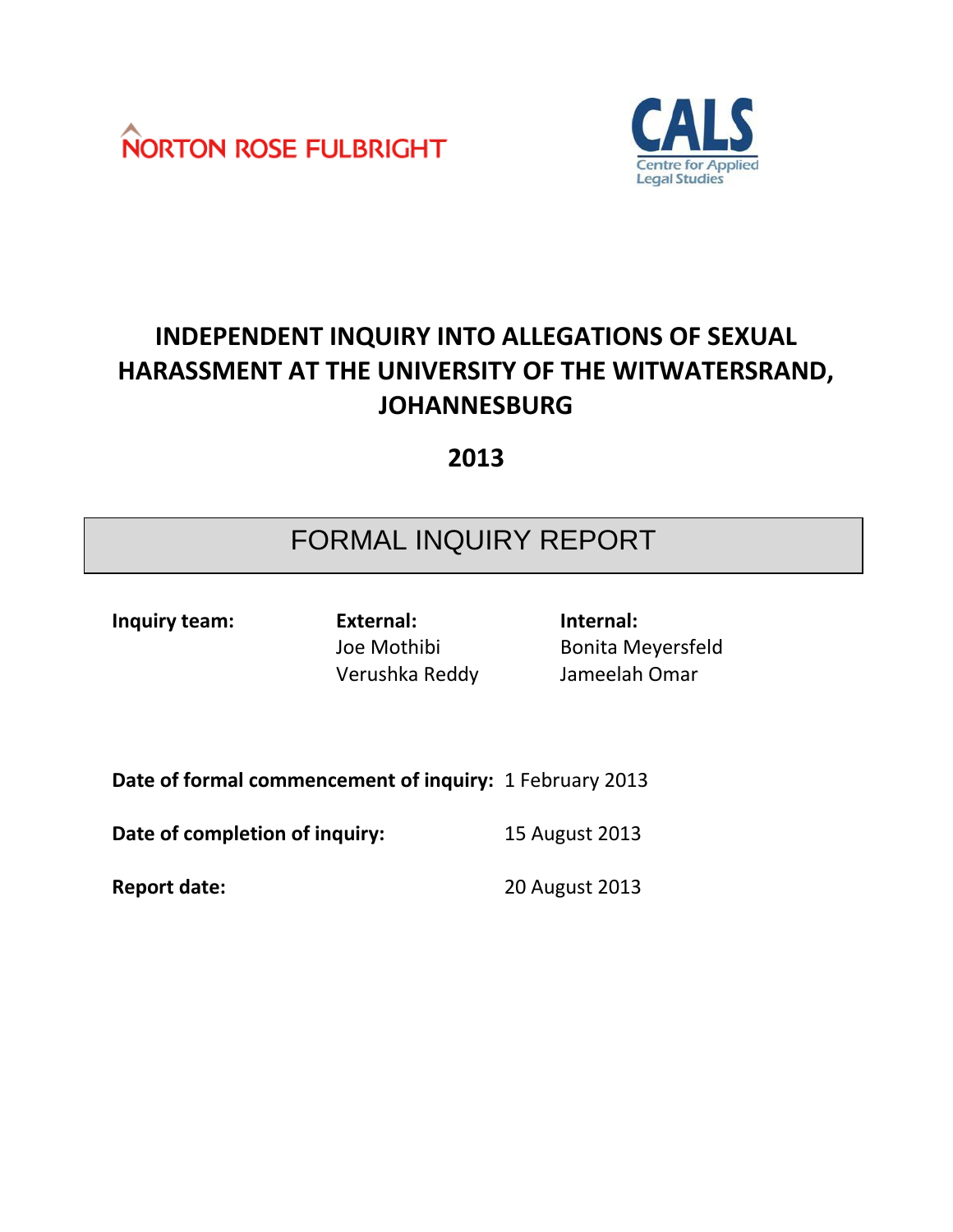#### **Table of Contents**

- **A. Introduction**
- **B. Terms of Reference**
- **C. The Committee**
- **D. Background to the inquiry**
- **E. Objective of the inquiry**
- **F. Methodology**
- **G. Findings** 
	- **1. LACK OF UNDERSTANDING OF SEXUAL HARASSMENT**
	- **2. TOO MANY DISPARATE ROLEPLAYERS**
	- **3. AD HOC AND UNPREDICTABLE SEXUAL HARASSMENT PROCESS**
	- **4. EXPERIENCE OF STUDENTS**
	- **5. EXPERIENCE OF STAFF**
	- **6. UNIVERSITY'S "POLITICAL WILL"**

**Annexure A: RECOMMENDATIONS Annexure B: ORGANOGRAM**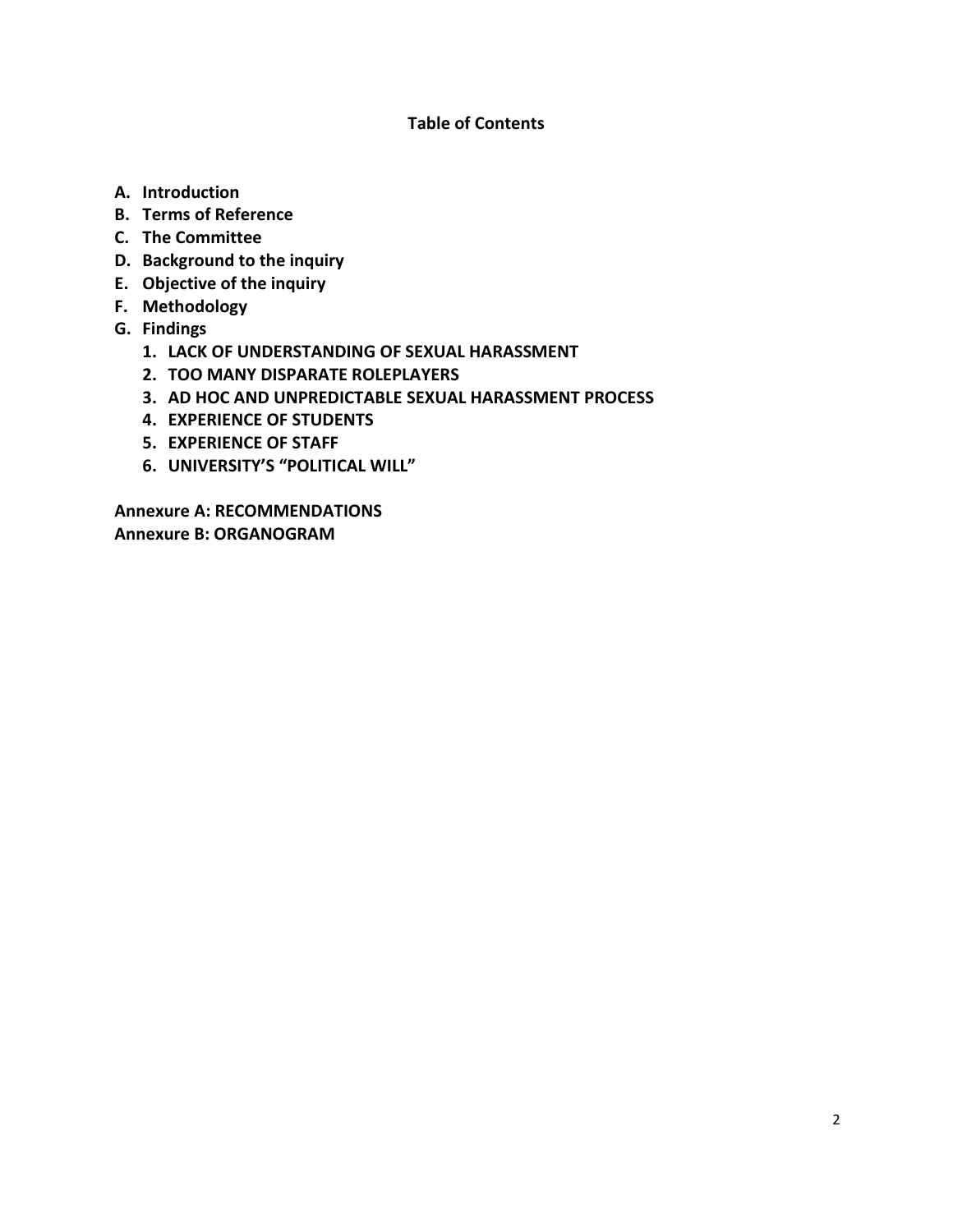#### **A. Introduction**

The Independent Inquiry into sexual harassment at the University of Witwatersrand hereby submits its final report. The findings, recommendations and conclusions are contained in this report.

The members of the Inquiry have had absolute cooperation from all involved in this process. The University Community as a whole has taken a unique and unprecedented investigation. The inquiry has brought us into contact with deep sadness but we conclude with hope for effective change.

We applaud the courage of the students and staff who told us their stories and contributed directly and indirectly to our recommendations.

#### **B. Terms of Reference**

The terms of reference of the Inquiry require the Committee to establish:

- 1) Whether sexual harassment and quid pro quo relationships are common place at the University of Witwatersrand's ("**University**");
- 2) Whether staff and students are aware of the policy and procedures on sexual harassment and whether they feel comfortable reporting sexual harassment incidents; and
- 3) Whether the process of addressing incidents of sexual harassment at the University (this includes the manner in which incidents of sexual harassment are reported and investigated) is fair, robust, effective and sensitive.

#### **C. The Committee**

There are two parts to the Committee of Inquiry ("**the Committee**"), an external team and an internal team. The external team is comprised of lawyers specializing in employment law, from the law firm of Norton Rose Fulbright South Africa, Joe Mothibi, Verushka Reddy and Amelia Berman. The internal team comprises of Bonita Meyersfeld and Jameelah Omar, lawyers at the Centre for Applied Legal Studies, which forms part of the University's Law School.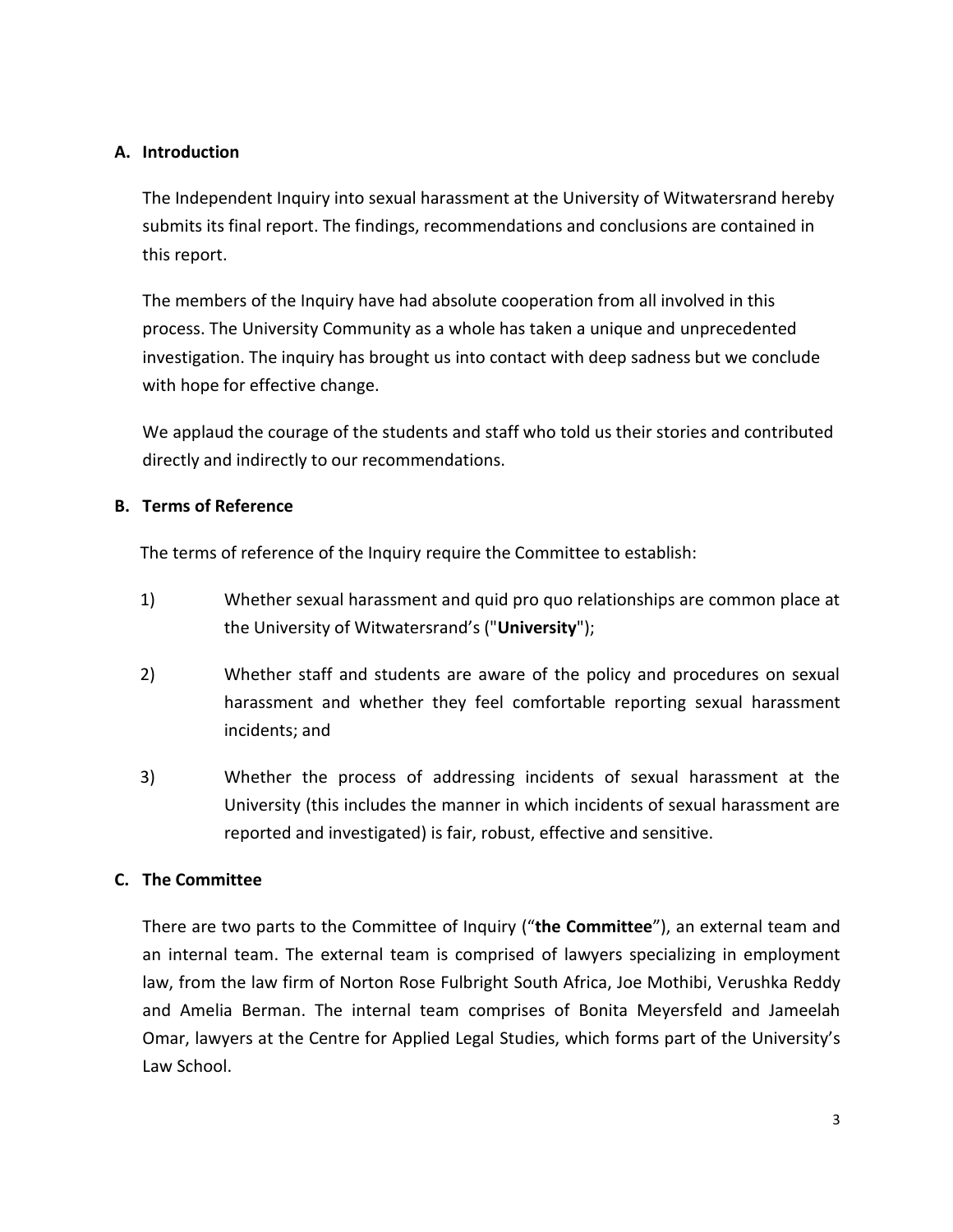The two segments, however, provided distinct sets of expertise to the Committee. The external segment provided expertise on employment law and how it regulates sexual harassment, while the internal segment provided expertise on the relationship between gender and power differentials in respect of sexual harassment. Members of both teams attended consultations and interviews.

This Report comprises the consolidation of these distinct approaches into practical recommendations for the improvement of the handling of sexual harassment at the University based on what the Committee observed and was told during the Inquiry.

#### **D. Background to the inquiry**

In 2011, the University's Transformation Office commissioned and began the process of a wholesale review of the formal policies relating to sexual harassment. This review process was undertaken by an external expert, Professor Dee Smythe, the Director of the Centre for Law and Society at the University of Cape Town. By the end of 2012, the policies had been reviewed and new proposed policies were in draft form. Many academics across the University had commented on, and participated in, the drafting of the revised policy.

On 21 September 2012, an article was published in the University student newspaper, the Vuvuzela, describing the sexual harassment of students by academics and specifically detailing allegations against an individual academic. The article was entitled "Professor asked student for sex". At this stage the Wits Legal Office began the process of establishing this inquiry into sexual harassment on campus.

In January 2013, the Sunday Times published an article detailing alleged incidents of sexual harassment of students by an academic in the School of Arts. Shortly thereafter, the University expedited the establishment of the envisaged campus-wide inquiry ("**Inquiry**"). On 1 February 2013 this Inquiry was formally commissioned. A separate inquiry to investigate specific allegations of sexual harassment at the University was commissioned and is being conducted by a team of lawyers at the firm Bowman Gilfillan Incorporated. This is a distinct and separate process.

#### **E. Objective of the inquiry**

It is apparent from the background to the Inquiry that sexual harassment is viewed by students, staff and University management as a problem at the University. However, the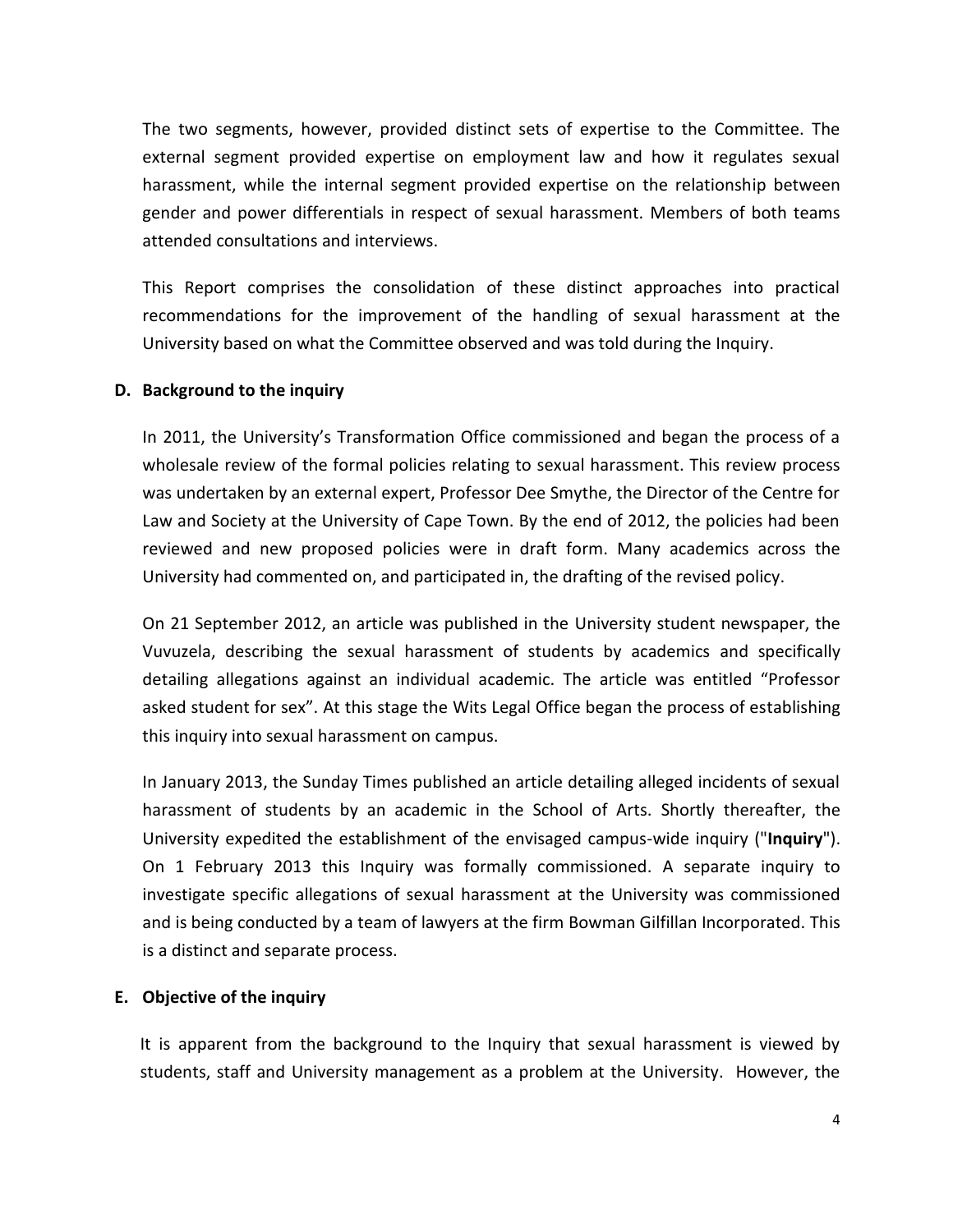extent of the problem and the reasons why it had not come to the fore earlier, despite the University having a policy and process in place, was not readily apparent. Thus, the purpose of the Inquiry was to ascertain the prevalence of the problem, the extent of the problem, and the role of institutional culture, if any.

Ultimately the Committee's recommendations seek to assist the University to:

- 1) Prevent instances of sexual harassment through the implementation of educational and contractual mechanisms; and
- 2) Ensure that processes are in place to deal effectively with specific allegations of sexual harassment.

Furthermore, the committee is required to make recommendations on measures which can be implemented in order to achieve the above.

#### **F. Methodology**

Information for the Inquiry was gathered between 1 February 2013 and 15 August 2013.

The mandate of the Committee was not to investigate specific allegations, and therefore it was not necessary to obtain documentary or other evidence other than oral accounts from persons relating to their experiences and opinions of sexual harassment at the University. On occasion, the Committee received supplementary written information.

The Committee obtained information from face-to-face inquiries with staff, students and former students. These meetings were conducted on an absolutely confidential basis. All interviewees provided their personal views on the process and their respective experiences.

The Committee obtained information from various distinct individuals and groups of persons, *inter alia*:

- Relevant roleplayer offices ("**Roleplayers**") in the University system;
- Staff members who complained of sexual harassment;
- Staff members who have participated in the various sexual harassment processes;
- Students who complained of sexual harassment; and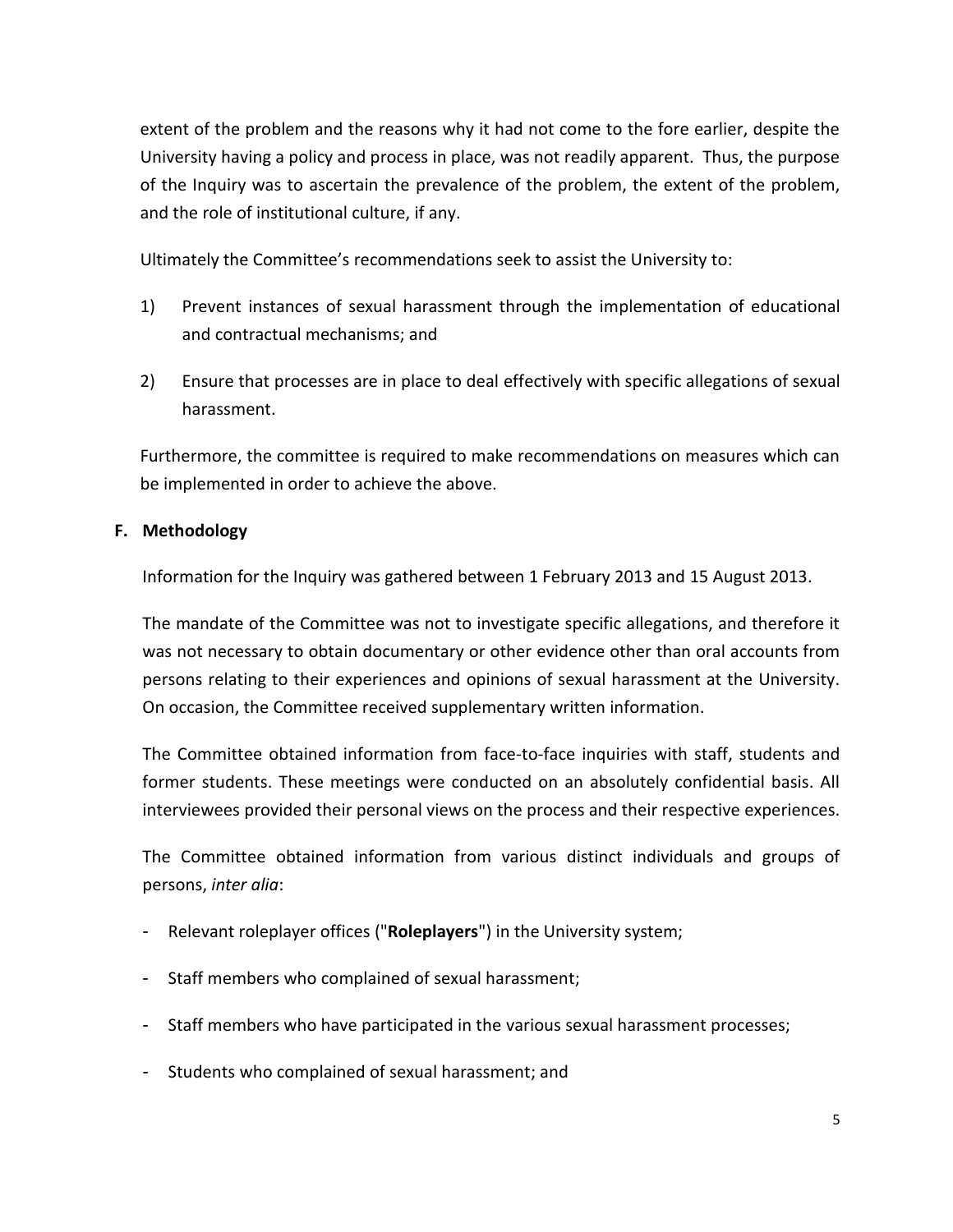- Open meetings with students at residences and in lecture halls.

The Committee interviewed more members of staff than students. The general explanation for this was that students were nervous, scared and felt that nothing would be done.

#### **G. Findings**

This section details the general findings and observations by the Committee during the consultation process. To protect the anonymity of the persons with whom we consulted, all findings are drafted in general and neutral terms, without referring to specific persons or designations in the University, and without detailing specific events that could be attributed to any individual.

There is indeed a problem of sexual harassment at the University. It must be stated, however, that there is no one person or office responsible for this phenomenon. Our inquiry revealed that there is a deficient system, comprising well-meaning individuals who have no training and limited resources to address this systemic problem. Our recommendations similarly seek to address this.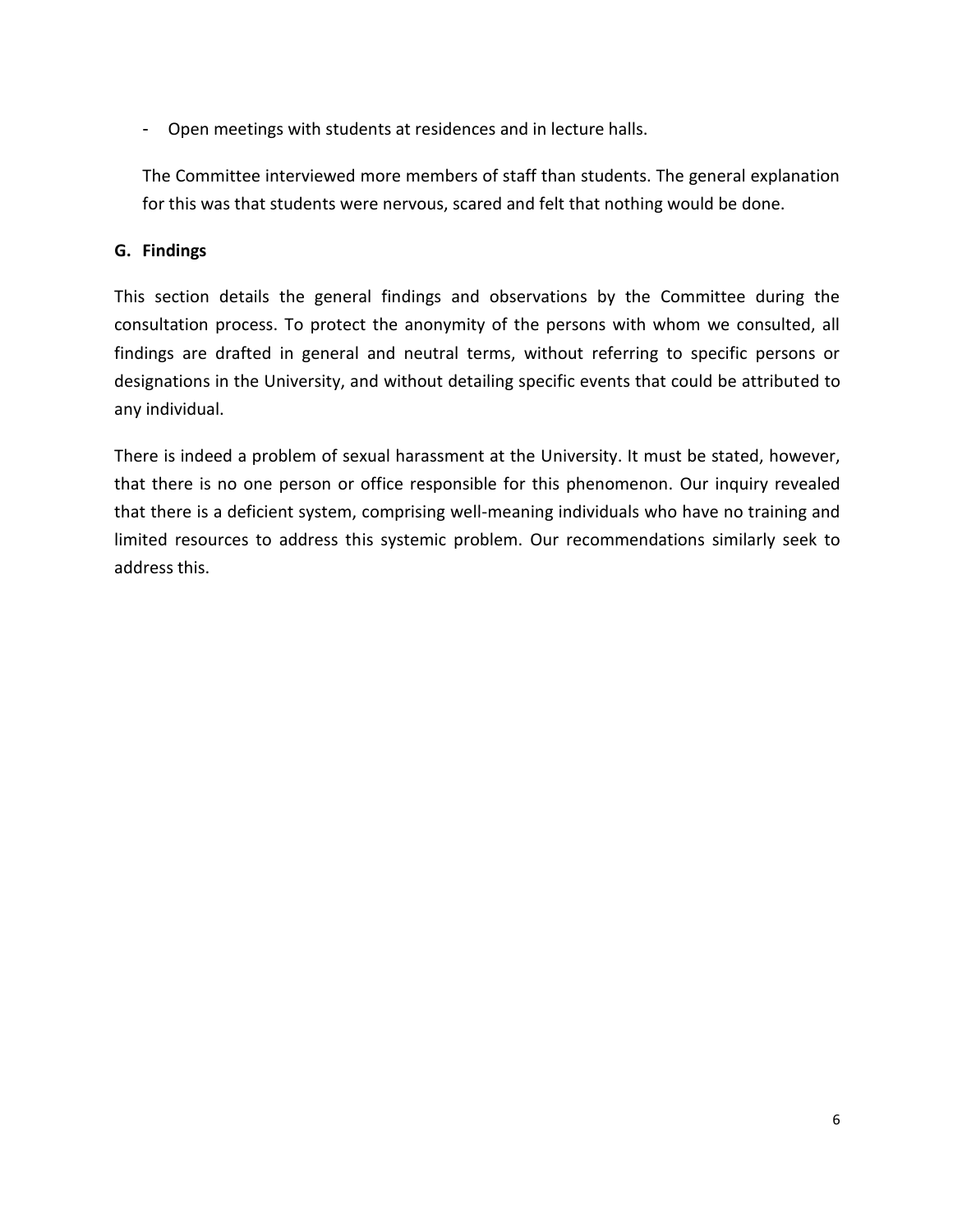## **1. LACK OF UNDERSTANDING OF SEXUAL HARASSMENT**

### 1.1. **The Label "Sexual Harassment"**

One of the most pronounced findings was the number of different understandings of sexual harassment across the University. Therefore, one of the key recommendations is that the University adopts a very clear and broad definition of sexual harassment, one that is capable of explaining the range of activity that constitutes sexual harassment.

Sexual harassment should be understood as a spectrum of activity, ranging from inappropriate or suggestive comments to threats and acts of physical violence. Obviously the severity of acts ranges, as should the consequences. However, all such conduct will constitute sexual harassment.

The common theme throughout the inquiry is that the sexual harassment is behaviour causing distress, is alienating and inconsistent with the spirit of the University, and which is directed at an aspect of a person other than their academic ability in an academic context.

It should also be noted that sexual harassment complaints were very rarely a once-off incident. There was usually a continuum of conduct that was initially uncomfortable, developing over time into a more invasive version of harassment. The slow progression of harmful behaviour means that many people do not identify themselves as victims of sexual harassment until there is an extreme incident of sexual harassment at which point many feel that they are to blame or somehow complicit.

# 1.2. **Lack of Understanding of the Nuances of Sexual Harassment in the University Context**

There are several offices in the University tasked with dealing with sexual harassment in different capacities. This results in confusion as to roles, responsibilities and lines of accountability.

These Roleplayers are:

- i. The Legal Office;
- ii. The Employment Relations Office;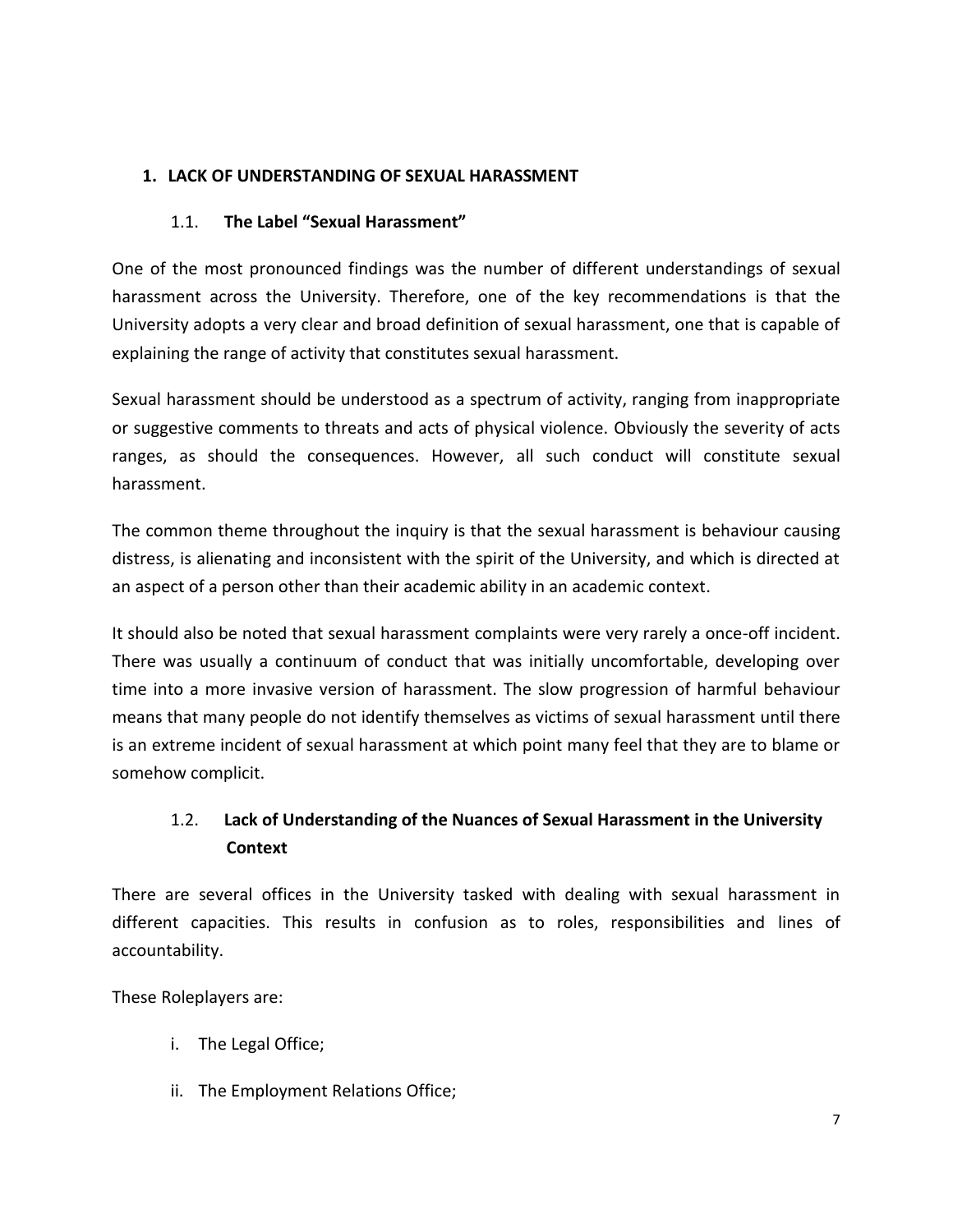- iii. The Transformation Office;
- iv. The Sexual Harassment Advisor;
- v. Campus Control;
- vi. Campus Health; and
- vii. University Management.

The Roleplayers involved in handling sexual harassment across the University do not possess all the necessary expertise in sexual harassment matters.

None of the persons working in the Roleplayer offices has been provided with training on handling sexual harassment, or sensitivity training in dealing with integrated issues such as gender, race and power differentials.

It is not unusual that legal and investigatory responses to sexual harassment are managed without the necessary expertise. This is in stark contrast to the approach, for example, to cases of fraud. Investigations into fraud often rely on experts in forensic auditing, with expertise in financial fraud and with the skills to investigate the matter appropriately, make verifiable findings and propose workable solutions.

The same level of specialised expertise is required in respect of sexual harassment. Responses to sexual harassment do not cater for the nuanced nature of such abuse and the associated elements of fear and power disparity.

The expertise required in respect of sexual harassment cases is an understanding of the psychosocial impact of sexual harassment and the context of power relations in which it occurs. This includes an understanding of the limited choices students and staff members have in negotiating advances made by those in senior positions.

At the moment, this specialisation is housed in the individual qualifications of the incumbents of the Transformation Office (who is no longer in office) and the Sexual Harassment Advisor (**"SHA**"), situated at CCDU.

These offices, however, operate distinctly from the other Roleplayers, including the Legal Office and Employment Relations Office. The two sets of expertise, namely law and psycho-social responses, are inextricably linked and ought to be housed in one seamless office.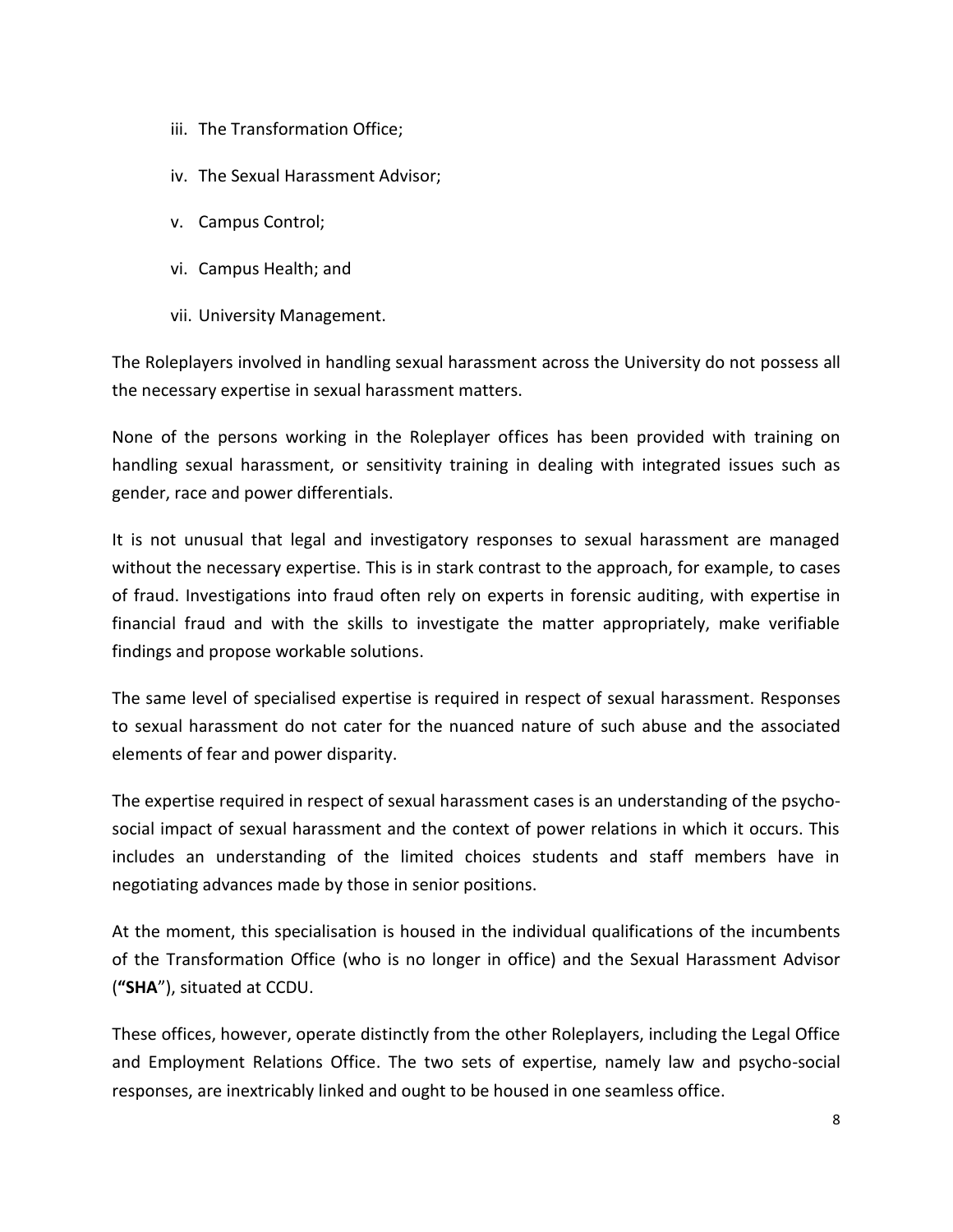# 1.3. **No discussion, training or public engagement to facilitate the understanding of sexual harassment**

From year-to-year, there is no consistent period or event at which a student or staff member of the University is informed about the sexual harassment policies, principles of expected interpersonal behaviour and the consequences of non-compliance.

As a result, staff and students are not aware of the different types of behaviour that encompass sexual harassment. The most common view is that only violent physical conduct constitutes sexual harassment.

This perception promotes the view that unless it is physical, it is not worth reporting, and that inappropriate behaviour such as sexual innuendo is acceptable.

This is unlike the University's approach to plagiarism. Every member of staff and every student is made aware, repeatedly, of what plagiarism is and the consequences thereof. Physical and personal safety, dignity and well-being, are as seminal to the academic project as intellectual property and research facilities. Their protection requires as robust, open and consistent discussion as ethics and plagiarism.

There are no consistent education programmes available to staff on sexual harassment or integrated issues such as gender, race and power differentials. Many staff members outside of the Roleplayers are involved in sexual harassment issues by nature of their proximity to students within respective academic Schools and Departments, and are not provided with the tools to handle these matters appropriately.

Many staff members are uncertain about how to behave towards their students for fear of crossing a line, without knowing exactly where that line is.

Many students are not aware that there is a SHA or that CCDU offers counselling for personal issues. Students have the perception that CCDU is aimed at their studies and career options alone.

#### 1.4. **No support for staff who handle sexual harassment complaints**

There is no formal support for staff members (both in and outside of the Roleplayers), who deal with the difficult and emotional issues that are raised in sexual harassment issues.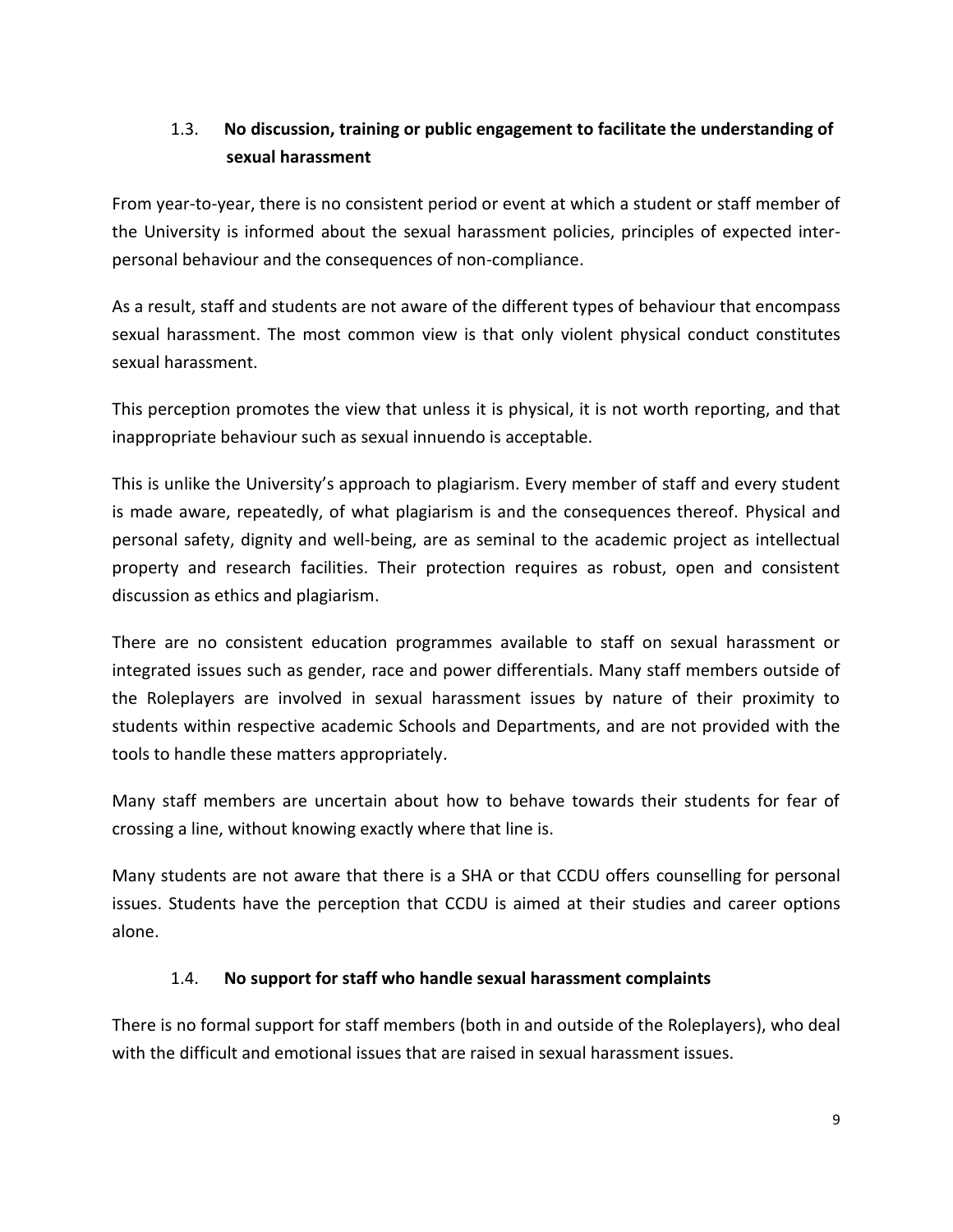A number of the staff members handling these issues have had to take special sick leave due to their emotional and mental fatigue. A number have also suffered severe illnesses as a result of the stress of handling these issues.

Within Schools and Departments in which sexual harassment allegations have been lodged against academics, staff members have described the "*toxic environment*", the "*level of anxiety*" and the "*feelings of humiliation at being painted with the same brush*". These are emotions and reactions that have an impact on job satisfaction as well as specifically on teaching and staff-student relationships.

Staff members who have tried to engage with the issue of sexual harassment with their students, have reported confrontational, overly legalistic or aggressive responses from certain Roleplayers.

In particular, staff members who have attempted to raise this issue publicly with students have faced internal censure. While there is a need to be cautious in handling the legalities of sexual harassment cases, the tendency is to be overly legalistic. This is another example of the legal process progressing without the psycho-social considerations that permeate this type of harm.

The current University sexual harassment policy stipulates that a complainant may approach 'anyone'. As a result, many students approach academics and staff members in whom they feel comfortable confiding. Staff members have reported that in instances where students have approached them to report and seek guidance, it has afterwards been implied by the University that they "*incited students to come forward*". This has a silencing effect on all members of staff.

These staff members are also not part of the Roleplayers and their role in responding to sexual harassment complaints is neither acknowledged nor facilitated. Staff members reportedly spend significant time on sexual harassment complaints but are not provided with resource assistance or support and perform this role over and above their teaching and research requirements.

When a staff member is placed on special leave, the colleagues must burden the extra load without the necessary support. This is an additional and unquantifiable pressure on staff, particularly in terms of providing additional teaching and research capacity.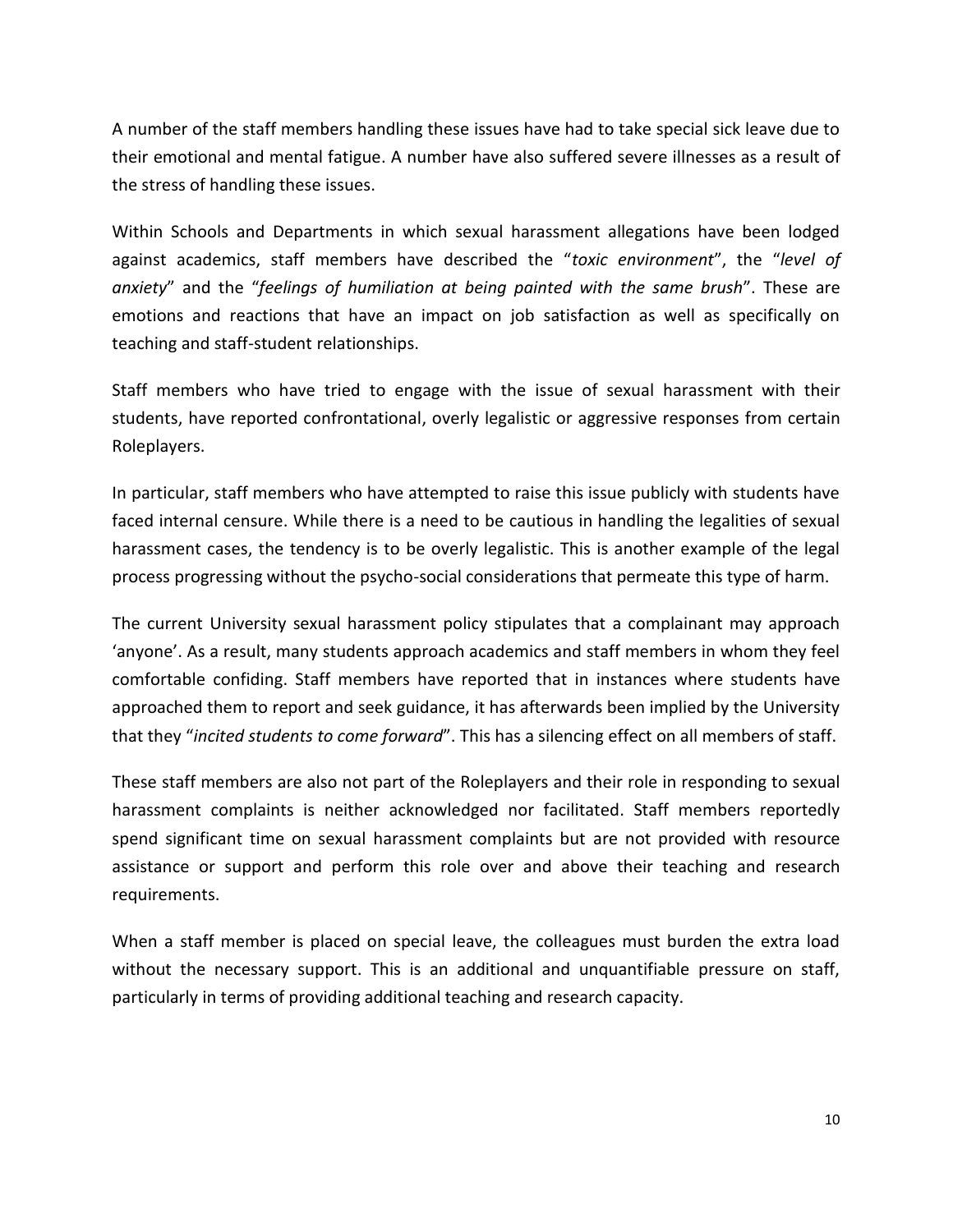## 1.5. **Unclear University Code of Conduct Regarding Relationships**

### 1.5.1. **Relationships in General**

One of the key determinants exacerbating instances of sexual harassment is the lack of clarity regarding acceptable student and staff behaviour. Although there is a Relationships Policy, it is confusing in practice. Its key components are:

- i. It does not prohibit romantic or intimate relationships between staff members and students.
- ii. Relationships between staff and students must be disclosed to the line manager of the particular staff member. The interpretation of this requirement is that it applies to long-term relationships and does not include causal sexual engagement. The latter is rarely reported.

Such encounters also occur within the dynamic of power disparities, which impede, if not obviate, the existence of meaningful choice on the part of the student. Where relationships are disclosed, there is no consistency in how line managers deal with such disclosure.

The result of this policy is that there has been an increasing informalisation of relationships between staff and staff, and between staff and students. This informality is laudable in many respects and speaks to a progressive environment. However, it has started to develop into a culture, which may be absent of dignity and respect, where abuse can flourish under the guise of a non-hierarchical community.

Interviewees were divided as to whether platforms such as social networking ought to be allowed between staff and students (there is no University position on this). The most common view from staff is that social media can be a useful educational tool when used academically, and not for personal relationships with students. Students mostly felt uncomfortable with personal engagement on social media.

#### 1.5.2. **Lack of Clarity for Staff**

There is no formal procedure whereby a new member of staff is apprised of the sexual harassment policy. Staff members are not provided with the Sexual Harassment Policy when entering the University and are not required to commit to its contents. Although the employment contract includes a clause that states that "the employee will be required to abide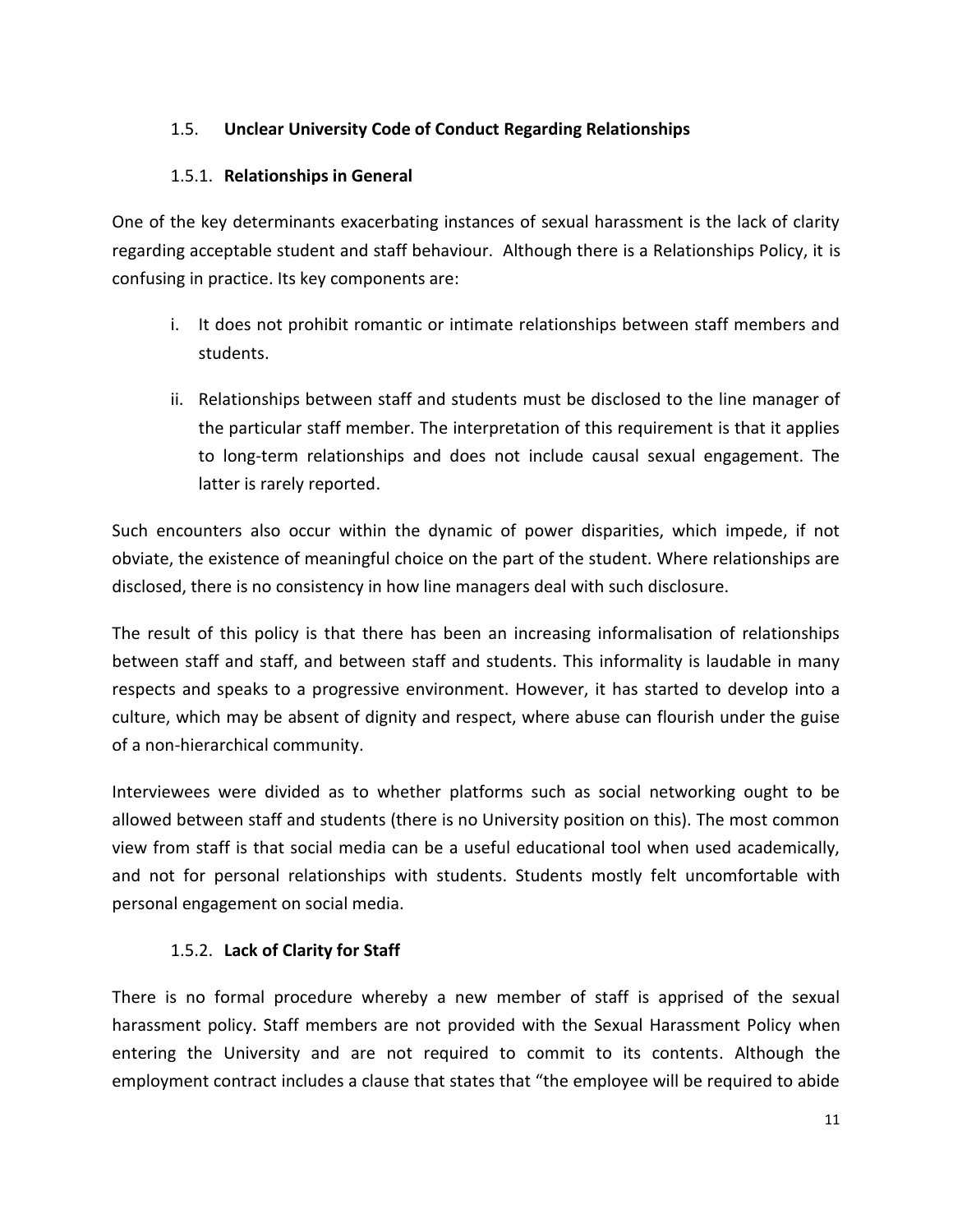by all policies, rules and regulations applicable to University staff members", this is deficient for the following reasons: there is no specific reference to the sexual harassment policy; there are approximately 70 HR policies in place at a given time; the sexual harassment policy is not attached to employment contracts; and it is not easily accessible on-line.

There is also no Code of Conduct that clearly sets out what is appropriate or inappropriate conduct for staff in dealing with students. In the absence of specificity, the University community operates in a context of differing assumptions of what constitutes appropriate staffstaff, student-student, and staff-student engagement. It is clear that this lack of certainty exacerbates the experience of complainants who are never sure if the University sanctions their experiences.

There is an ad hoc discussion about sexual harassment in the orientation programme but the orientation programme for new staff members is not compulsory, and more particularly, does not include induction or training on the sexual harassment policy. The programme is available simultaneously for academic staff and support staff, and separate sexual harassment training for the two distinct staff groups would be important to the extent that the relationship between academic staff members and students, and non-academic staff members and students differs.

#### 1.5.3. **Lack of Clarity for Students**

As part of orientation packs, first year students are provided with a description of sexual harassment. However, neither a discussion nor induction of the policy is included in the orientation programme. Students are oftentimes not made aware of the Sexual Harassment Advisor, or given clear guidelines as to whom they can turn with complaints of sexual harassment.

The sexual harassment policy is available on the University intranet, but it is not easy to find.

#### An example of where problems arise:

*Students on the Student Representative Council have in the past requested that the sexual harassment policy be emailed to the student body at large. This was not done because of an unwritten University policy that students, who have complained about excessive emails, ought not to receive more than five bulk emails per year from the University. The competing considerations in this*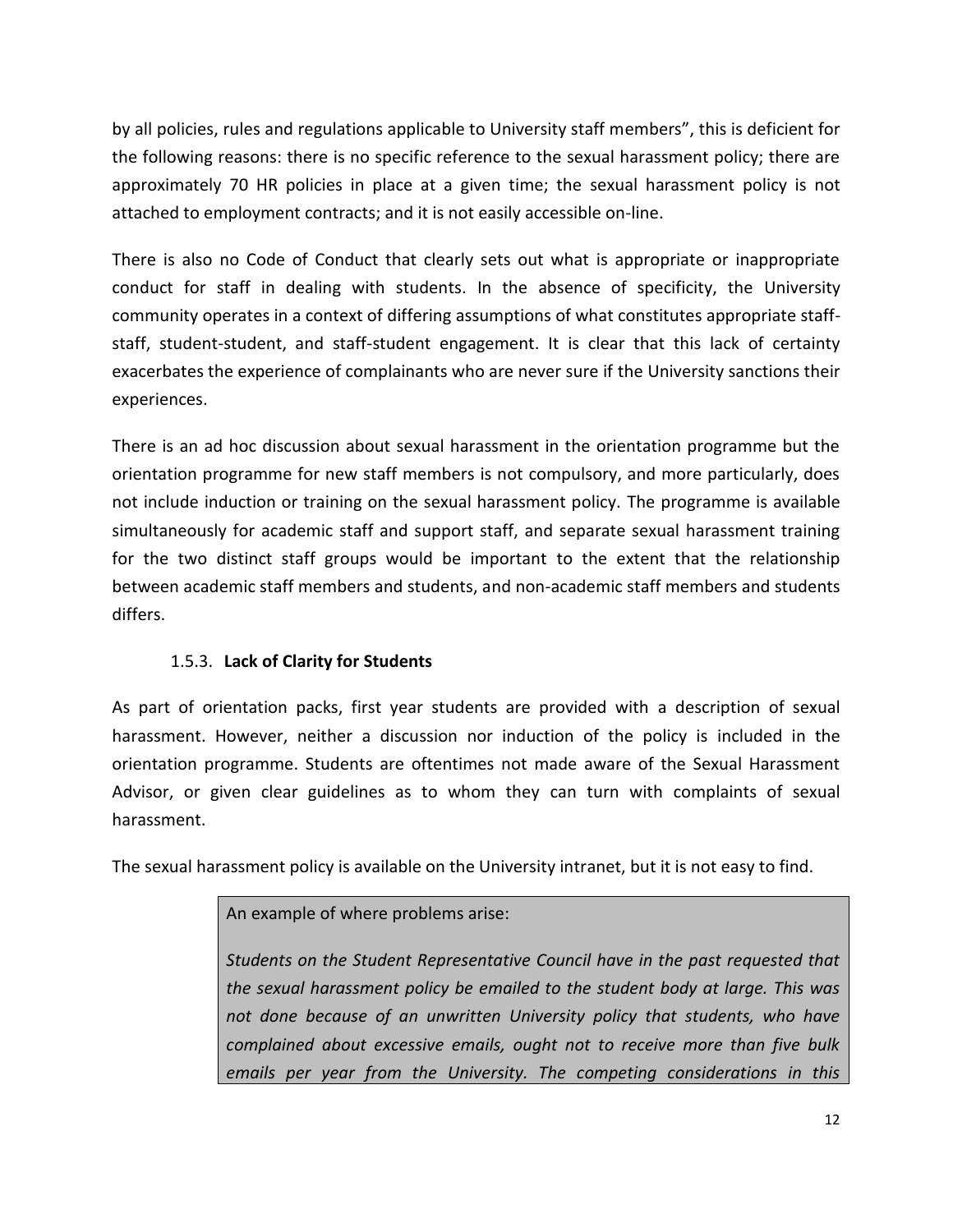*instance are worth examining as they reveal the formalistic approach to student engagement and are part of the problem in responding to sexual harassment. In our view, the University ought to have distributed the policy. Why this policy and not others? First, because the students asked for the policy; second, the problem of excessive emailing is less prejudicial on balance than sexual harassment.*

The policy should not only be made available; it should be distributed as one of the key induction documents and involve mandatory engagement and training.

## 1.5.4. **Lack of Clarity for Tutors**

Interviewees commented on the particular difficulty in respect of tutors and sexual harassment. Tutors operate in a zone between staff and students. Although tutors are not members of staff, they have a large degree of influence over students. There is no policy in place that regulates their relationship with students or clarifies what is inappropriate conduct towards a student.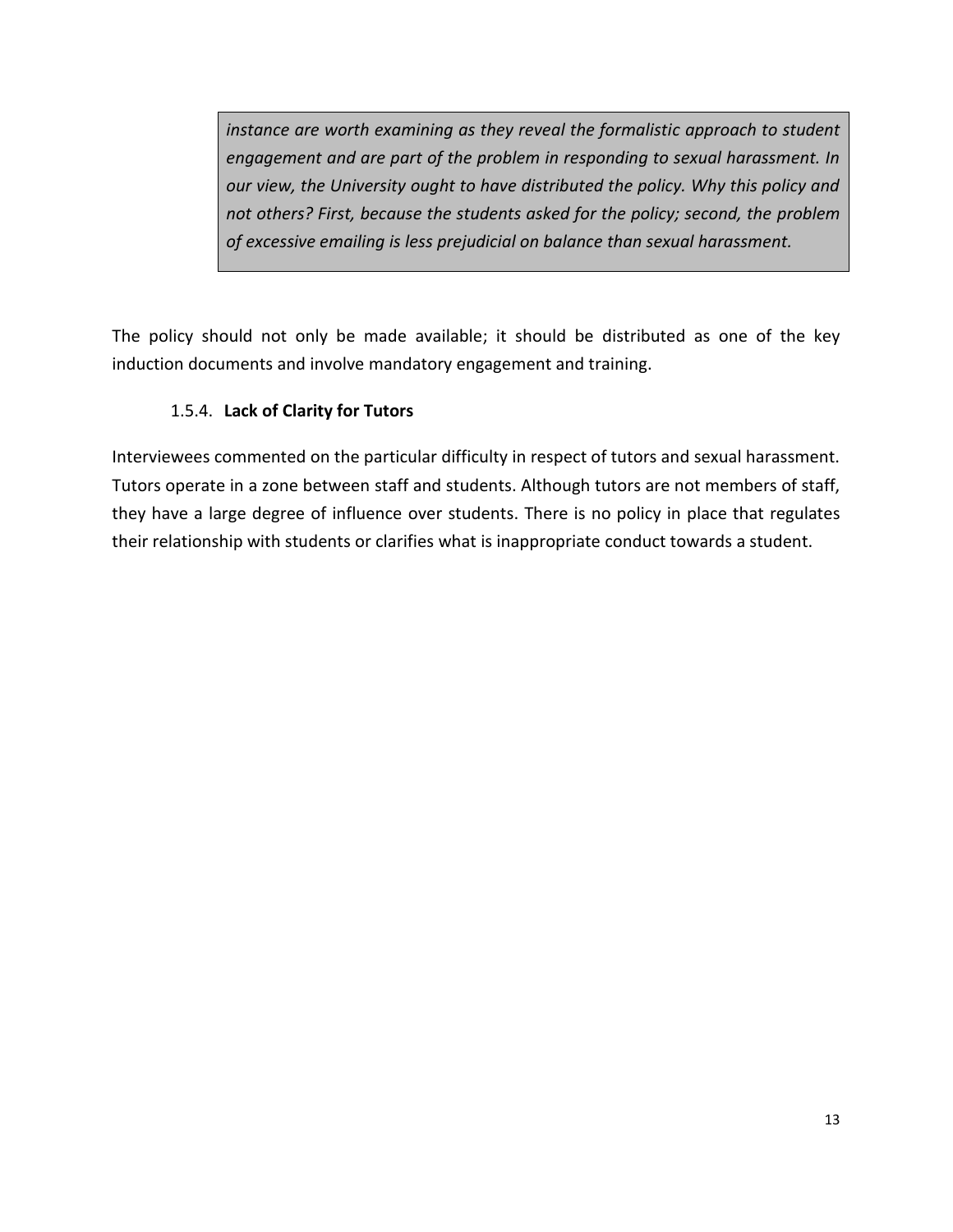#### **2. TOO MANY DISPARATE ROLEPLAYERS**

### 2.1. **Role of the Legal Office**

#### 2.1.1. **What It Is and What It Does**

The Legal Office is responsible for the regulation and enforcement of legal issues at the University. The Legal Office has three lawyers who are available to handle sexual harassment cases. The Legal Office only deals with cases of sexual harassment or sexual violence between students (i.e. both the complainant and the perpetrator are students) and not between staff and students or staff and staff. The latter cases are handled by the Employment Relations office (discussed below). The Legal Office also assists and works alongside Employment Relations on incidents of sexual harassment between a staff member and a student. The Legal Office may call other members of staff to assist with sexual harassment cases and disciplinary proceedings where necessary. The Legal Office may also brief outside counsel when necessary.

The Legal Office has several challenges in addressing sexual harassment. It must be stated that there are individuals within the legal office who are deeply committed to eradicating sexual harassment but are unable to do so effectively for the reasons described below.

#### 2.1.2. **Deficiency One: Legal Office Faces a Conflict of Interest**

The Legal Office houses the University's internal legal counsel and is the office tasked with handling legal matters across the University. In cases of sexual harassment, it is often unclear in whose interests the Legal Office is, or should be, acting. In sexual harassment cases, there are three competing interests: the University's reputation; the complainant's interests; and the interests of the alleged perpetrator.

The Legal Office is required to represent all three competing interests simultaneously, namely, the interests of the University, including a safe campus and reputational interests, the complainant and the alleged perpetrator.

As the University's lawyers, the Legal Office's first responsibility is to the University. This makes is difficult for the Legal Office simultaneously to be involved in protecting the interests of the complainant, who feels the need to be protected and believed; and alleged perpetrator, who feels the need to be vindicated; and the University, which wants a safe and just environment.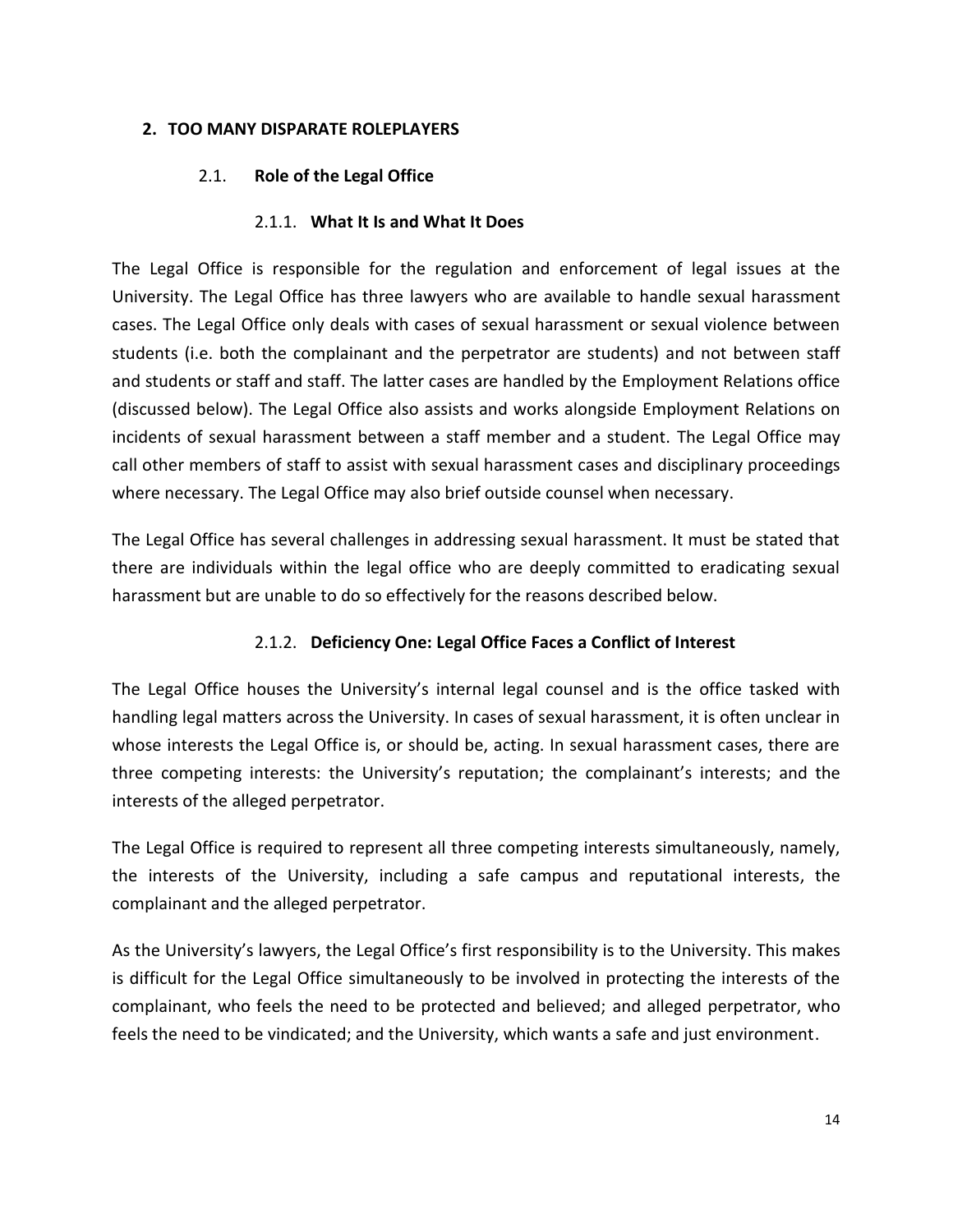For example, by issuing a protection order against the alleged perpetrator, which prohibits the alleged perpetrator from contacting the complainant or any witnesses pending further investigation and the disciplinary hearing, the Legal Office tries to protect the complainant and make them feel safe, ensure that the University campus is safe in the interim and ensure that the disciplinary process is fair to all parties, including the alleged perpetrator. In almost all cases, these protection orders have worked to ensure safety pending the finalisation of the process.

Complainants indicated that the Hillbrow police station is reluctant to open cases because *"they see no point in helping Wits students, because the next day the University lawyers come there and cover up for the perpetrator"*.

The Legal Office reportedly told complainants that, *"you realize if you go ahead with this you'll be ruining this person's life; are you prepared to do that?"*.

In both instances, the Legal Office is trying to protect students who are arrested and prepare complainants for what lies ahead. The complainants understood this to be a message of intimidation, dissuading further proceedings against the alleged perpetrator. This demonstrates the conflict, which the Legal Office faces in representing numerous competing interests.

The Legal Office's role in sexual harassment matters should be restricted to representing the University's interests in a safe and flourishing campus at the disciplinary hearings.

#### 2.1.3. **Deficiency Two: Conflation of roles**

It is unclear which entity in the University is responsible for investigating sexual harassment claims. Some Roleplayers are of the view that this is the task of the Legal Office while the Legal Office clearly sees itself as the body to receive a completed investigation, which it can then pursue. The result of this uncertainty is that cases are not always investigated expeditiously. No one is absolutely clear as to who is tasked with investigating the matter and handling any disciplinary process arising therefrom. It is also in the discretion of the Legal Office whether to proceed with a disciplinary process, after discussing and receiving approval from the Vice-Chancellor or his appointed nominee (ordinarily one of the Deputy Vice-Chancellors).

It *is* clear, however, that the Legal Office is responsible for preparing the complainant and the alleged perpetrator for the procedure during the disciplinary process. During disciplinary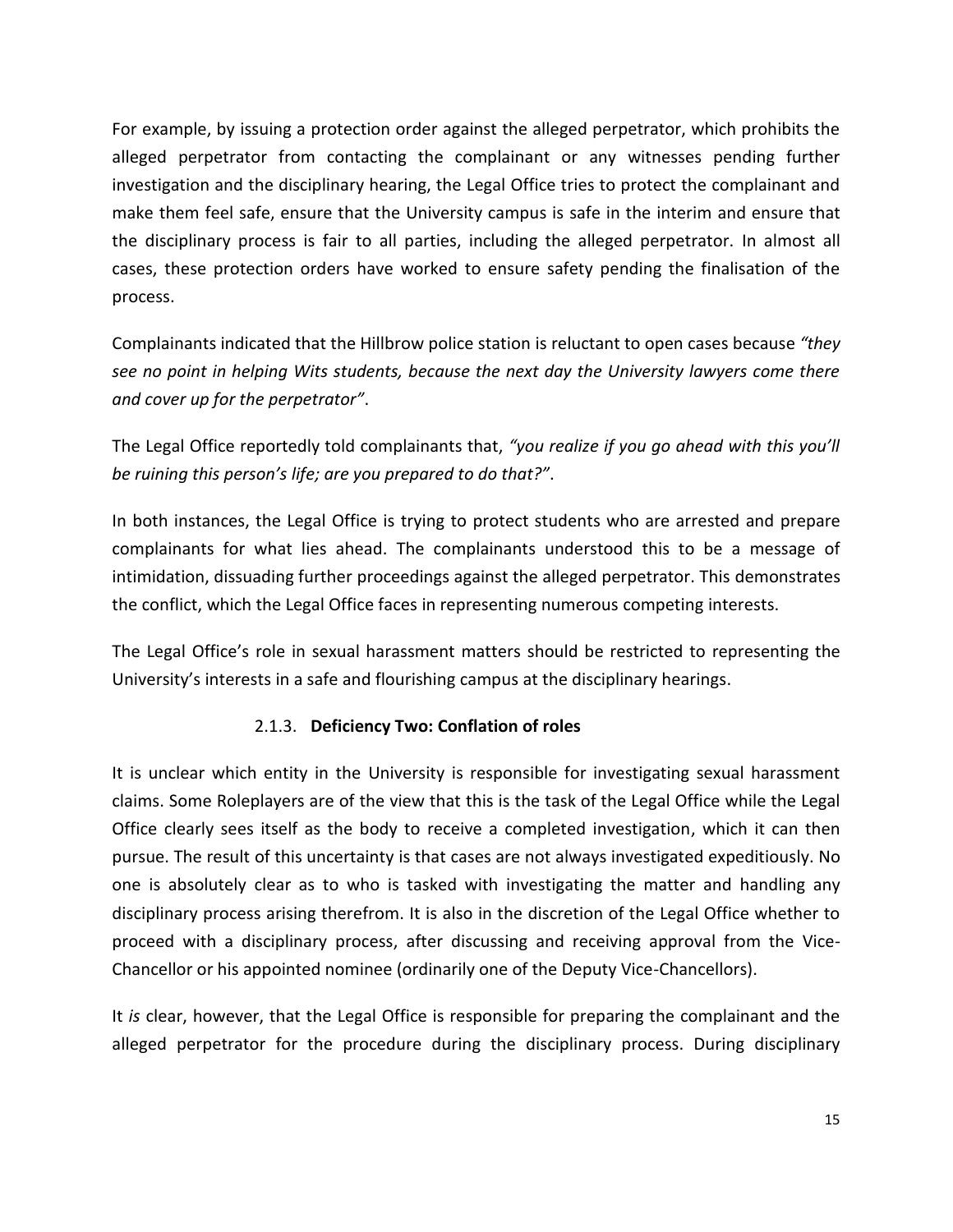proceedings, the Legal Office presents the case at the disciplinary hearing. In some cases, the perpetrator is permitted to have legal assistance present.

These conflicting roles lead to a perception that the Legal Office has the discretion as to whether or not to proceed with formal disciplinary hearings and that it exercises that discretion in the interests of the University's reputation. There is also a sense of randomness and a lack of accountability, in the sense that it is not always made clear to the complainant on what basis a case proceeds or not.

In our view the Legal Office is simply tasked with too many disparate roles to address sexual harassment claims comprehensively.

#### 2.1.4. **Deficiency Three: Insufficient expertise**

The Legal Office consists of persons trained as attorneys by profession. However, for the most part, they have no specialised training or expertise in sexual harassment or gender-related matters.

The perception is that it is not necessary for specialists to be brought in to handle these matters, either because they are not important, or because the Legal Office currently consists largely of female attorneys, and it is believed that sexual harassment is a "woman's issue", which can be handled by any woman.

The Legal Office also does not have any training or specialised skills to investigate sexual harassment matters. In most matters, the Legal Office obtains assistance from the head of the investigation unit of Campus Control. However, this is not done in every case and Campus Control is not necessarily trained in sexual harassment sensitivity. It is also not a formal part of the policy but an ad hoc process.

Unique and specialised expertise is needed to manage the nuanced nature of sexual harassment and abuse.

#### 2.1.5. **Deficiency Four: Inconsistent application of policies**

At the outset of the Inquiry it became clear that there is no uniform understanding of the sexual harassment policy at the University and the procedure for reporting and managing sexual harassment cases. This was a common theme for students, staff members and management.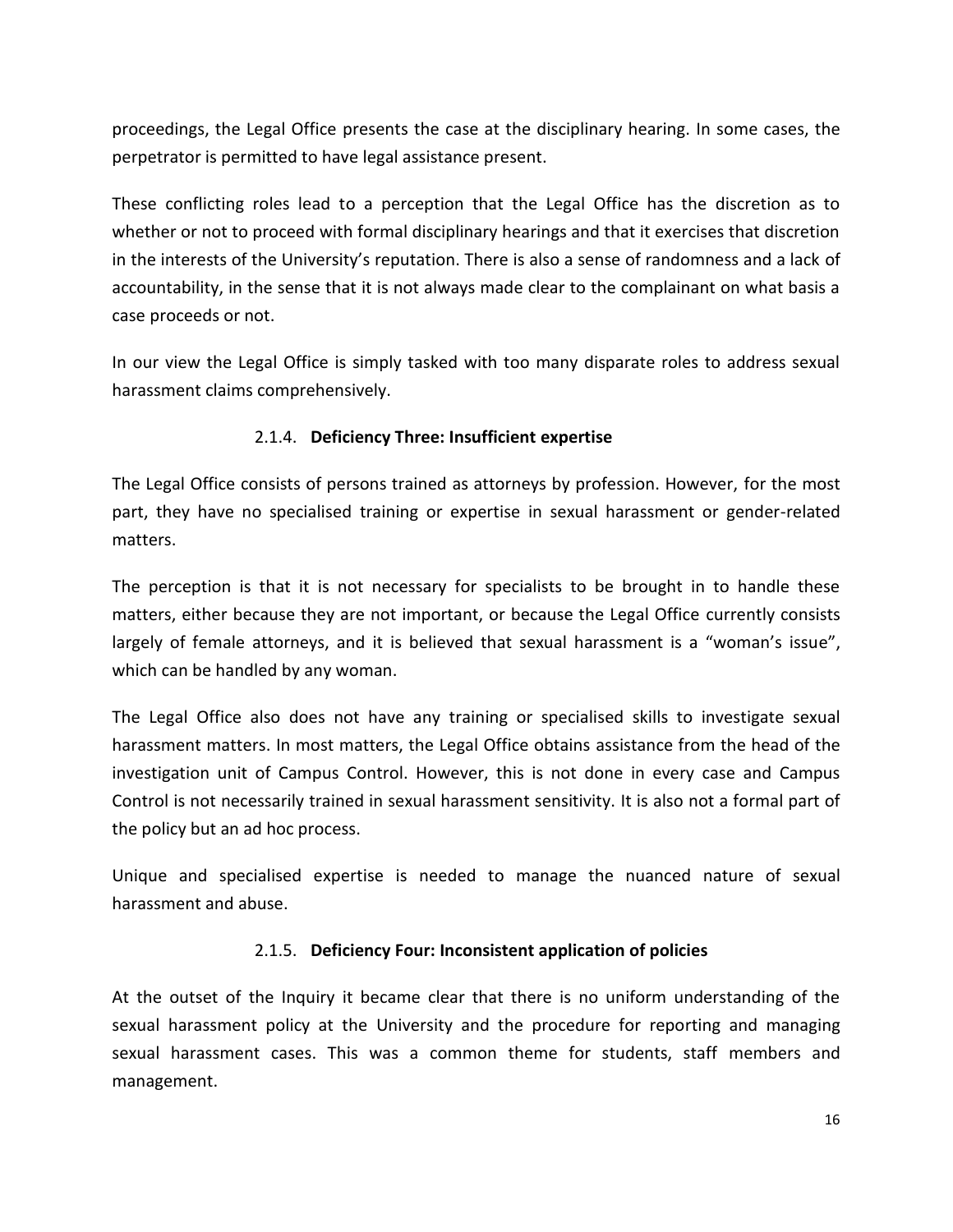In practice, for the most part, sexual harassment cases are dealt with on a case-by-case basis. All Roleplayers within the system tend to proceed with complaints in an unguided manner, with no clear sense of the prescribed steps that ought to be taken. Often the policy is not consistently pursued due to a lack of practicality, time and certainty.

# 2.1.6. **Deficiency Five: Perception that the Legal Office would prefer to have problem go away**

The Legal Office cannot proceed with a case due to a lack of evidence. This is not properly understood by complainants nor is there effective or standardised communication. This creates the perception that the Legal Office would prefer to ignore difficult problems.

The complainant is often not provided with follow-up information timeously (or sometimes at all) regarding the status and progress of the investigation. The result is that complainants indicate that they feel abandoned and that their case disappeared into a "*black hole*".

This is often the result of an immeasurable overload of responsibility on the Legal Office, coupled with deficient training to handle the specialisation of sexual harassment cases. The effect is defensiveness and a perception of covering up. It is not as a result of negative intentions.

## 2.1.7. **Deficiency Six: Overly Legalistic**

The Legal Office is the veritable round peg in a square hole. It approaches sexual harassment matters in a highly legalistic manner, without an understanding of, or time to address, the power dynamics, psychological impact and gendered nature of sexual harassment.

This results in a number of complications.

i. The first is that there is an improper focus on employment law to the exclusion of the right to equality and physical autonomy. The right to equality is relevant because sexual harassment predominantly affects an individual because of their sex or sexual orientation. There is also a very clear racial dimension, with the majority of complainants being black (although this should not be understood to be a statistical fact but merely a representation of the information that came to our inquiry). The result is that the seemingly neutral standard legal response to this violation, has a disproportionate and negative impact on black women.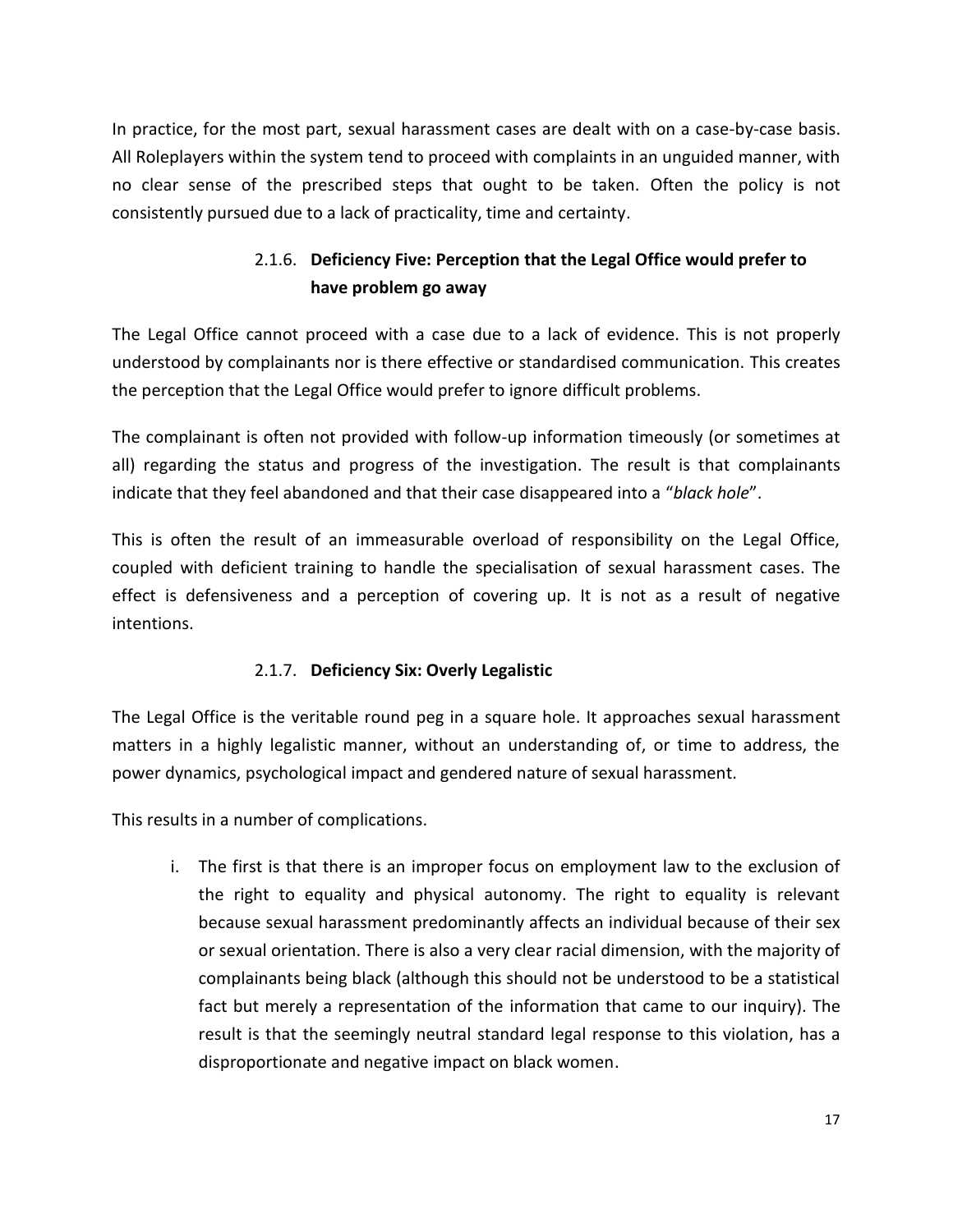- ii. The second is that the power disparity inherent in University sexual harassment is mirrored in the University response: the formality of the legal process along standard lines – without understanding the imperatives that drive complainants, fear of retribution and the need for a nuanced response – begins to replicate the power of authority that led to the violation. Complainants (both staff and students) noted that the University proceedings were worse than the violation itself. The students who came to our inquiry indicated that they wish they had never reported the matter (both where the perpetrator was a member of staff or a student).
- iii. Staff members reported being admonished by the Legal Office for wishing to speak to students about sexual harassment. The reason provided by the Legal Office is that *"possible future investigations will be influenced by it"* i.e. that the legal case may be compromised by public statements. In reality, the inverse has occurred and students and staff perceive this cautious approach as a method of silencing complainants. A middle path is needed to avoid the interpretation that the imperative of properly handling a case constitutes complicity and endorsement by the University.

#### 2.1.8. **Conclusion**

The Legal Office should not be responsible for sexual harassment cases as a whole. The Legal Office should represent the interests of the University in such cases but it should not be responsible for investigating, prosecuting, adjudicating or implementing this process.

#### 2.2. **Role of Employment Relations**

#### 2.2.1. **What it is and what it does**

This office is responsible for all aspects that affect the employer (the University) and its employees (academics and other staff members). The discipline of employees in the wider sense is one of its mandates.

It is also responsible for employees' wellbeing, including health and safety. This leads to an interplay between this office and the Legal Office should a complaint of sexual harassment involve a student and a University employee. It was not readily apparent to the team that the roles of these two offices were clearly understood by University community. This again points to a need for constant awareness and education campaigns about the roles and responsibilities of the various offices tasked with dealing with sexual harassment.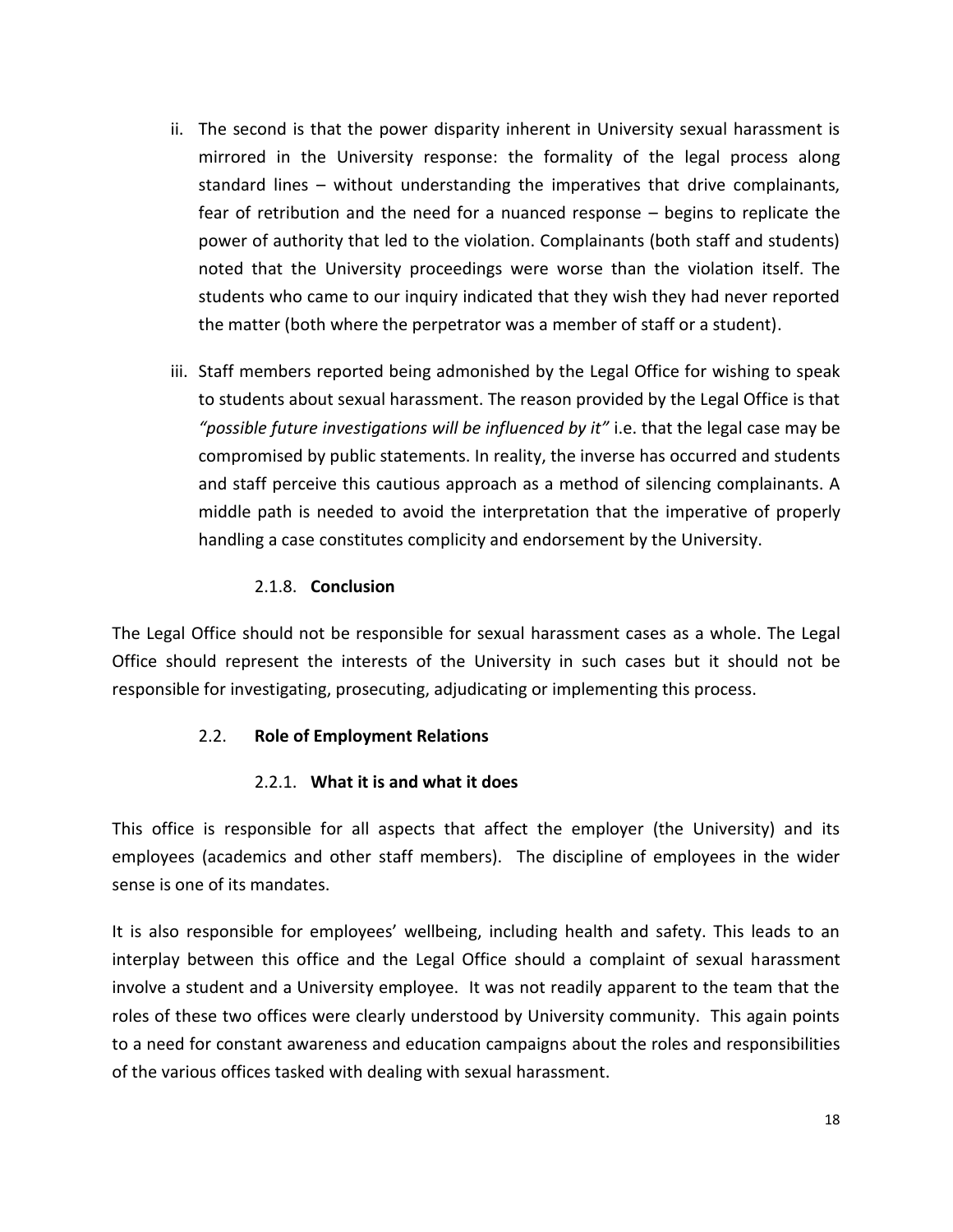In terms of sexual harassment, Employment Relations handles matters where the alleged perpetrator is a staff member, regardless of whether the complainant is a staff member or a student.

Employment Relations may call other members of staff to assist with sexual harassment cases and disciplinary proceedings where necessary, and oftentimes works alongside the Legal Office.

# 2.2.2. **Deficiency One: Employment Relations Office Faces a Conflict of Interest**

Employment Relations offers information to staff who face disciplinary enquires regarding the disciplinary process. They also deal with the complainants and offer support to them. It is often unclear as to whose interests are being represented by Employment Relations. At a disciplinary hearing for a sexual harassment matter, Employment Relations represents the case for the University, which is similar to the role played by a prosecutor in a court of law. However, being the office of human resources, Employment Relations also plays a role in support of the accused staff member. There are therefore three competing interests: the University's reputation, the complainant and the alleged perpetrator.

Employment Relations, like the Legal Office, is required to represent all three competing interests simultaneously, namely, the University's, the complainant and the alleged perpetrator.

As the University's human resource department, the first priority will be to protect the University in matters of employment disputes. This renders the role of Employment Relations in dealing with complainants particularly inappropriate.

#### 2.2.3. **Deficiency Two: Conflation of roles**

Employment Relations is often introduced to student complainants who have been to the office of the SHA. They investigate the complaints and where deemed necessary, confer with the Legal Office.

Employment Relations prepares the complainant and witnesses for the disciplinary process, if the matter proceeds to that level. In doing so, they try to offer support, but feel that this may be better placed within the office of the SHA.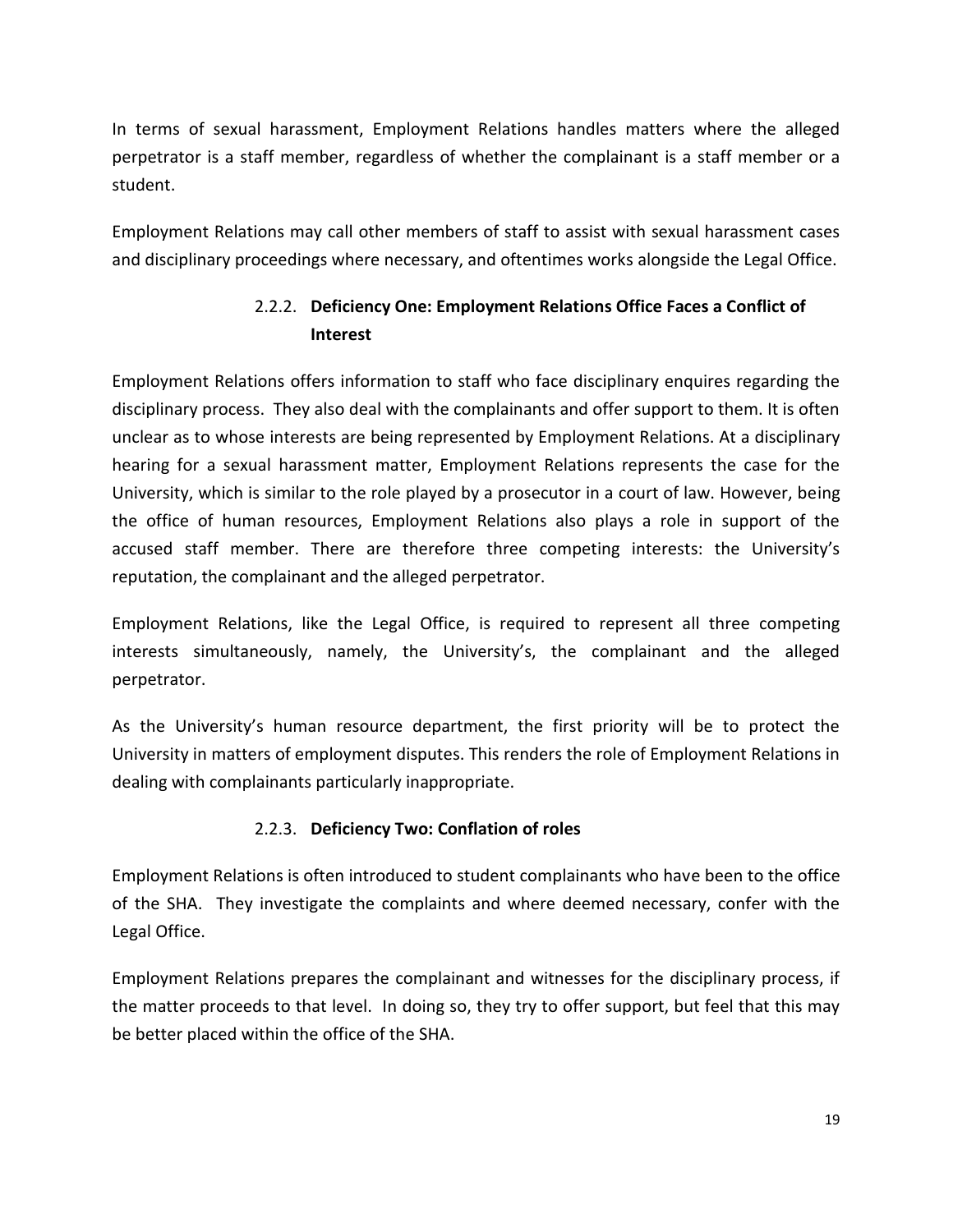Students often go through several processes before they begin engaging with the Employment Relations. Students are sometimes already frustrated by the process by this time and are reluctant to undergo preparation for and giving evidence at the disciplinary enquiry.

Employment Relations is responsible for preparing the complainant and the alleged perpetrator for the procedure during the disciplinary process. During disciplinary proceedings, Employment Relations represents the complainant's case at the disciplinary hearing.

It appears that Employment Relations is also responsible for investigating complaints of sexual harassment and preparing the evidence for the disciplinary hearing.

These conflicting roles lead to a perception that the Employment Relations Office may encourage students to report but the Office is not available to support students through the process. Staff similarly view this Office as representing the University and is beyond reproach. It is improper for the incumbent of this office to handle these competing interests.

# 2.2.4. **Deficiency Three: Insufficient expertise coupled with deficient resources**

The staff of Employment Relations do not have special training in dealing with sexual harassment matters. This office is under-resourced and must be allocated additional resources to employ more people to assist it in dealing with complaints of this nature. It is in our view, already stretched which may explain the frustration expressed by some of those interviewed regarding it effectiveness. As is apparent below, the same can be said of the SHA Office. The complainants also need to be properly prepared for the disciplinary process, in particular, being cross-examined and facing the alleged perpetrator. Moreover, the evidence, which has to be produced at the disciplinary enquiry, may have to be led again at the Commission for Conciliation, Mediation and Arbitration ("**CCMA**"), in the event that there is a dismissal, which is subsequently challenged. Complainants may not want to appear at the CCMA, alternatively, feel further victimised by having to repeat the process. Employment Relations is not necessarily equipped to deal with complainants in these situations and needs to be better resourced.

Unique and specialised expertise is needed to manage the nuanced nature of sexual harassment and abuse.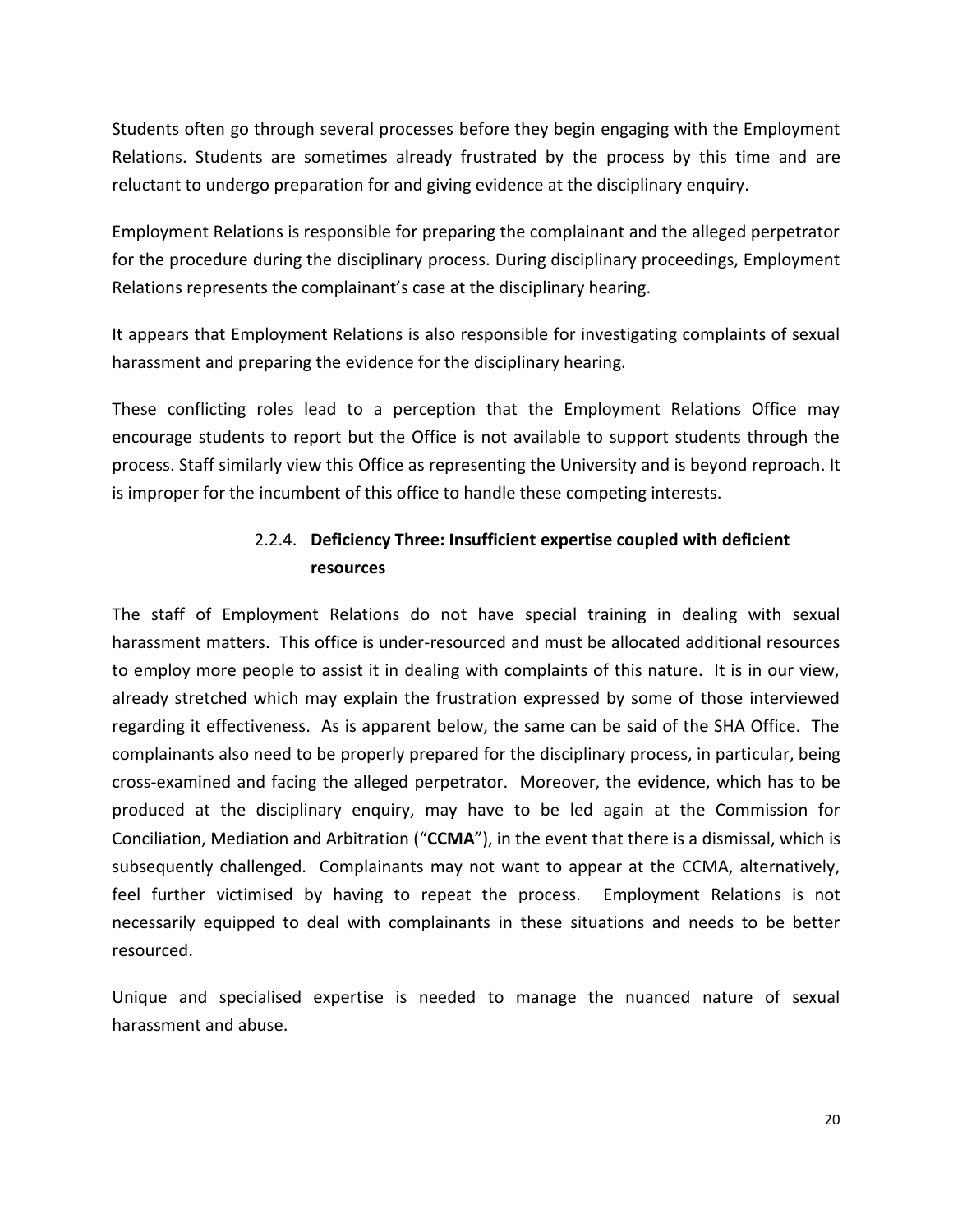### 2.2.5. **Deficiency Four: Inconsistent application of policies**

As mentioned in the same section under the "Legal Office", our investigation has shown that for the most part, sexual harassment cases are dealt with on a case-by-case basis. All Roleplayers within the system tend to proceed with complaints in an intuitive rather than a prescribed manner.

Often the policy is not consistently pursued due to a lack of practicality, time and certainty.

In one case, a staff member was able to challenge their conviction and dismissal in a case of sexual harassment at the CCMA. This was partly due to procedural irregularities in handling the case, such as, insufficient time periods provided for the staff member's comment and the late receipt of the formal charge.

It is clear that inconsistent application of policies results in uncertainty for all parties involved, as well as opening the University process to challenge once the internal process is complete. Where such a challenge results in re-instatement of the staff member, this further perpetuates the perceptions that "*nothing will get done if you come forward*".

Employment Relations frequently receives complaints from trade unions regarding senior academics. It becomes difficult to deal with these complaints when these members of staff out-rank the office.

#### 2.2.6. **Deficiency Five: Lack of resources**

There are only two human resource personnel in the Employment Relations Office. On top of sexual harassment cases, they are required to deal with all other employment related issues at the University.

Employment Relations deals with a large volume of matters. The number of complaints has increased significantly in the recent past. The current staff complement appears to be inadequate to deal with the large number of staff and the large number of complaints. This may have the effect that there is a delay in finalising matters, which naturally frustrates complainants and leads to the perception of the University wanting to make the problem go away.

Various persons, who came before the Inquiry, expressed the view that Employment Relations indicated that they were burdened by their complaints and did not do their best to deal with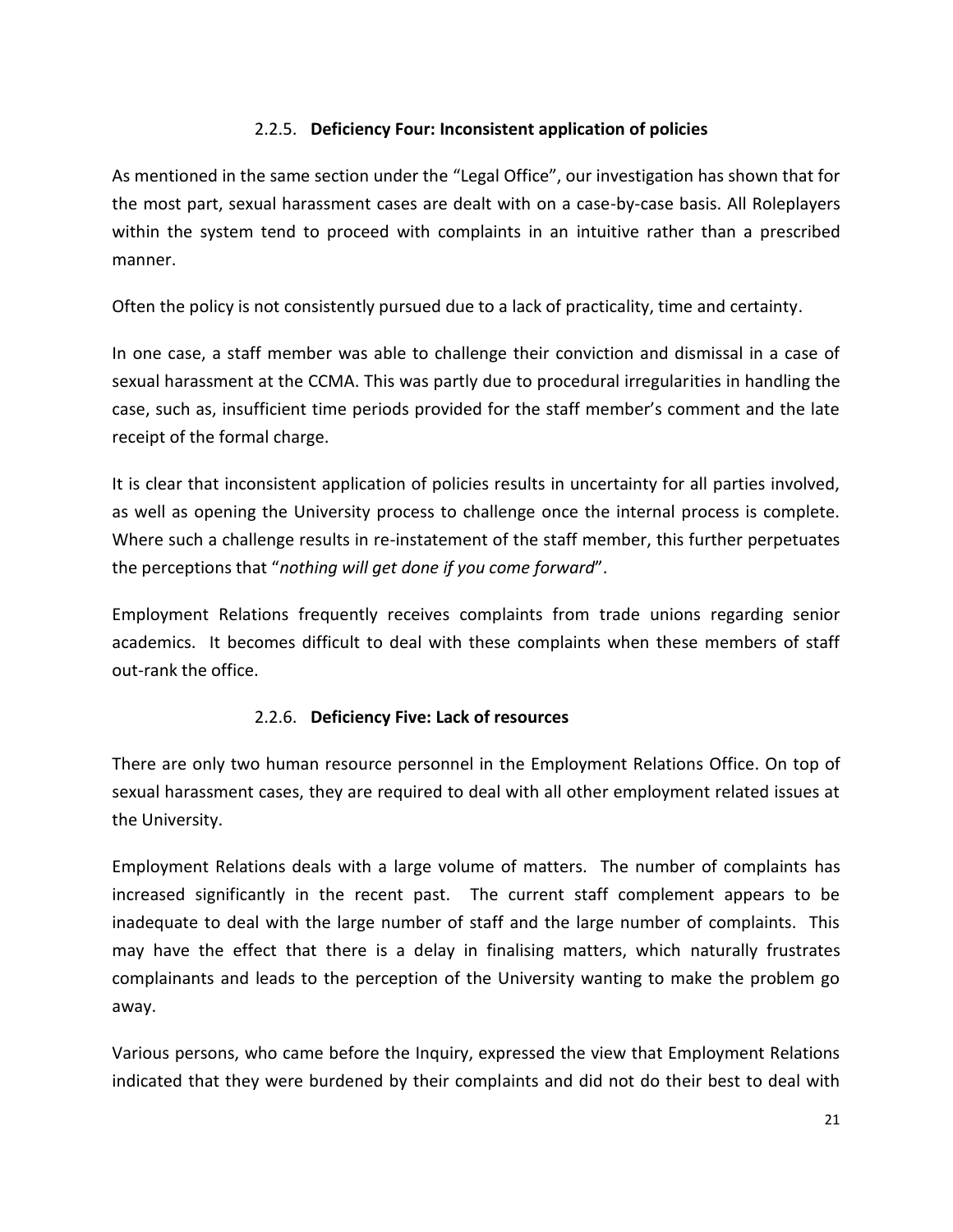the matter. These complaints included lack of communication from Employment Relations as well as inconsistent communication and not providing follow up or progress reports in respect of these cases. The Employment Office acknowledged that the myriad duties results in slow or deficient communication but it unsure how to fix it given the multiplicity of roles it plays. It would appear that this is strongly linked to the lack of resources in Employment Relations.

In a context of such under-capacity, it is not surprising that sexual harassment cases are perceived as not being prioritised.

#### 2.2.7. **Deficiency Six: Poor follow-up of cases**

Many of the cases reported to Employment Relations come from the SHA. The Employment Relations Office provides little or no feedback to the SHA or the complainants.

There are instances where cases have been dormant for six months or more with no investigation being conducted, and no information being relayed back to the complainant.

In 2011, a student approached the SHA with a complaint of sexual harassment. The SHA referred the matter to Employment Relations. Neither the student nor the SHA received any further information about the matter until 2013, when the matter was brought to the attention of Employment Relations by journalists from the Vuvuzela. Employment Relations did not recall that this matter had been referred to them previously.

This demonstrates the lack of systemised responses to sexual harassment cases.

#### 2.2.8. **Deficiency Seven: Emphasis on Employment Law**

Employment Relations handle sexual harassment matters where a staff member is involved. By nature, this involves employment law. However, the fact that Employment Relations handles the entire process in this context, results in too great an emphasis being placed on employment law to the exclusion of other relevant factors, such as gender and race equality and power relations.

We have been advised that there is no single grievance policy, but that "disputes of interest" and "disputes of right" are dealt with in terms of different procedures. These policies form a part of collective bargaining with the University unions, and this also serves to offer more protection for the staff member from an employment perspective, than for the complainant.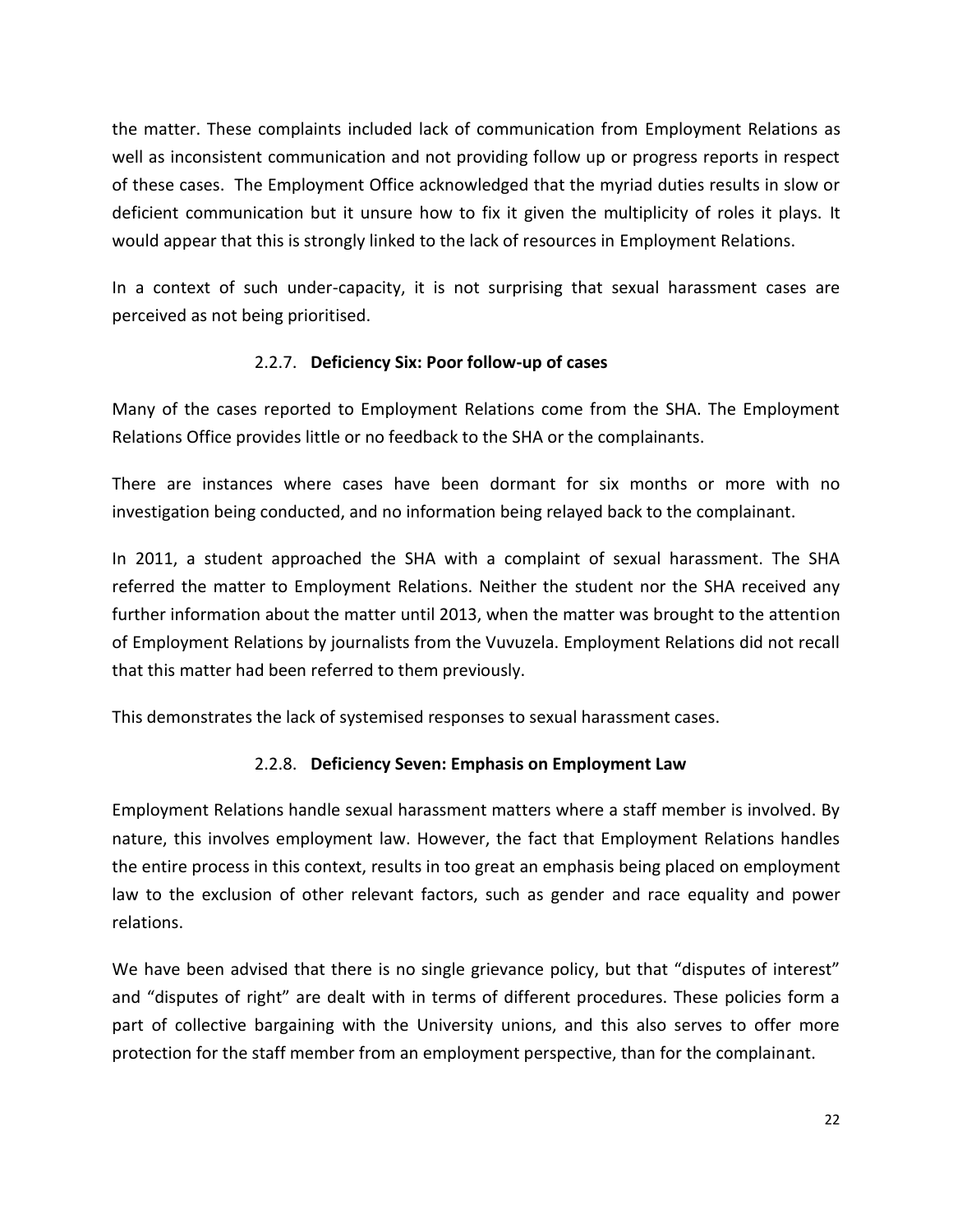#### 2.2.9. **Conclusion**

Employment Relations should not be responsible for sexual harassment cases. Employment Relations should represent the interests of the University in such cases but not investigate, prosecute, adjudicate or implement this process.

### 2.3. **Role of the Trade Unions**

The Trade Unions too are conflicted: their members are both complainants and alleged perpetrators.

It has been made abundantly clear to us that the Trade Unions have a zero tolerance policy visà-vis sexual harassment and are committed to managing these competing roles in partnership with all those affected by harassment.

## 2.4. **Role of the Transformation Office**

## 2.4.1. **What it is and What It Does**

The role of the Transformation Office is to:

- i. Develop and improve a transformation plan;
- ii. Implement the transformation plan;
- iii. Handle financial grants and bursaries aimed at promoting transformation;
- iv. Support transformation issues generally across the University; and
- v. Be the custodian role of the sexual harassment policy.

Transformation originally focused on equity issues relating mainly to race, in relation to access and development of staff members and students.

Sexual harassment was not initially a part of the role. However, it became a component of the Transformation Office's work as a result of the previous incumbent. It appeared that the Transformation Office was one of the custodians of the sexual harassment policy itself, and therefore set about to support the current Roleplayers handling sexual harassment at the University.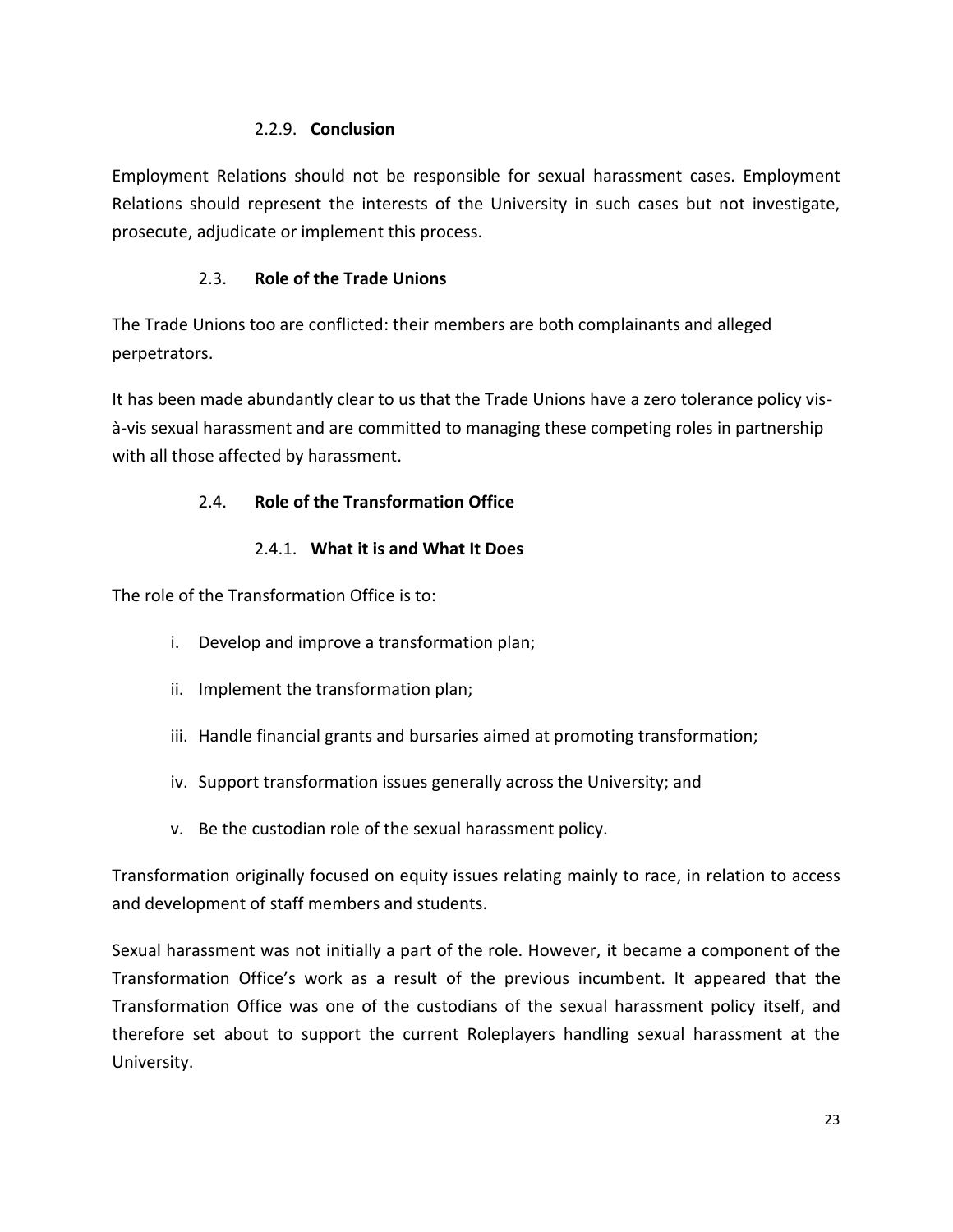# 2.4.2. **Deficiency One: Problems with the hierarchy in its reporting structure**

The Transformation Office currently falls under Human Resources, and reports to the Director of Human Resources. It previously fell under the office of the Vice Chancellor. This has proven to be an impediment and point of contention.

This reporting structure is an anomaly, since the Transformation Office is not intended only for staff issues. This is similar to the problem with the SHA reporting to the Dean of Students, when sexual harassment is not only a student issue.

In receiving reports relating to senior academics and management of the University, the Transformation Office encountered difficulties in taking these complaints through the processes, as a result of the seniority of the alleged perpetrators. This office was of the view that it was not adequately supported by senior management. It felt marginalised and not taken seriously.

## 2.4.3. **Deficiency Two: Lack of resources**

Although clearly an important office it seemed to us that its profile and gravitas need to be lifted so that it can be more effective in the discharge of its mandate. Similarly, the view expressed and shared by the Inquiry is that it too needs to be better supported by additional resourcing and perhaps placing it under the Vice-Chancellor's office once more. For example, the external review of the sexual harassment by Professor Dee Smythe, was funded by external donor funding and not by the University.

# 2.4.4. **Deficiency Three: Lack of clarity regarding its role in the sexual harassment process**

The University's Sexual Harassment Policy states that the Director of Transformation and Employment Equity ("**the Director**") is one of the individuals to whom it would be appropriate to refer an initial complaint of sexual harassment.<sup>1</sup> This notwithstanding, in practice it is not clear to the Transformation Office, nor to other Roleplayers exactly what its role is in sexual harassment matters. This creates confusion and resentment among the Roleplayers resulting in a "turf-war" over sexual harassment matters.

 $\overline{a}$ 

 $<sup>1</sup>$  See 2(a) on page 3 of the University Sexual Harassment Policy</sup>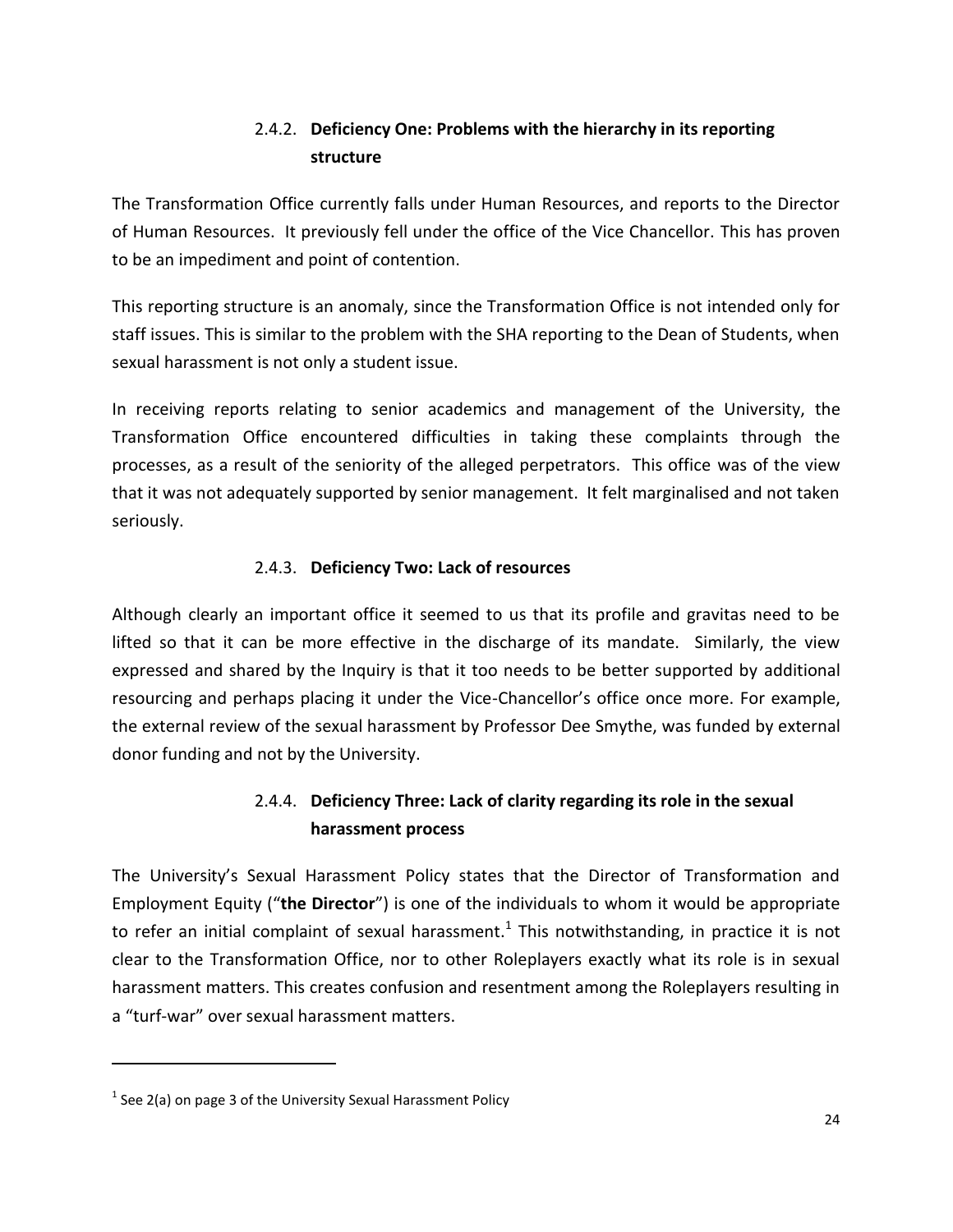The SHA is required to report issues of sexual harassment to the Director of the Transformation Office. These reports should include notification of complaints, discussion of policy issues, alerting University management to trends and problem areas and proposing appropriate changes to the procedures. The Director is also required to receive reports in urgent matters in which the SHA is not available. The Director and the Director of CCDU should provide initial support and assistance with the compilation of a report, but shall thereafter refer the matter to the SHA for on-going follow up. The SHA's report must be sent to the Director, the Director of CCDU and the Vice Chancellor.<sup>2</sup> In practice this does not appear to happen or it happens inconsistently.

The SHA is also required to discuss with the Director cases in which the alleged offender is a staff member. The SHA and the Director, together with the Employment Relations and/or Legal Office, will liaise in order to use the mediation procedure, the student disciplinary procedure, the student grievance procedure, the staff disciplinary procedures or the staff grievance procedures if necessary.<sup>3</sup>

The Director must be consulted by Employment Relations regarding the appointment of individuals to hear staff disciplinary matters relating to sexual harassment. The Director is also involved in cases in which a complainant wishes to remain anonymous. In such instances the Director, along with the Director of CCDU and/or the alleged perpetrator's line manager, as the case may be, may then have a discussion with the alleged offender, without revealing the identity of the complainant, explaining that certain forms of conduct constitute sexual harassment, are offensive and unwelcome, make employees or students uncomfortable and interfere with their work/studies. The University also retains the right to follow a formal procedure where the complainant wishes to remain anonymous.<sup>4</sup>

It is not clear from the University's Sexual Harassment Policy what exactly is required of the Director. Although she is required to receive reports and to assist in the absence of the SHA, the Director does not have a clearly defined role in cases of sexual harassment.

Other than naming the Transformation Office as one of the designated offices for reporting of sexual harassment offices, the policy does not delineate any specific portion of the process that the Transformation Office is required to control.

 $\overline{\phantom{a}}$ 

<sup>&</sup>lt;sup>2</sup> See paragraphs 2(c) and (d) on page 4 of the University Sexual Harassment Policy

<sup>&</sup>lt;sup>3</sup> See paragraphs 2(e) and (g) on page 4 of the University Sexual Harassment Policy

<sup>&</sup>lt;sup>4</sup> See paragraph 2(I) on page 5 of the University Sexual Harassment Policy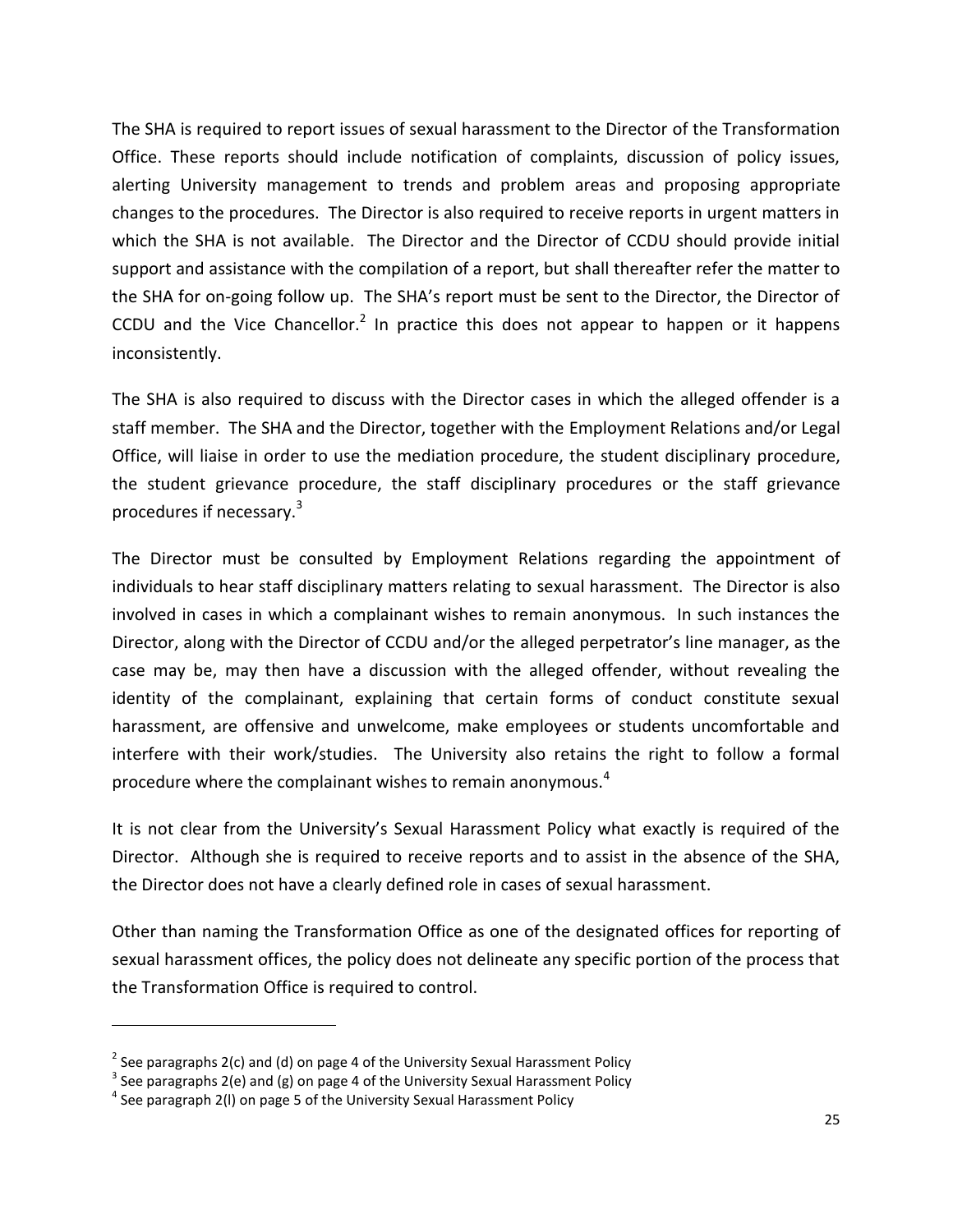It is for this reason that we suggest the streamlined approach to sexual harassment cases contained in the 'Recommendations' section of this report.

## 2.5. **Role of the Sexual Harassment Advisor**

#### 2.5.1. **What it is and what it does**

SHA is currently held by a qualified social worker. She has been employed at the University in this role since 2008. The SHA is located at CCDU.

Prior to the current SHA appointment, the role of SHA was a half-day post. Between that appointment and the appointment of the fulltime incumbent there was a period of six months where there was no SHA employed, and CCDU counsellors temporarily filled the role.

The SHA has two key functions, namely, awareness-raising and case management.

i. Awareness-raising

This role involves education drives across the University for both staff members and students. It also entails the development of campaigns around issues of sexual harassment.

There are no clear directions or guidance on what types of education programmes and campaigns must be conducted, nor are there any formal University platforms available for education programmes.

The SHA has attempted to conduct sexual harassment training during staff orientation offered by the Centre for Learning Teaching and Development ("**CLTD**"), however, in 2012 and again in 2013 it was determined to be unnecessary and removed from the orientation programme.

The SHA does not enjoy the support of management to conduct education programmes during student lectures, or to include sexual harassment in the curriculum in some way, and thus is not able to approach Schools to conduct these programmes.

- ii. Case management: This role involves:
- Accepting formal and informal complaints of sexual harassment from staff and students;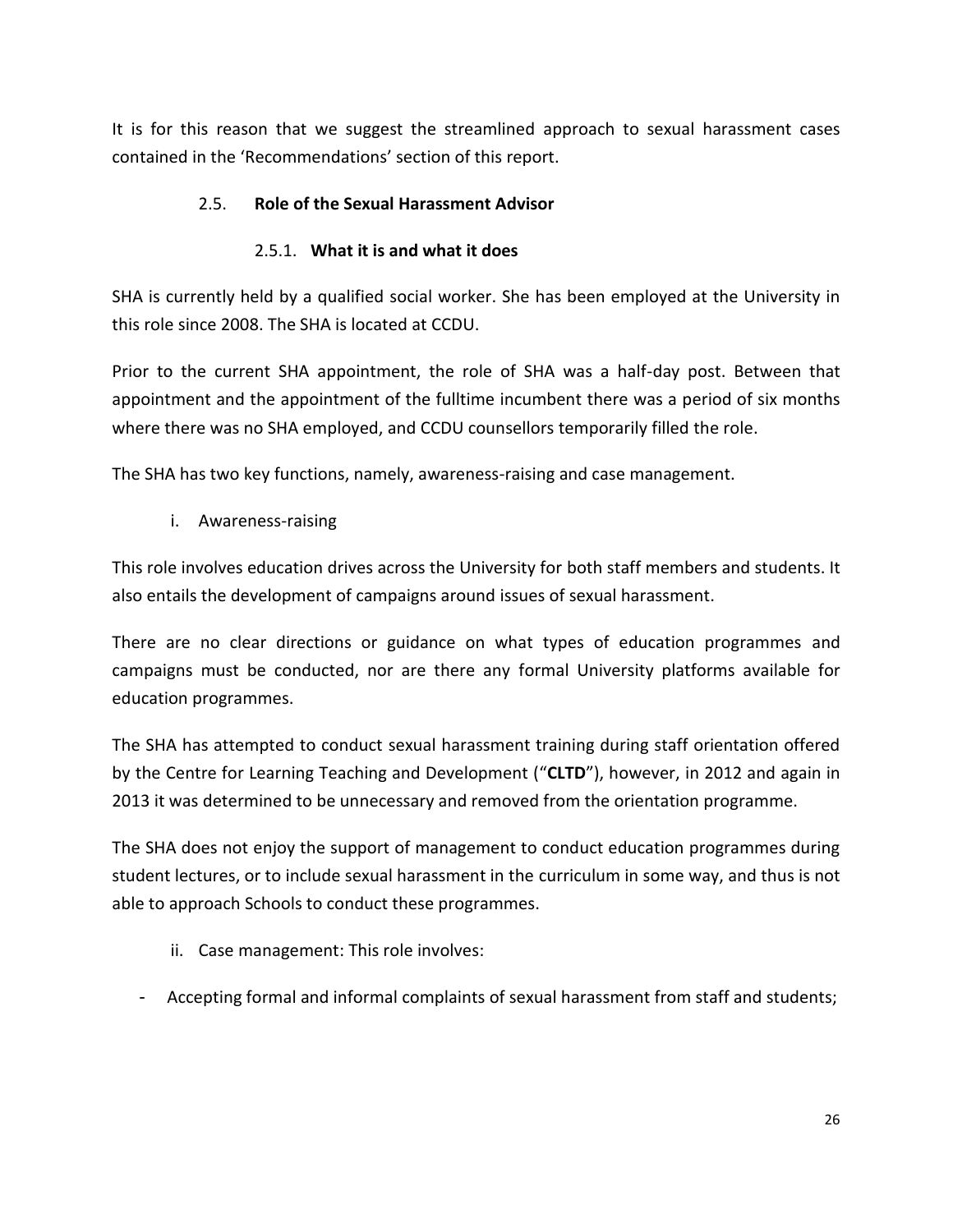- Referring complaints to the relevant Roleplayer office; Providing counselling and emotional support to the complainant, and should it be required, to the alleged perpetrator; Accompanying the complainant to Milpark Hospital, where necessary;
- Advising the complainant on University processes;
- Advising the complainant on legal options outside of the University structures;
- Conducting mediation proceedings where the complainant does not wish to lodge a formal complaint, or the Legal Office or Employment Relations has deemed that there is insufficient evidence to proceed with the matter formally; and
- Keeping records of trends of sexual harassment at the University.

#### 2.5.2. **Deficiency Two: Conflation of roles**

The SHA is responsible for three disparate elements of sexual harassment:

- i. Awareness-raising / education;
- ii. Case management / investigation; and
- iii. Psychological support.

Separate individuals should handle each of these functions. This conflation of roles is exacerbated by the fact that there is only one SHA for the entire University, including academic staff, support staff and students. Additionally, as part of the SHA's placement at CCDU, the SHA is also expected to assist with counselling of non-sexual harassment cases that come to CCDU. The SHA is unable to manage such a large range of responsibilities, especially as the roles and responsibilities are quite distinct.

Apart from the overload of disparate workloads, the office of the SHA is often faced with a conflict of interests (in a manner that is similar to the Employment Relations and the Legal Office).

The SHA is expected to handle the reporting of cases, as well as provide emotional support and counselling to the complainant. This is a conflict, especially where the complainant does not wish to proceed with formal proceedings. This results in one person having to "wear two hats" simultaneously. Where the alleged perpetrator requires counselling, the SHA is precluded from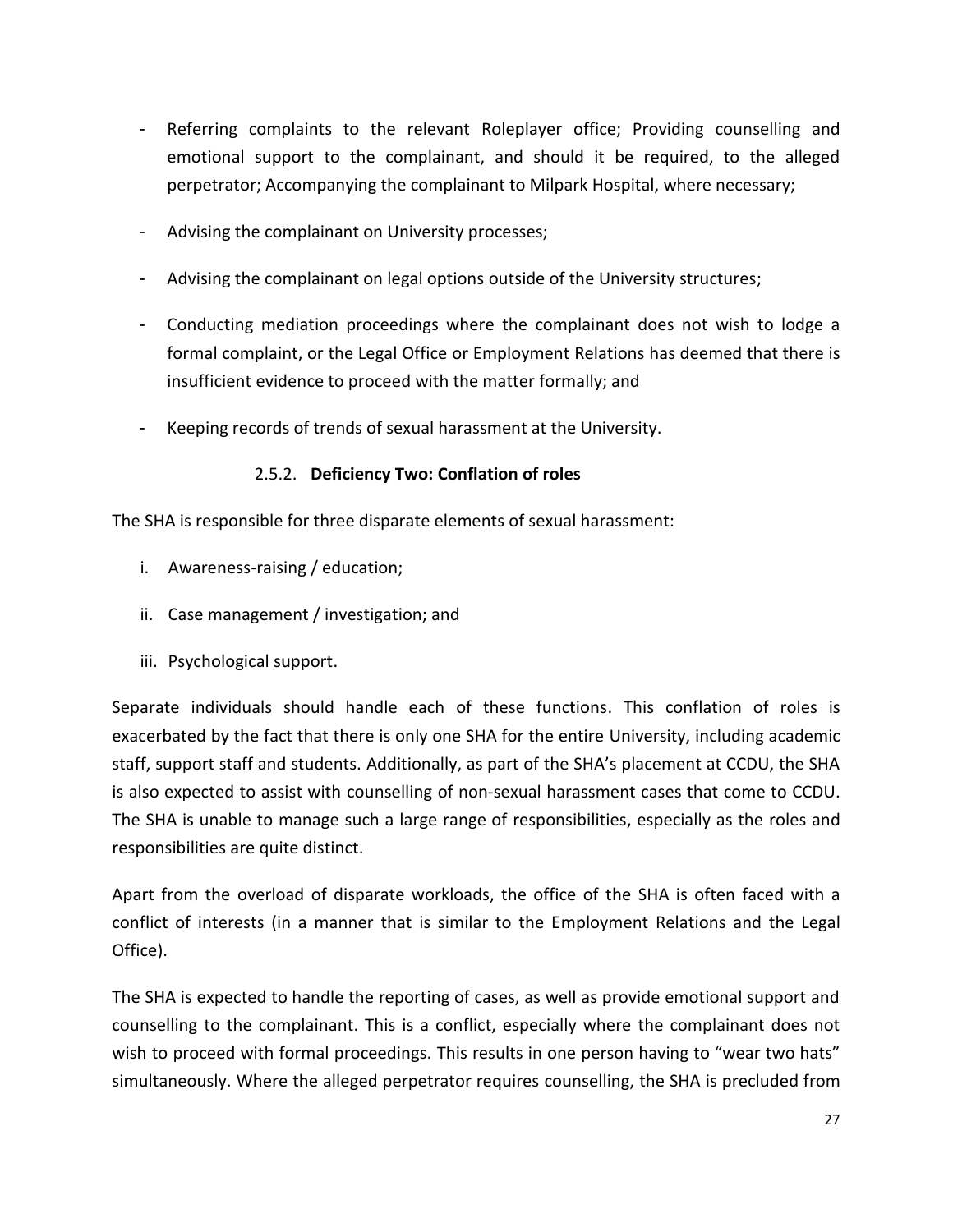providing such as there is a professional conflict of interests where the complainant has lodged a complaint through the SHA.

The SHA is expected to report all incidents to the Legal Office, for the purposes of record keeping and statistics, even if the complainant does not wish to pursue formal proceedings. In instances where the complainant does not wish to proceed with formal proceedings, this is done on a no-names basis. However, there have been numerous instances where the Legal Office has insisted that the SHA convince the complainant to report formally so they can obtain evidence to take legal proceedings. This technically compromises the relationship of trust with the complainant, who should be able to obtained guidance from the SHA without being pressurised into a particular course of action. This once again highlights the need for the legal and psychosocial responses to be aligned in one specialised office.

Students, knowing that the SHA handles reporting as well as counselling, also fear that if they choose to go to the SHA for counselling, they may be compelled to lay a formal complaint.

There is also confusion among the Roleplayers as to who should be conducting investigations. It is clear that the SHA sees her role as hearing the initial complaint, assisting the complainant with the preliminary filling out of the complaint form and referring the complainant to either the Legal Office or Employment Relations, as necessary. However, it is clear that the Legal Office sees the SHA role as ensuring that all aspects of the complaint form are filled out and obtaining all necessary information from the complainant. This confusion, which results in problems with the handover of matters as well as with the relationship between the two offices, also demonstrates the lack of certainty that even the Roleplayers have of the procedure.

#### 2.5.3. **Deficiency Three: Lack of power in the institutional structure**

The SHA is located in CCDU, and reports to the head of CCDU, who in turn reports to the Dean of Students.

The SHA is much lower in the institutional hierarchy than the other Roleplayers. In practice, this impedes cooperative work and limits the extent to which the SHA can make suggestions on appropriate ways of dealing with individual cases to the other Roleplayers. It also impedes the ability of the SHA to hold senior academics and Roleplayers to account.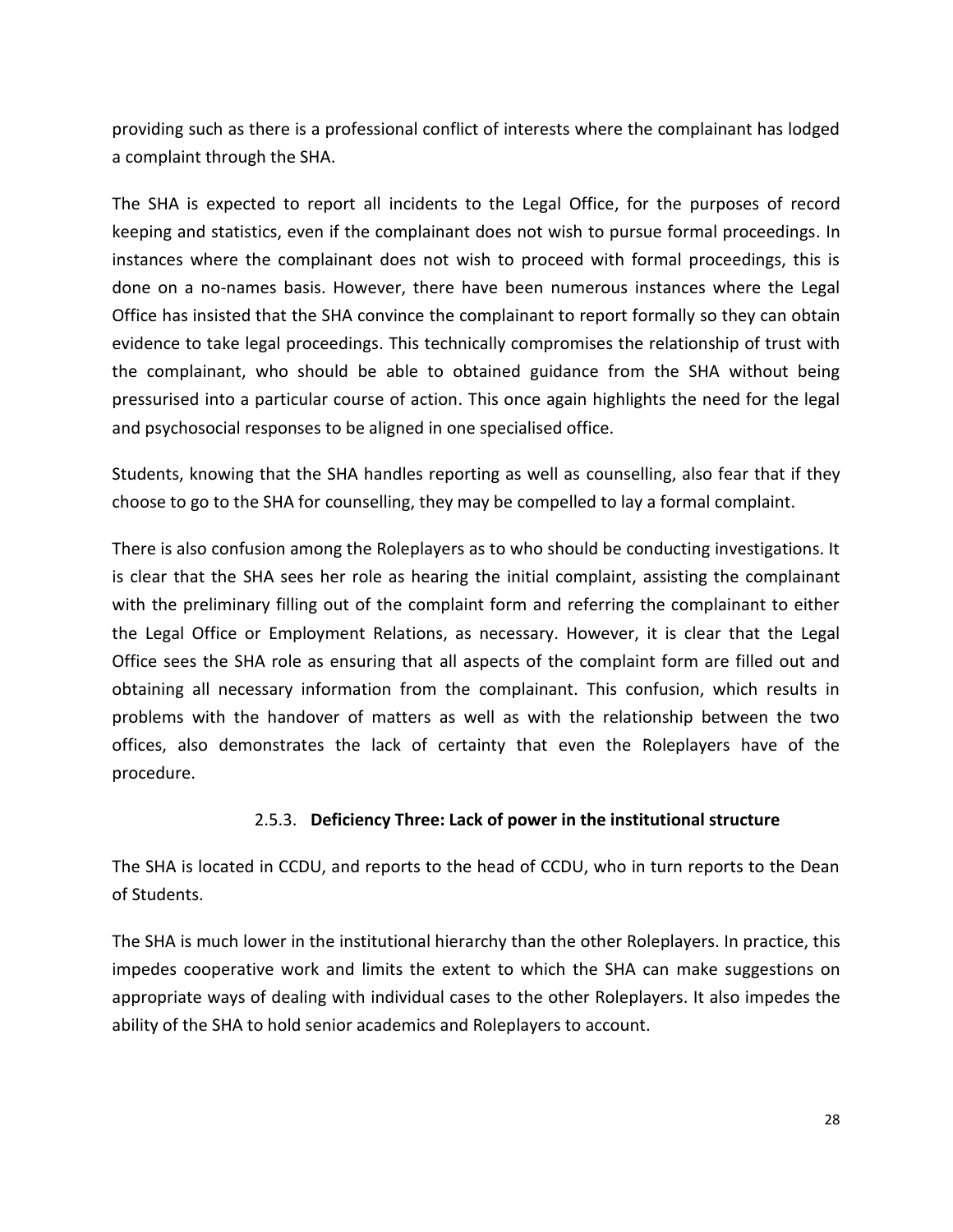The office is inappropriately placed in a unit which lacks sufficient power to effect institutional change. CCDU is also focused on individualised student needs. The office should be moved to a location that is higher in the hierarchy and will have the necessary support from management and other Roleplayers to effect institutional change. It should also clearly cater for both staff and students.

## 2.5.4. **Deficiency Four: Inappropriate location for staff reporting**

The location of the SHA in CCDU is predominantly a student unit, reporting to the Dean of Students. Staff members who experience sexual harassment do not know they can utilise the CCDU counselling facilities. Where staff members do know about the SHA, they expressed discomfort at going to a student facility for counselling and feared it may compromise their anonymity. Staff members rarely report incidents of sexual harassment to the SHA.

Sexual harassment is not a student-only issue and its placement in a student unit is inappropriate. The office should be moved to a more neutral location in terms of staff and student reach, without fear of being identified.

#### 2.5.5. **Deficiency Five: Under-resourced**

There is only one SHA at the University. There are approximately 29 000 students (permanent and part-time) as well as 11 000 (permanent and fixed-term contract) staff members. This is untenable as it is impossible for one person to effectively deal with the range of responsibilities allocated to the SHA.

The SHA does not have a clear resource-budget for educational campaigns and programmes.

There was a period of some months in 2012 when the SHA was on maternity leave. CCDU arranged two replacement counsellors to fill the role temporarily, but the individuals were unable to effectively deal with sexual harassment complaints, as they were not experts or specially trained in sexual harassment issues.

#### 2.5.6. **Deficiency Six: Lack of Feedback from Other Roleplayers**

The SHA rarely receives feedback from the Legal Office or Employment Relations regarding cases that have been referred to them. If any feedback is given, it is given telephonically, and written feedback is not provided. This makes it difficult for the SHA to fulfil its responsibility of keeping records of trends of sexual harassment at the University.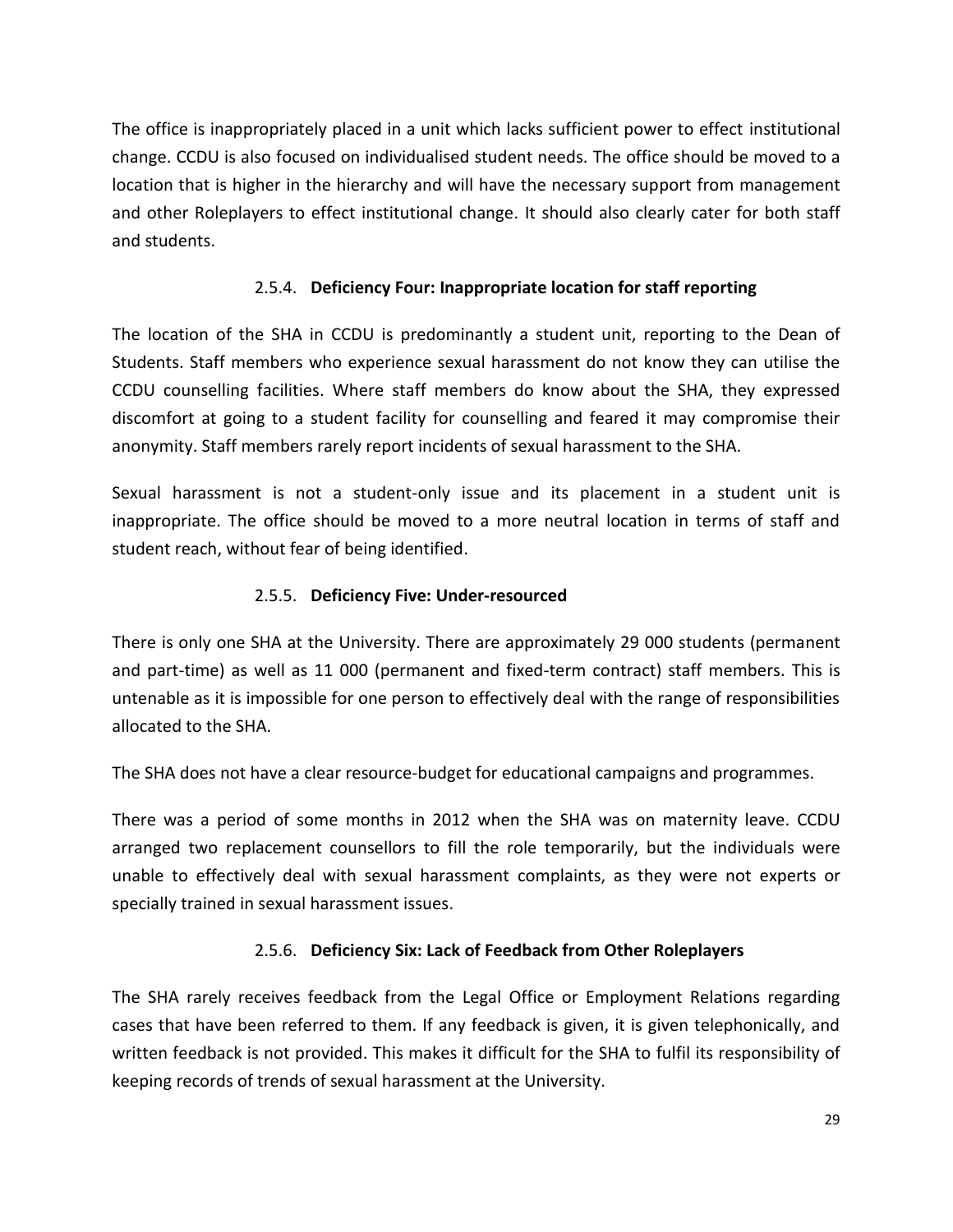This places the SHA in a position of distrust vis-à-vis the students. As the contact point for many complainants, when the SHA is unable to provide updates on a matter, or is even aware of whether investigation is underway, complainants are left with the perception that "*nothing is being done*".

### 2.5.7. **Conclusion**

Awareness-raising, counselling and case management must be separated, as these are distinct roles that require different skills and resources.

The role of reporting office and counselling must also be separated. In order to maintain a relationship of trust with complainants, it is necessary that the person providing emotional support is not the same person responsible for navigating the investigation. Counselling must be entirely confidential, and complainants must be satisfied that it is a safe and private and safe space.

The Inquiry revealed that very few people know that there is a SHA or that counselling for nonacademic related issues is available at CCDU. In our view, this is not because the incumbent of this position is incapable; on the contrary, the feedback from student and staff members was that the incumbent, when they find her office, is helpful. Rather, the office of the SHA is rendered invisible by its placement in CCDU, its workload and its lack of institutional support. It has become a Band-Aid on a very large wound.

## 2.6. **Role of Campus Control**

#### 2.6.1. **Its role in sexual harassment matters**

Campus Control does not get involved in sexual harassment matters unless the Roleplayers or complainants specifically request their assistance, for example, to accompany a student to her residence at night.

If an event is reported after-hours, Campus Control will report the matter to the Dean of Students or the Head of Residences.

Campus Control also performs the following in relation to sexual harassment:

- Provide transport to Milpark Hospital in the case of a complaint of rape;
- Secure the scene if an incident occurs on campus;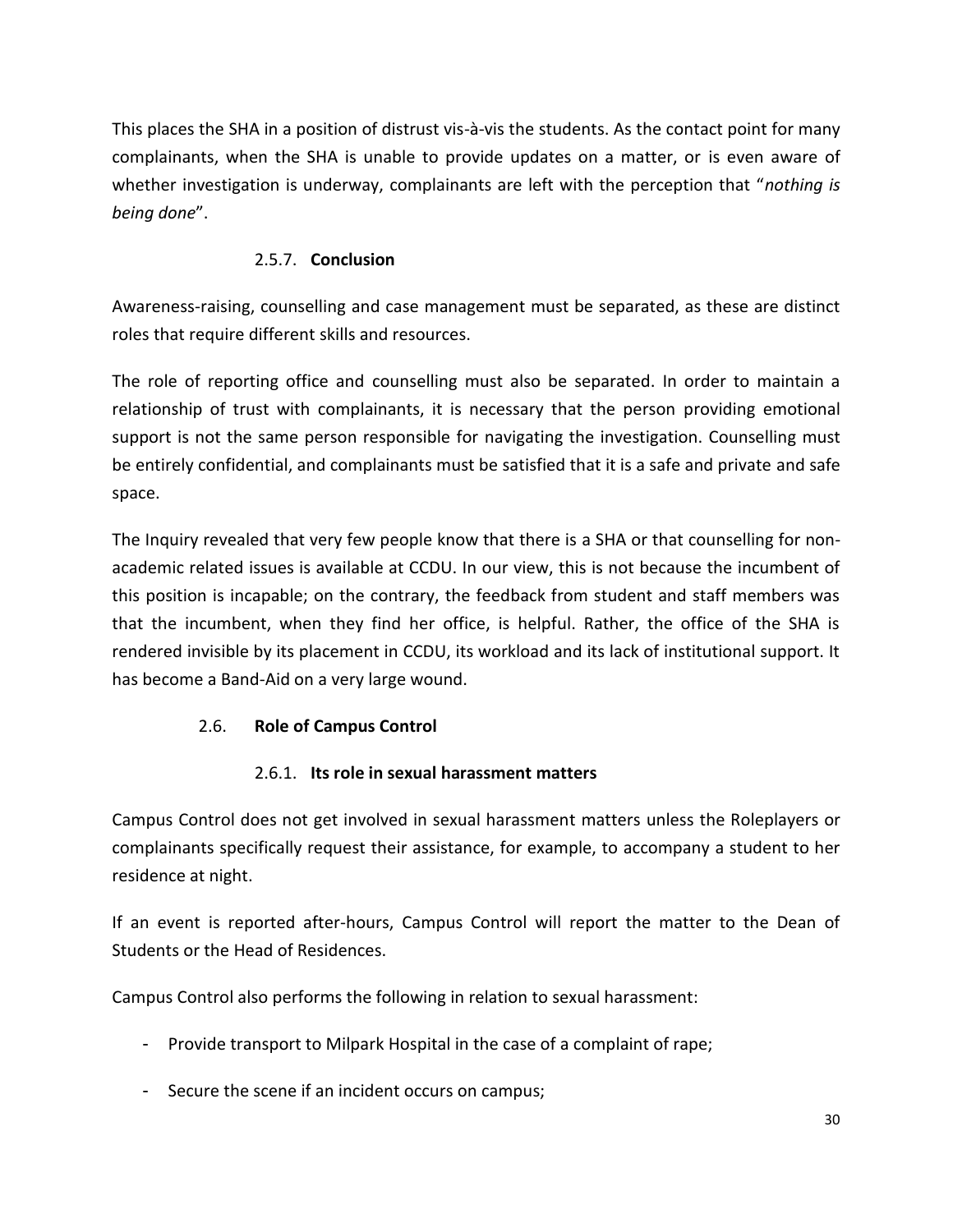- Request that complainant write a statement while waiting to be transported to Milpark Hospital (but this does not always happen as complainant is often too traumatised to do so); and
- Record the incident in the Campus Control occurrence book.

Campus Control does **not** do the following:

- Phone the police. This is done by Milpark Hospital;
- Phone the family. This is done by the Dean of Students or Head of the Residences;
- Provide psycho-social support; and
- Speak to the complainant en route to Milpark Hospital.

# 2.6.2. **Deficiency One: Insufficient expertise and training sexual harassment**

Campus Control guards do not seem to be familiar with the University's Sexual Harassment Policy. In general they only assist with these types of matters when they are requested to do so by the SHA, Campus Health or the Legal Office. Their assistance extends to taking victims of sexual assault to Milpark Hospital for treatment, and securing a scene where a victim has been raped.

Campus Control officers are not trained in sexual harassment matters or in gender sensitivity. They are provided with briefing sessions once or twice a year on how to handle complaints if they come to Campus Control. Briefing on sexual harassment is not always conducted every time new officers are employed.

It is accepted that Campus Control does not have the requisite training, and therefore are not permitted to speak to the complainant en route to Milpark Hospital, as in the past there have been complaints that officers made inappropriate remarks to the complainant.

There are only a handful of female officers, and very seldom are they available after hours. It is clear that Campus Control does not know the sexual harassment policy.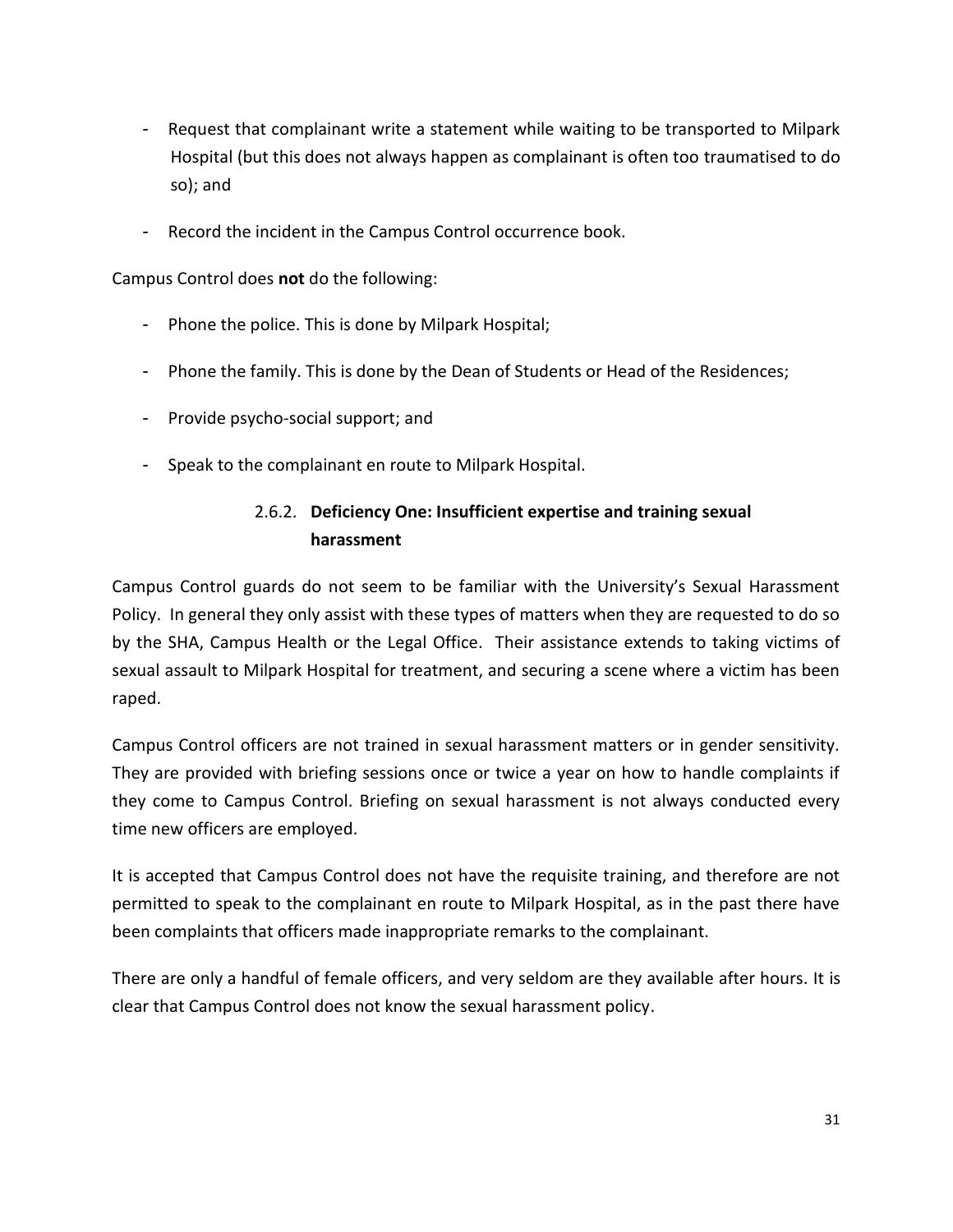# 2.6.3. **Deficiency Two: Unqualified to handle investigation of sexual harassment cases**

Campus Control does not investigate sexual harassment matters. They work with the South African Police Services and assist them with their investigations. They may assist the Legal Office in obtaining witness statements or putting together the docket. However, there is no specific specialisation to investigate sexual harassment matters.

There is a perception that they are powerless to assist students because they do not have the power to arrest alleged perpetrators. There have, however, been incidents reported at which Campus Control have apprehended students stalking other students and directed them to desist.

#### 2.6.4. **Deficiency Three: Lack of resources**

Campus Control does not have a sufficient amount of officers to patrol the campus in a manner that makes them visible constantly or that makes the University community feel safe in areas that are dark and isolated. A greater presence on campus may be a deterrent in respect of sexual assaults and rape on campus.

Campus Control does not have any particular facilities for victims needing to be transported to Milpark Hospital. Victims are required to wait in a general waiting area where there is frequent foot traffic.

Campus Control is usually responsible for transporting complainants to Milpark Hospital where necessary. They have an Advancer that permits the complainant to have a friend with her. However, most of the time, complainants are transported in a bakkie, which leaves space only for the driver and the complainant. Most of the drivers are male, and this creates a very uncomfortable environment for the complainant.

Campus Control does not have enough officers to deal with the number of requests that they receive for the "escort service". This service offers students living in residences to request an escort to walk with them to their residence at night, for example from the library. Students are often forced to wait because there are not enough security guards available.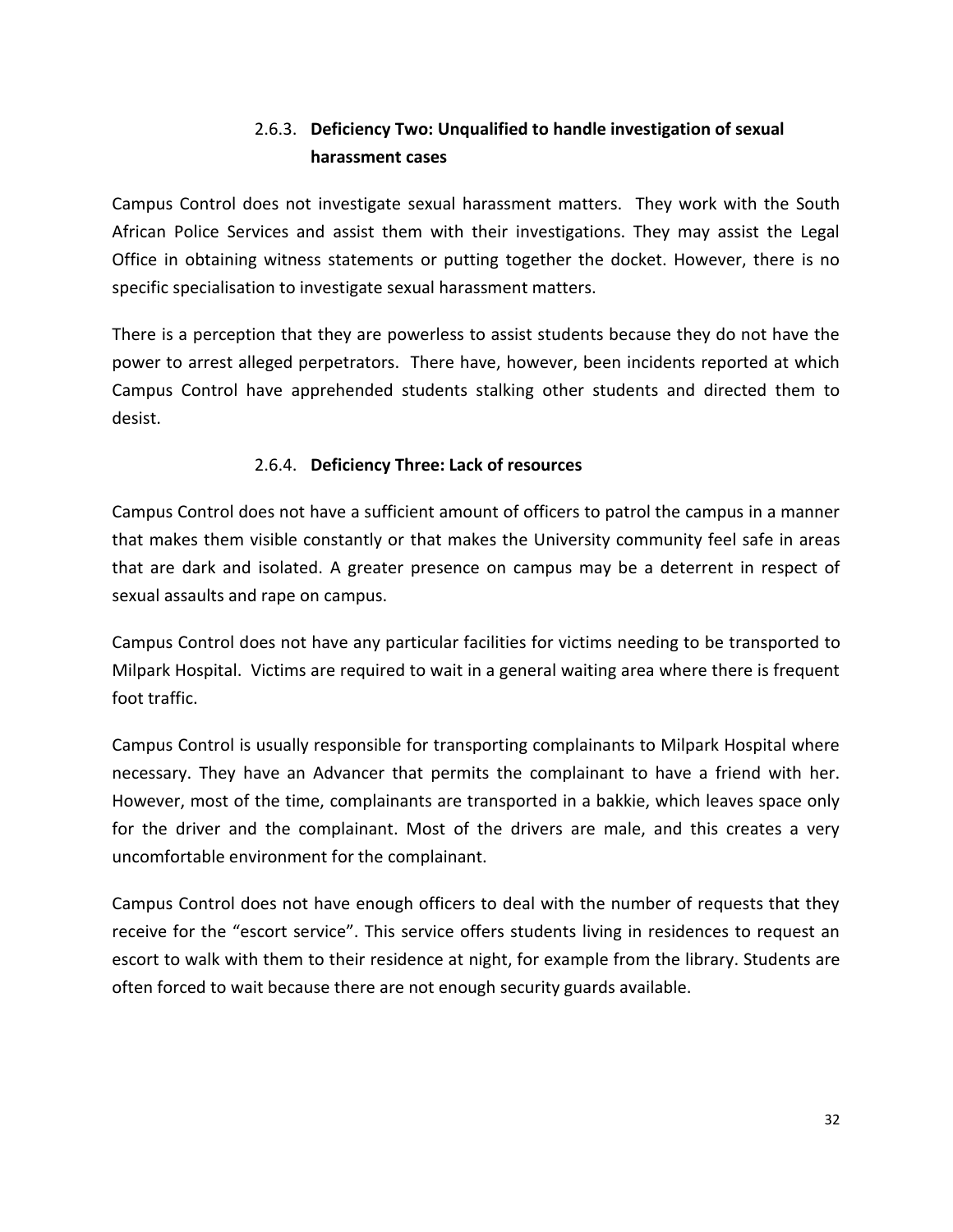### 2.7. **Role of Campus Health**

#### 2.7.1. **Role in sexual harassment matters**

It appears that Campus Health rarely receive direct reports of sexual harassment. In most cases, the complainant approaches Campus Health for information regarding contraception or antiretroviral drugs ("**ARVs**"). On occasion, complainants report incidents of sexual harassment.

If they wish to lay a formal complaint, they are referred to the SHA.

In most cases, complainants request only a pregnancy test and emergency contraception (the morning-after pill). In some cases, Campus Health will also accompany the complainant to Milpark Hospital.

Campus Health informs the SHA of all complaints of sexual harassment that are made to Campus Health, and this is done anonymously according to the wishes of the complainant.

#### 2.7.2. **Deficiency One: Under-resourced**

Campus Health is staffed by five nurses, who run two facilities, one being at the Wits Education Campus. There is a vacant position for a medical doctor, which should be filled without further delay and should be properly resourced to attract an appropriately qualified medical practitioner.

There is a general reluctance among students to report incidents of sexual harassment to Campus Heath, only doing so when pressed. This reluctance is especially prevalent among first year students. Homosexual male students are reluctant to come to Campus Health for assistance. They are more comfortable dealing with men, but Campus Health does not have any male nurses in its staff compliment.

Campus Health does not have its own vehicle and cannot transport complainants to the necessary points of assistance. Campus Health has to rely on Campus Control for transport. Campus Health requires its own vehicle, or at least an emergency vehicle to be shared with the SHA for sexual harassment cases.

Campus Health is not able to provide free ARVs to patients, other than in the case of rape.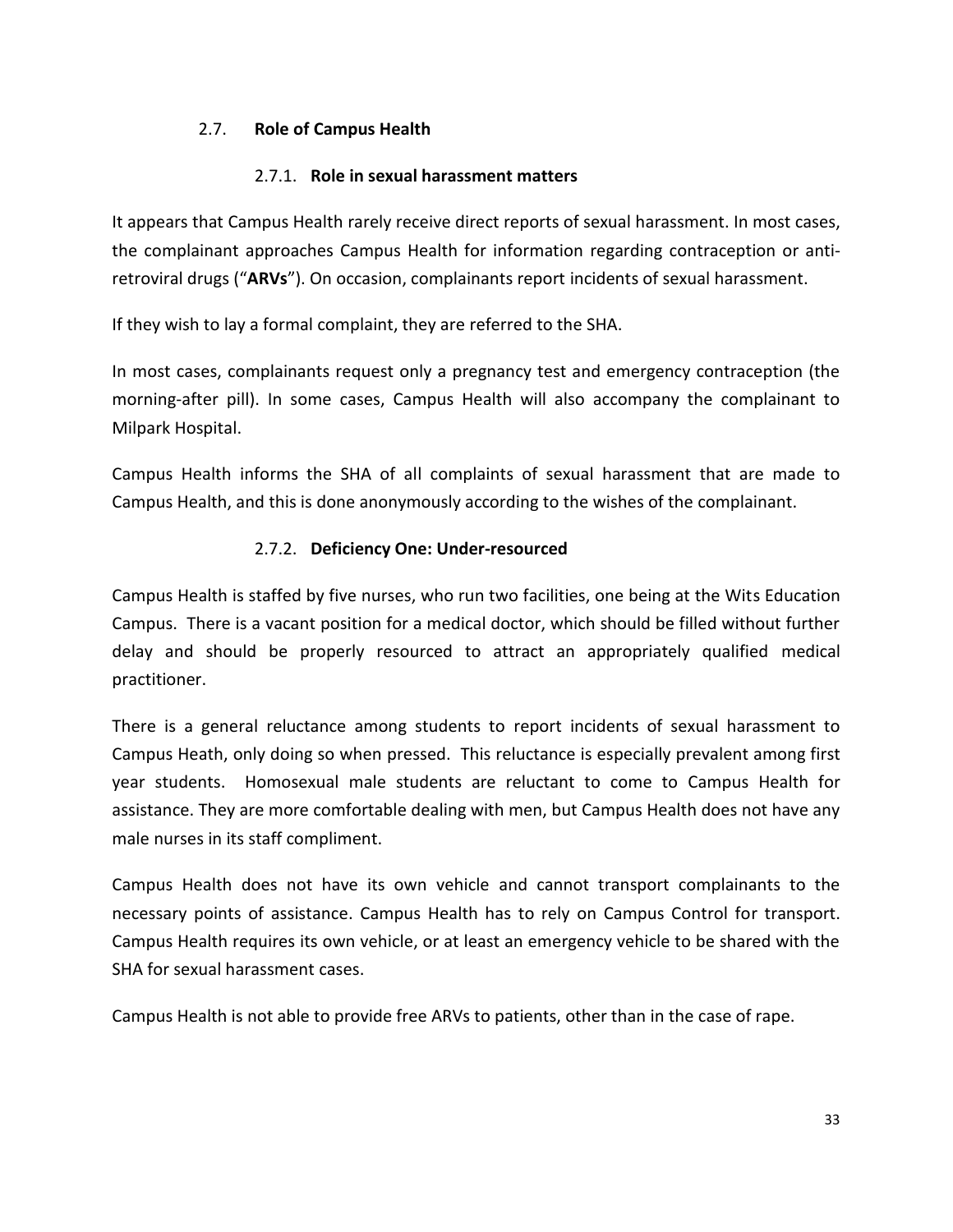#### 2.7.3. **Deficiency Two: Inappropriate Location**

Campus Health is situated in the basement of the Matrix. There is no fresh air. The physical conditions are unhygienic, with common cases of flooding from the top floors, which causes damp. There is also the constant smell of food from the restaurants above.

The location is not suitable for disabled people, as there are stairs and the outside entrance is unsafe as it is usually abandoned and unhygienic.

Students have expressed the view that "*everyone will know if you're going to Campus Health*" because of its location in the basement, and everyone will assume "*you're going for an HIV test*".

Campus Health is aimed at staff members and students. However, Campus Health reports to the Dean of Students, rendering the office inappropriate for staff members in a manner that is similar to CCDU.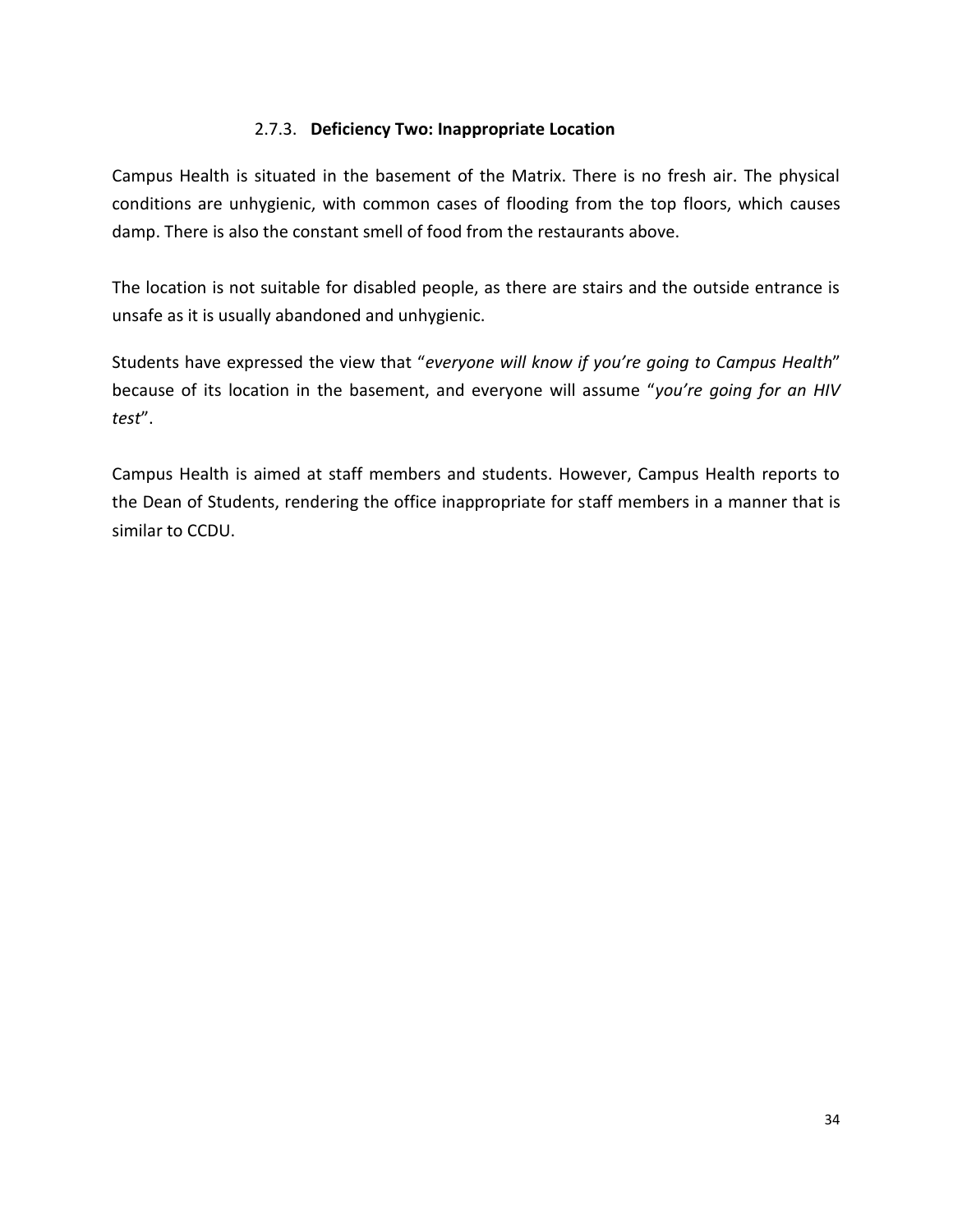#### **3. AD HOC AND UNPREDICTABLE SEXUAL HARASSMENT PROCESS**

#### 3.1. **Vague Policies**

The University's current Sexual Harassment Policy is vague in respect of the Roleplayers. This is particularly evident in respect of reporting. Currently sexual harassment may be reported to "any individual". Certain persons are named as "most appropriate to report to". These persons include the SHA, the Dean of Students, the Director of the CCDU, the University's Industrial Relations Advisor<sup>5</sup>, the Director or any person identified by a faculty as being responsible for receiving such complaints. The named individuals, however, "should" refer the complainant to the SHA. It then falls on the SHA to advise the complainant of the options available to deal with the matter. Paragraph 2(h) of the University's Sexual Harassment Policy provides:

- *"h) The process will, in general, be driven/guided by the needs and wishes of the complainant (but see point 2f, above). S/he may choose:*
	- *not to pursue any process involving the alleged harasser*
	- *to participate in counselling*

 $\overline{\phantom{a}}$ 

- *to follow a process of mediation*
- *to lay a formal internal complaint, resulting in a formal grievance and/or disciplinary process*
- *to take legal action outside of the University (in terms of criminal, civil or labour law)"*

However, various "individuals" are to be informed of the complaint where the complainant is a University resident and if the alleged offender is a staff member.

It is not clear what these individuals are required to do with this information, if anything. There are no clear steps to be followed once the method of approach is chosen by the complaint.

<sup>&</sup>lt;sup>5</sup> We understand that the references in the University's Sexual Harassment Policy to the Industrial Relations Advisor should be to the Employment Relations office. This is because there was a name change after the Policy was drafted.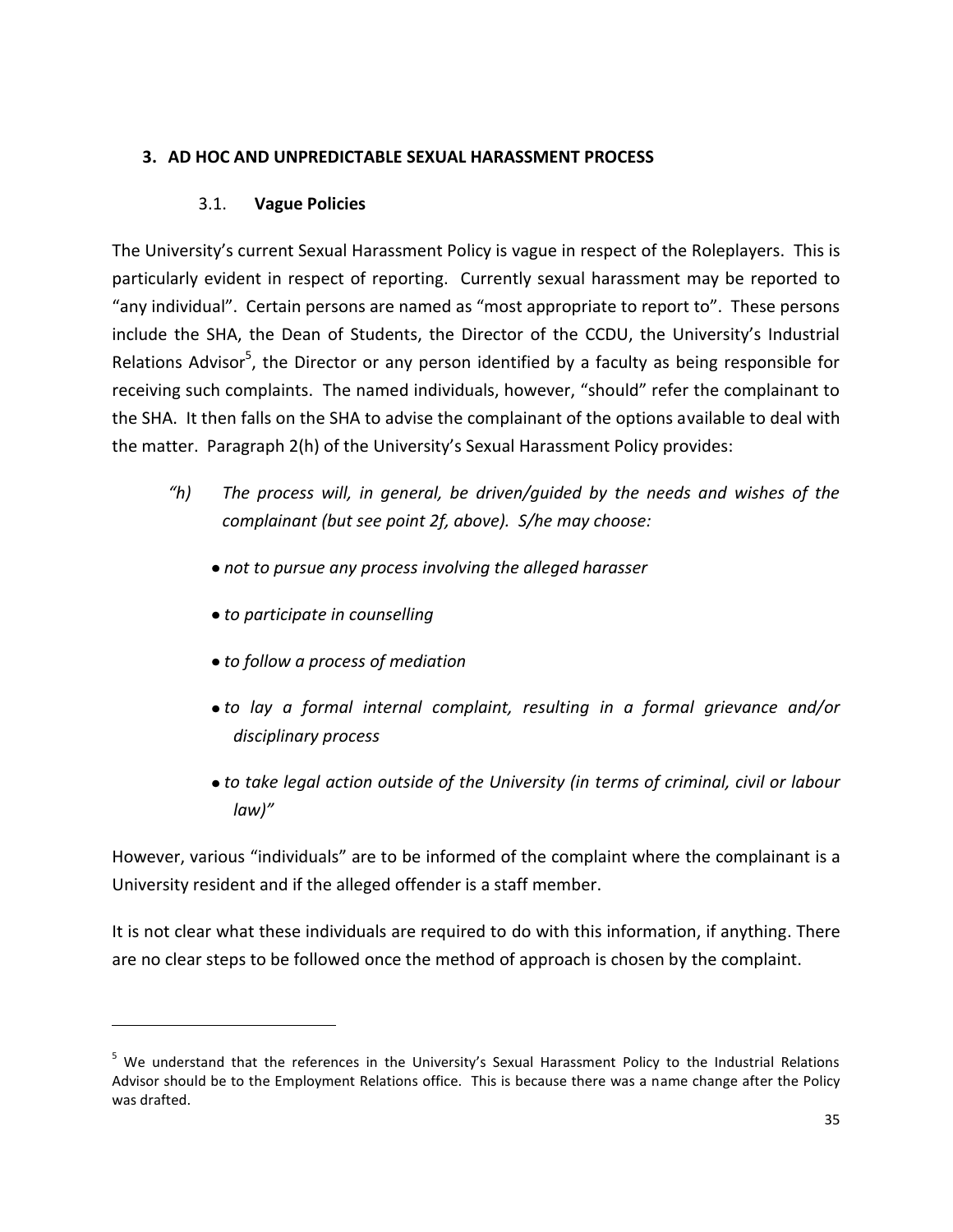## 3.2. **Lack of Knowledge About the Policy**

It is abundantly clear that the majority of staff and students are not aware of the University's Sexual Harassment Policy. Some are aware that there is a policy but do not know the content thereof or where it may be accessed. This leaves complainants – and those to whom they report – in the invidious position of not knowing where to turn for assistance or how to assist.

This is one of the reasons that a number of people who have experienced sexual harassment do not report these incidents. In addition, when they are reported, they are not taken further as those receiving the complaints do not know how to deal with the complaint. There is a need for continued education and awareness campaigns throughout the year to highlight the avenues available to complainants – and the individuals to whom they respond – within the University.

#### 3.3. **Inconsistent Implementation of Policies**

As indicated above, the uncertainty of roles and responsibilities amongst the Roleplayers impedes the proper investigation into sexual harassment, resulting in a sense of impunity. This is fuelled by a lack of resources and the lack of a strong co-ordinator who can ensure that there is closer collaboration between the various Roleplayers.

Each of the Roleplayers has their own "internal policies" for handling sexual harassment matters. The result is an utterly confused and disparate system, where Roleplayers become defensive, overloaded and unable to provide the response many of them would like to provide.

# 3.4. **Disciplinary hearing panel approach sexual harassment cases at the University with same level of evidentiary burden as a criminal trial**

There appears to be a lack of understanding in some cases of the burden of proof required to find a person guilty of sexual harassment in the context of a disciplinary enquiry against either a student or an employee.

It appears that some decision makers on the disciplinary hearing panel require the University to prove cases beyond a reasonable doubt. This is a criminal standard of proof that is entirely inappropriate in quasi-judicial matters such as disciplinary hearings. This indicates a clear misunderstanding of the applicable standard of proof and often results in perpetrators not being found guilty or being found guilty of less serious charges.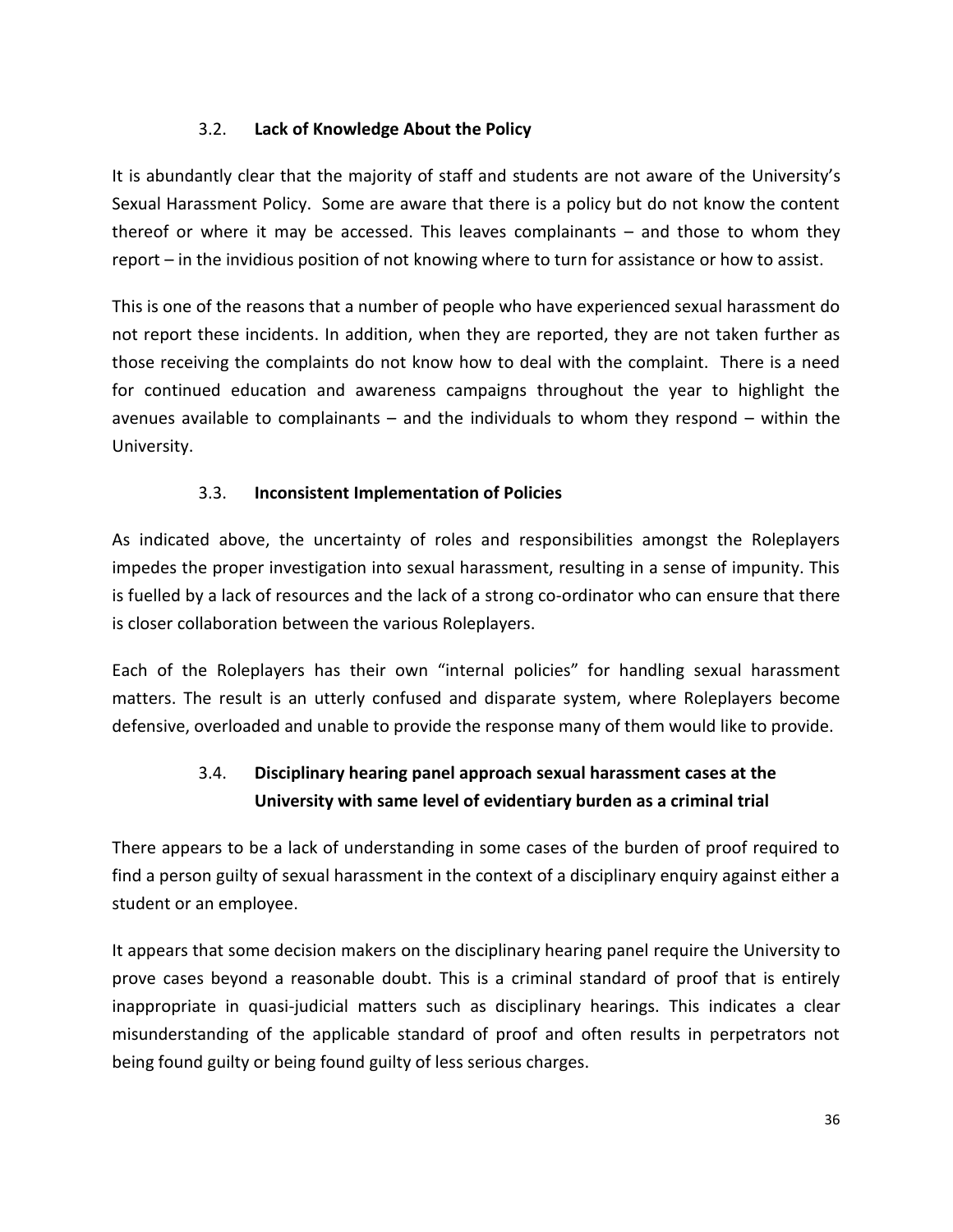This invariably leaves the complainants feeling that justice was not done. For example, in cases of rape at the University, there has not been a single successful case in this regard in the past five years.

# 3.5. **Poor communication between the Roleplayers**

As has been discussed elsewhere in this Report, the Roleplayers do not work together and there is a sense of "territoriality" in relation to handling sexual harassment cases, while simultaneous differing expectations of who is responsible for what part of the sexual harassment process.

This is largely a symptom of the vague delineations of roles in the policy, as well as having too many different Roleplayers handling sexual harassment matters at different stages and in different instances.

An interactive resolutive forum (**IRF**) was formed amongst the various role players, including Campus Health, Campus Control, the SHA, the Transformation office, the Dean of Students, the Legal Office and the Employment Relations Office. Despite these efforts, there appears to be poor communication and a lack of focused co-ordination. Several Roleplayers simply do not attend.

Each role player appears to be functioning in a vacuum, with its own understanding of the University's sexual harassment policy. A strong and senior central leader is required.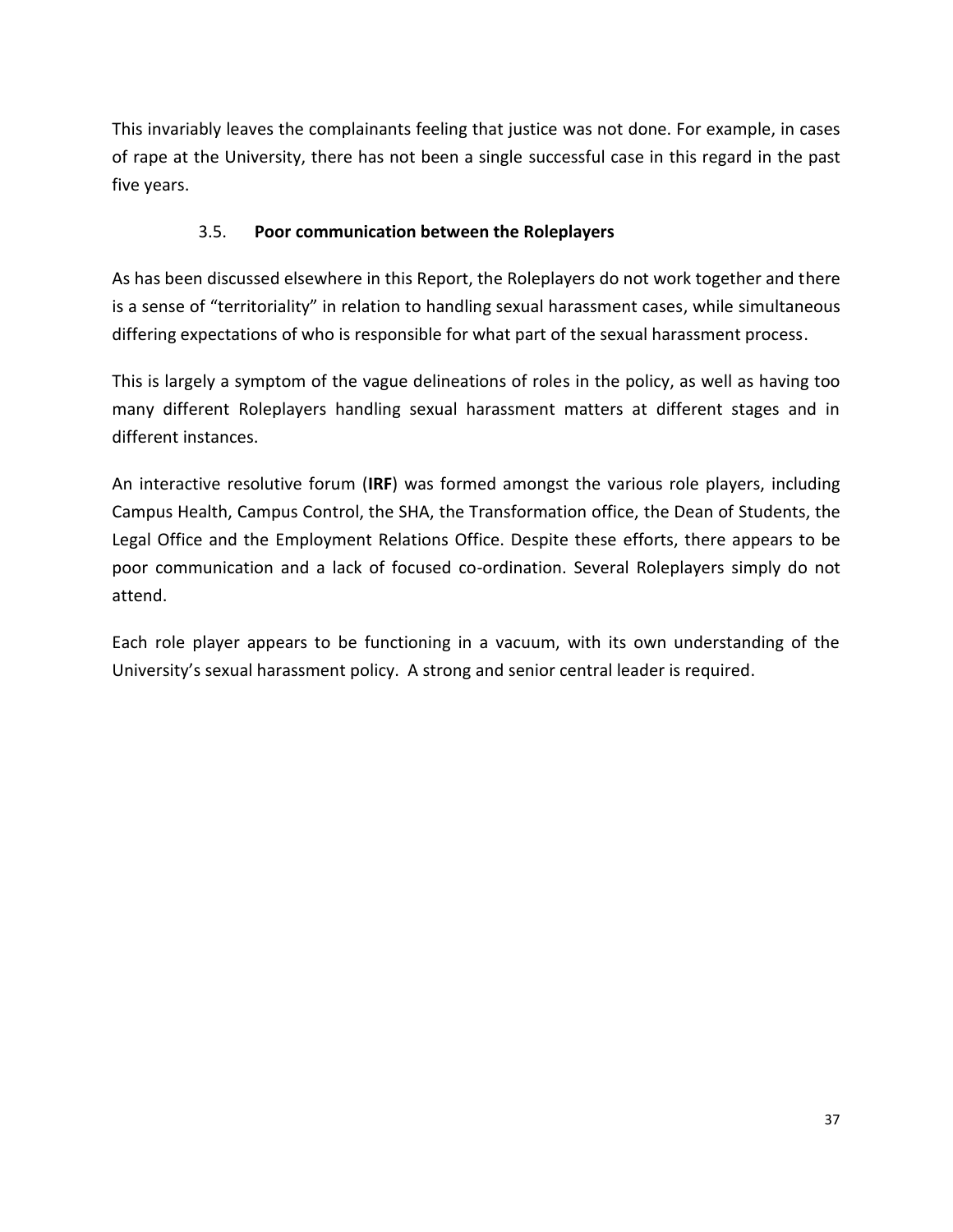# **4. EXPERIENCE OF STUDENTS**

# 4.1. **Student lack of trust in the University**

Students uniformly expressed a lack of trust in the University. Students have described themselves as "*being just a number*". This is symptomatic of their experience of sexual harassment cases as well as other bureaucratic obstacles in the University.

One student related that "*I was right not to speak before – and I understand why others have not spoken because this experience has not been soothing at all – on the contrary".* 

This has had an impact on the Inquiry itself: students were reluctant to come forward and speak to the Committee. Although the Committee is independent, there was the perception that because it was commissioned by the University, the Committee was not in a position to effect any real change. Students were concerned about confidentiality, and more importantly, they were unconvinced that anything would be done after this Inquiry to substantially change how the University deals with sexual harassment.

Most students who engaged with the Committee came forward to the Committee in the last month.

# 4.2. **Complaints are treated with suspicion**

It seems that the University is concerned with false complaints as well as with the risk of employees challenging the outcome of the University disciplinary proceedings in the CCMA thereafter. As a result, student complainants feel that they are treated with mistrust and suspicion when they are referred to certain of the Roleplayers, in particular the Legal Office and Employment Relations.

Immediately upon reporting at these offices, student complainants are alerted to deficiencies in their case, such as a lack of evidence. This immediately creates the perception that they are not believed.

For example, a student was asked by a staff member to "*act out*" the incident, so that the authorities (not one of the Roleplayers) could understand what happened. The humiliation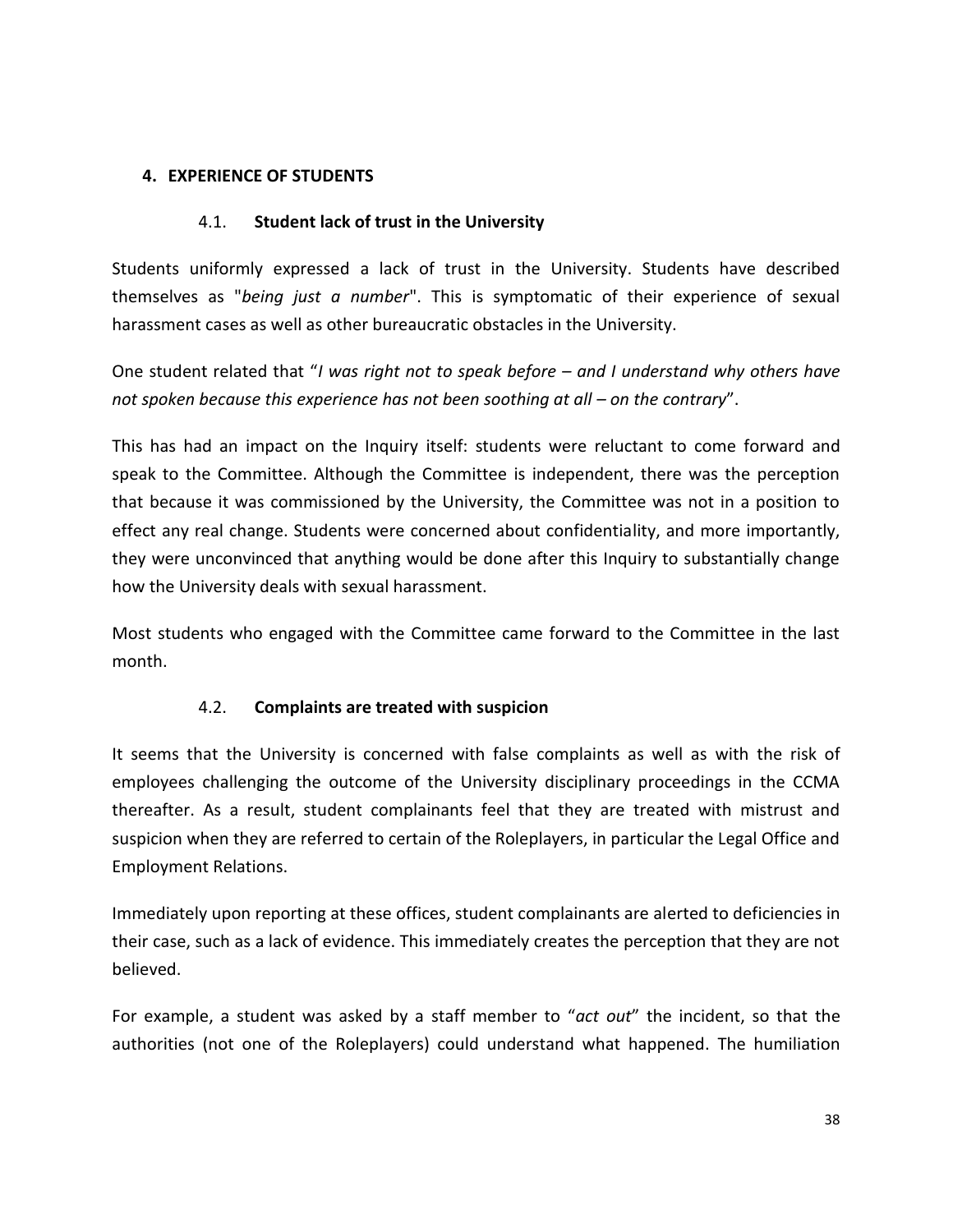involved in this was acute and forced the individual to relive the experience in a careless and hurtful manner. The individual refused to take the matter further as a result.

# 4.3. **Insufficient psycho-social support**

The only counselling available is that provided by the SHA or other CCDU counsellors, who do not have specialised training in sexual harassment.

The SHA does not have the resources to provide on-going emotional support to the complainant before, during and after the disciplinary hearing, except for support during formal counselling sessions.

Counselling services are not available after hours or over weekends, notwithstanding that many incidences occur at night at the residences.

The University, including Campus Health, does not offer psychiatric services to students who may require medication in order to deal with trauma that they may have experienced.

Psycho-social support is often not understood, notwithstanding that it is a seminal part of responding to sexual harassment. Many complainants have experienced exhaustion, inability to concentrate, fear of the person harassing them again and a sense of wanting to move away from the environment in which they were victimised. This is similar to the experience of being in a car accident where survivors find themselves replaying the accident in their mind and wanting to avoid the location of the crash. Complainants have additional hurdles or barriers to surpass in the performance of their academic work as a direct result of having experienced sexual harassment.

Students often have to explain the abuse repeatedly. As one student recounted, "*I've retold this story too many times this year, which was not my expectation of my life this year*".

# 4.4. **Dissuaded from lodging formal complaints**

Complainants reported that they were dissuaded from pursuing complaints. They are told that the process will be a long, tedious, and a harrowing experience and that, if the case is not successful, they will have to face the perpetrator coming back to the University. This is done for the purpose of preparing the complainant for the legal process. While this preparation is crucial, the manner in which it is done is unknowingly antagonist and sends a strong message that the easier route is to leave the matter alone.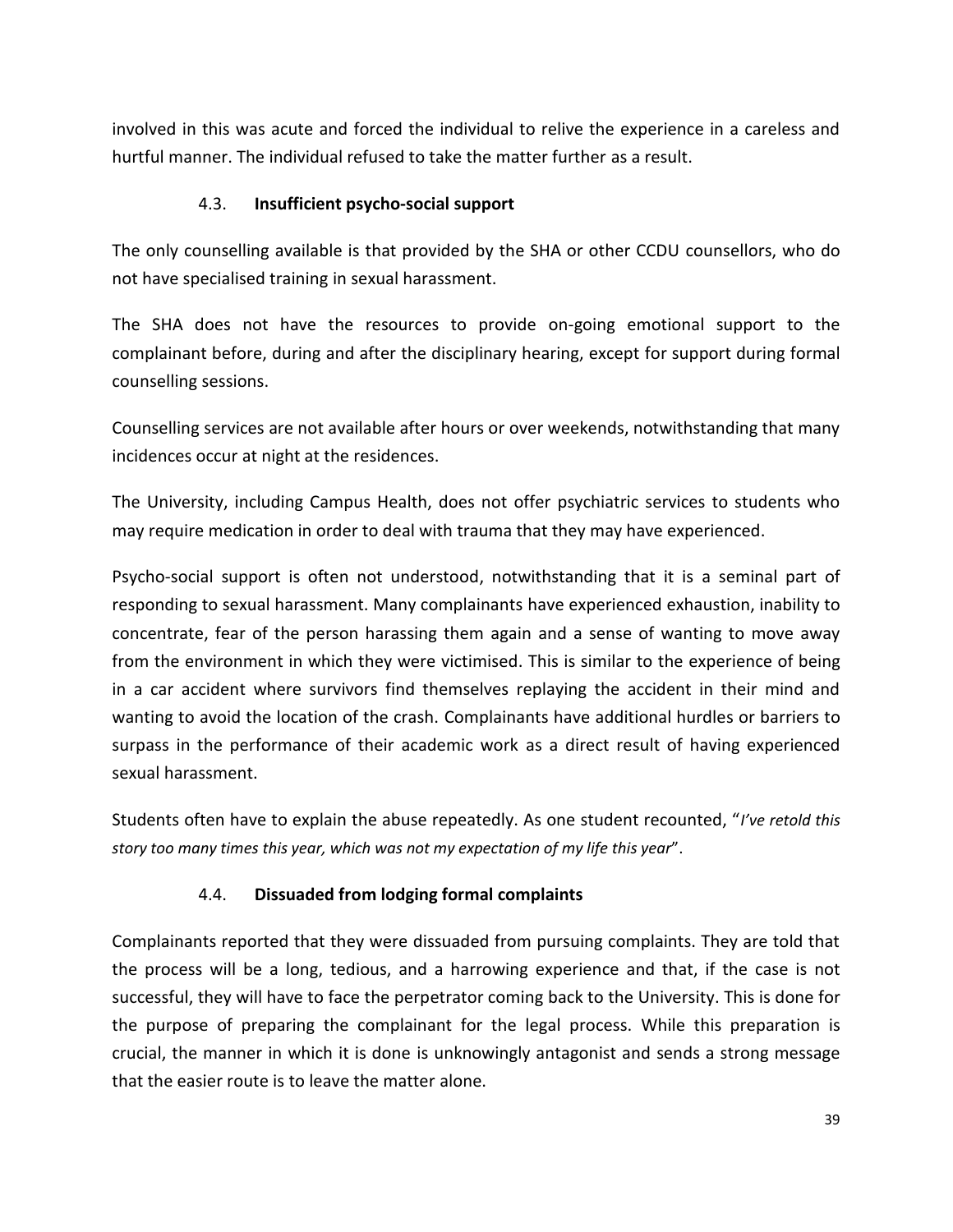It is true that sexual harassment is difficult to prove but by stating these difficulties *in this manner*, the abandonment of the claims leads to a culture of impunity.

In our view, sexual harassment has been normalised throughout the University, with the result that incidents of hurtful behaviour, ranging in extremes, are seen as "fun", "liberal engagement" or inevitable. In the absence of other and continual emotional support, the complainant often feels that it would be preferable to refrain from laying a formal complaint. The real problem inherent in this is that the process should not be so precarious, fraught and lengthy that such warnings are needed.

Complainants are reluctant to lay complaints based on the experiences that they have heard from other complainants. These experiences include:

- i. Lengthy processes;
- ii. Difficulty in facing the alleged perpetrator at the hearing;
- iii. The trauma of the hearing, especially the cross-examination; and
- iv. The trauma of the alleged perpetrator remaining at the University.

The complainant is also dissuaded from laying a formal complaint by worries that their actions will impact on the alleged perpetrator's career. This is exacerbated by being questioned as to whether they are willing to potentially "*ruin the career*" of the alleged perpetrator. While it is necessary to manage the expectations of complainants and alert them to all the possible stumbling blocks, it is done in a manner that is interpreted by complainants as dissuasion from pursuing complaints.

It is also complicated by the feelings of guilt experienced by the complainant in raising a complaint against someone that they respect and admire. Many complainants have felt conflicted because the alleged perpetrator is an academic who is highly respected, and is for example, "*the only lecturer willing to assist black students*" or "*to discuss black consciousness*".

In one instance of persistent sexual harassment by an academic of junior students, the students felt that the academic's approach and subject matter in his courses were so important and dynamic that they could not bring themselves to risk the "*loss of such a great mind in the Department*".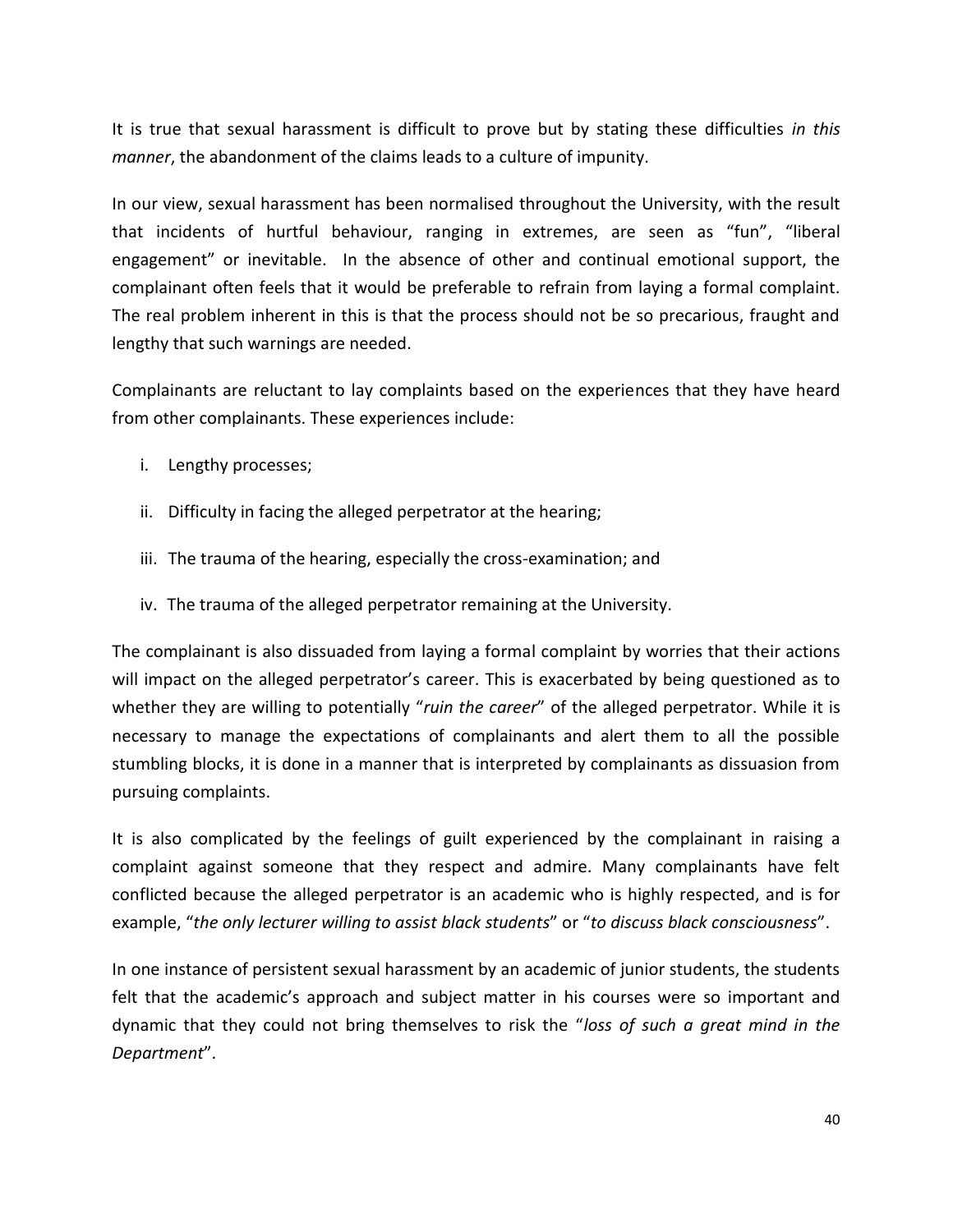Students often feel guilty for having been complicit, where for example, the harassment involved conversations over SMS or social media. Students respond to these advances by academics, either because they believe it to be innocent at first or because they are concerned that if they do not, there will be negative academic consequences for them. Often these students' experience is complicated by a sense of being flattered that an academic has seen something special in them.

The stealth at which these communications are sent also makes it very confusing for a complainant, as they often start off with discussions of work and only thereafter do they become sexually explicit or inappropriate in some other way.

The result is that the student (or junior staff member) is often unaware that s/he is caught in a power dynamic over which they have no control. Their own uncertainty of the situation impedes their agency and ability to denounce the behaviour. This obviates meaningful consent and exacerbates the impunity associated with sexual harassment.

# 4.5. **Cases lie dormant for lengthy periods of time**

There are cases where six months to a year have past without a decision as to whether or not to proceed with formal disciplinary proceedings.

Even once decisions have been made to proceed with formal proceedings, the disciplinary hearing can take months to begin.

During this period, complainants are in a state of turmoil and uncertainty regarding the outcome, and are unable to find closure.

The problem is even worse where the staff member or student perpetrator remains on campus during this time and they have to come into contact with them, either occasionally or regularly.

# 4.6. **No effective communication with complainants**

A large part of this problem is due to the lack of communication with complainants. Student complainants feel that there is no one in the University that keeps them updated on the investigation or the disciplinary process.

The report by interviewees (both students and staff) is that the Legal Office and Employment Relations Office are unapproachable and that the SHA often does not have the necessary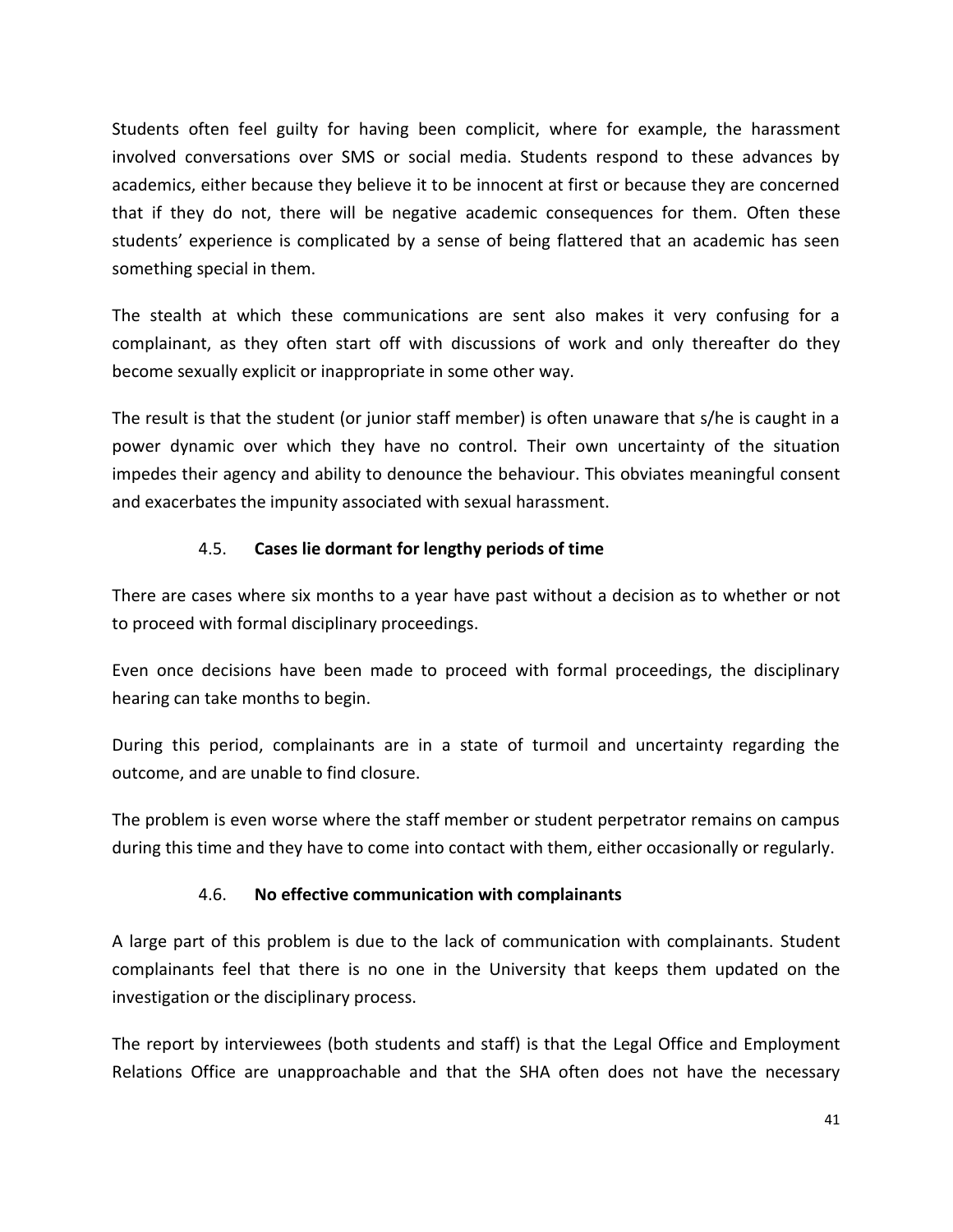information regarding the status of the case. This perpetuates the view that nothing is being done.

We have also heard accounts of complainants wishing to speak to one or both of the Inquiry Committees (the Inquiry which produced this report and the case-specific inquiry by Bowman Gilfillan), and approaching certain Roleplayers for information on getting in touch with the Committees. Complainants were told to leave their details and they would be referred to the inquiries. This inquiry did not receive such referrals. This may have fuelled the general student view that the University is unresponsive.

If complainants were provided with more information on the process as well as regular updates on the status of the matter, the uncertainty around the response to sexual harassment would be reduced.

It must be stressed that the University and its Roleplayers may not be able to solve all the difficulties associated with sexual harassment; however, an open, honest and respectful engagement with complainants *on a standard and systemic basis* is sorely needed.

# 4.7. **The negative impact on student and student-life**

Many students who have experienced sexual harassment have experienced:

- i. A decrease in their grades;
- ii. Failing courses;
- iii. Changing degrees;
- iv. Abandoning activities they enjoy;
- v. Changing universities; or
- vi. Dropping out of University.

There are no statistics or records kept by the University regarding the consequences of sexual harassment incidents on the complainant.

Where a complainant is publically known, they often face secondary victimisation from their peer group, many of whom support the alleged perpetrator.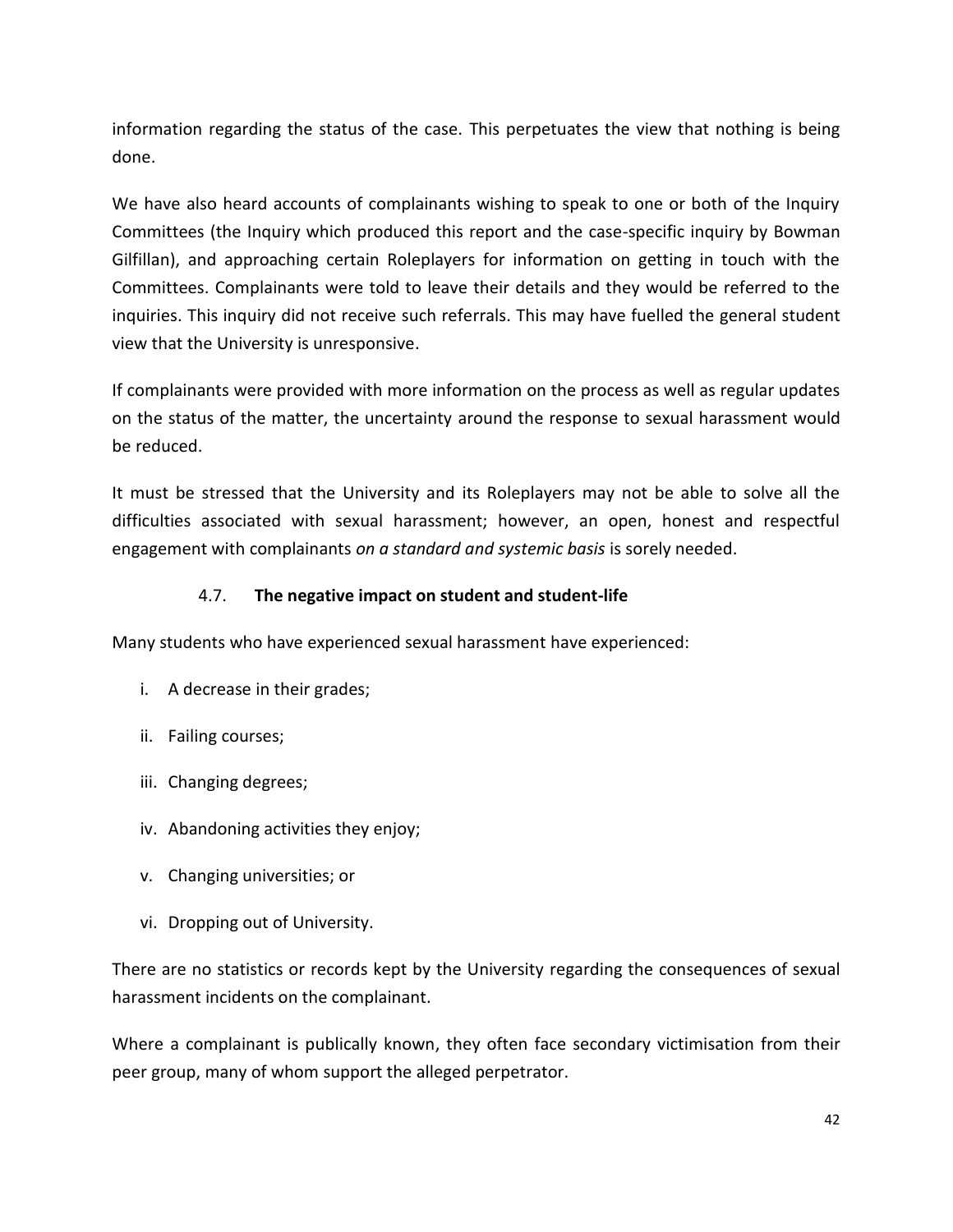This is demonstrated particularly in recent cases involving male lecturers, where some held the view that complaints should not be laid against them because either, the compliant itself is racially motivated, or because black academics must be promoted within the University. In these instances, complainants were individually targeted and coerced into retracting complaints.

Students spoke to us of a lack of closure, noting the following: "*Closure? I want the university to take responsibility for this. There are dozens of girls who he has hurt I think the various offices need to realise where they went wrong*".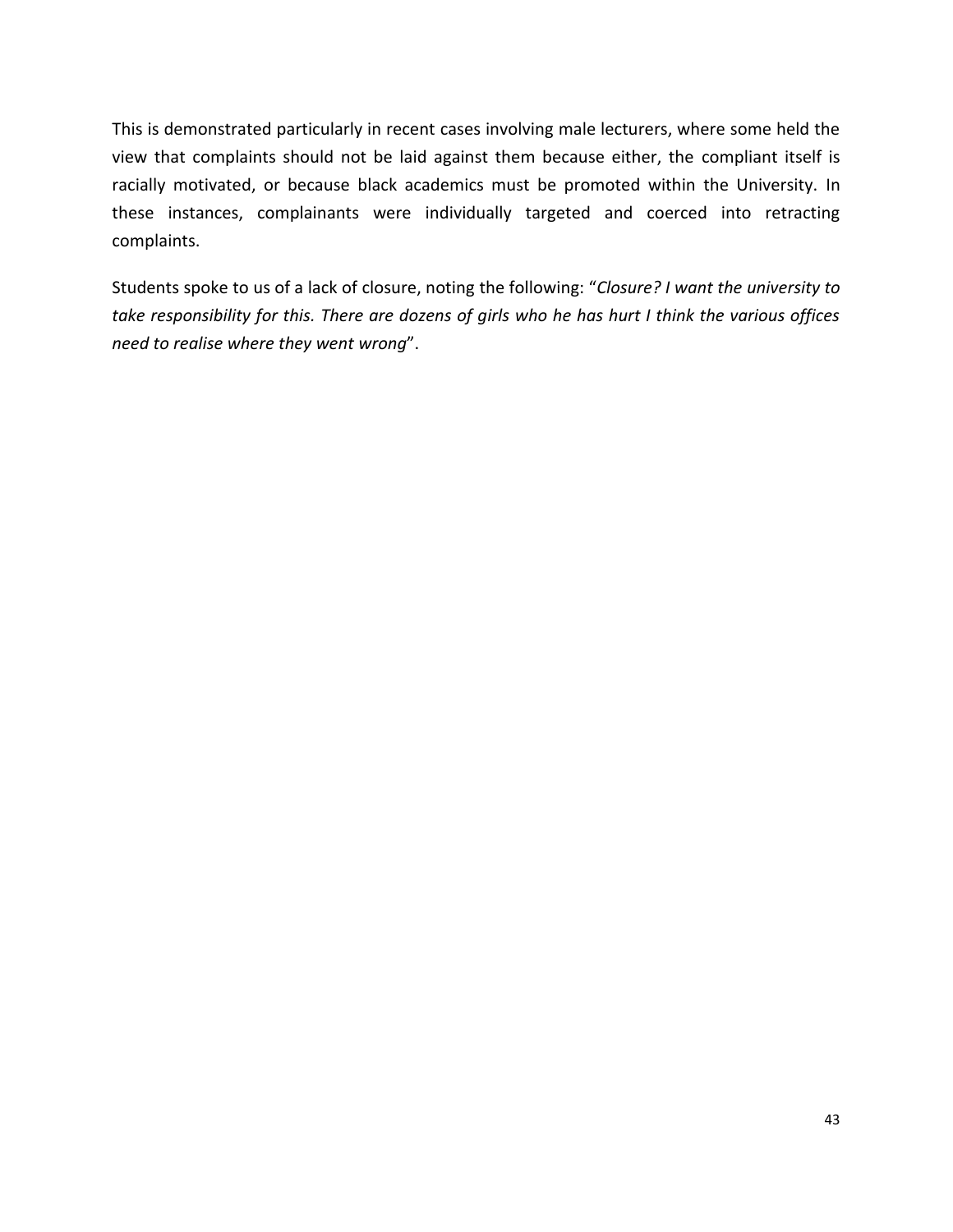# **5. EXPERIENCE OF STAFF**

# 5.1. **Culture of Silence**

Staff members indicated that there is a culture of silence in the University around sexual harassment. Staff members have been told to remain silent about sexual harassment in general.

This raises two conflicting concerns: on the one hand, it is imperative that the name of both the alleged perpetrator and the complainant are kept confidential. This will ensure that investigations can be undertaken with as much protection as possible to the wellbeing of both the complainant and the alleged perpetrator. On the other hand, the staff in particular feel they are being gagged and, as such, are perceived as being complicit in the secrecy surrounding sexual harassment.

The following fuels the perception of secrecy and silence:

- i. When there is a complaint that is publicly known and the University fails to make a public statement to staff and students;
- ii. When the University fails to take responsibility for debriefing staff and students in Schools and Departments in which an allegation of sexual harassment has been made public;
- iii. The lack of advocacy campaigns aimed at educating staff and students about sexual harassment; and
- iv. When silence by the University is perceived as endorsement.

There is no communication between the University and individual Schools, especially those Schools that are currently dealing with academics who have been accused of sexual harassment. This silence "*puts everyone into a cycle of ongoing stress*". The silence by the University is also perceived as a lack of leadership and vision on the part of the University.

The fact that both the Roleplayers and the University community feel there is a problem, speaks not to the integrity of students, staff or the Roleplayers but rather to the policies, systems and individualised and ad hoc nature of intervening in sexual harassment cases.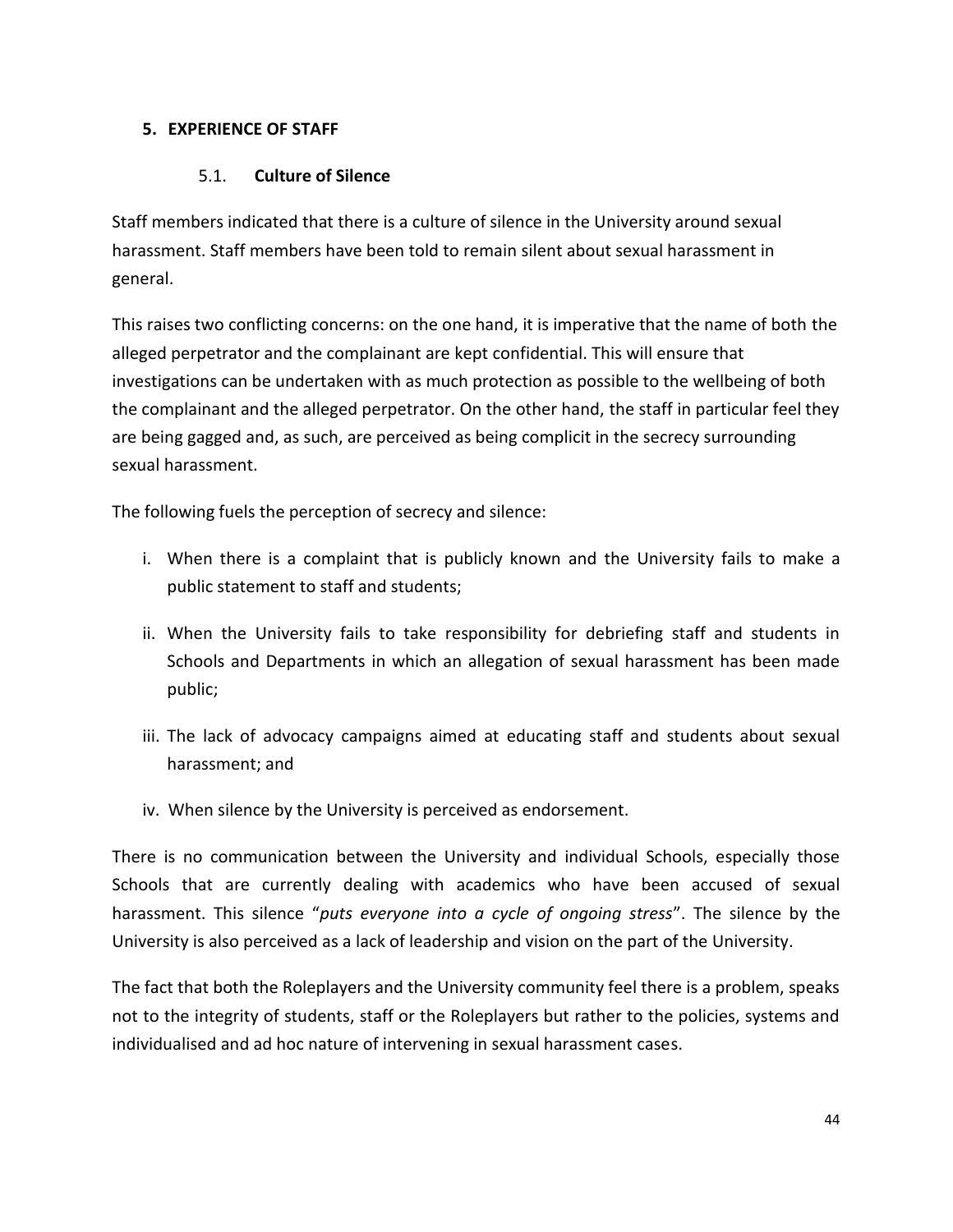A balance must be struck and a culture of openness should be encouraged but without the specificity of names.

### 5.2. **Insufficient psycho-social support for complainants**

Staff members expressed a lack of adequate support from the University when they reported harassment.

Staff members do not have sufficient access to psychological support services. Although CCDU is technically available to staff and student alike, it is clear that CCDU is a student office, and this is exacerbated by the fact that CCDU reports to the Dean of Students.

# 5.3. **Impediments to Lodging Formal Complaints**

Members of the University staff on the whole do not know how to deal with complaints of sexual harassment against both students and staff. Complainants, and the individuals in whom they confide, are frustrated, uncertain and the complainant is often faced with a brick wall of uncertainty and a lack of clarity about the process to follow. This in turn chills sexual harassment reporting.

Staff members reportedly are dissuaded from pursuing sexual harassment complaints. They cite stories of secondary trauma involved in the process and the possibility that nothing will be done. This advice is based on observations of how sexual harassment is handled in the University.

Many staff members have communicated a lack of trust in the University in dealing with sexual harassment matters.

In some cases, this stemmed from the junior staff members, who feared that they would lose their job or be victimised for having laid a complaint against a senior staff member.

Finally, many staff members reportedly complained to someone within the Faculty according to standard line-management criteria. There was no response and the complainants felt they would get their manager into trouble for not dealing with their complaint. The complaints were abandoned.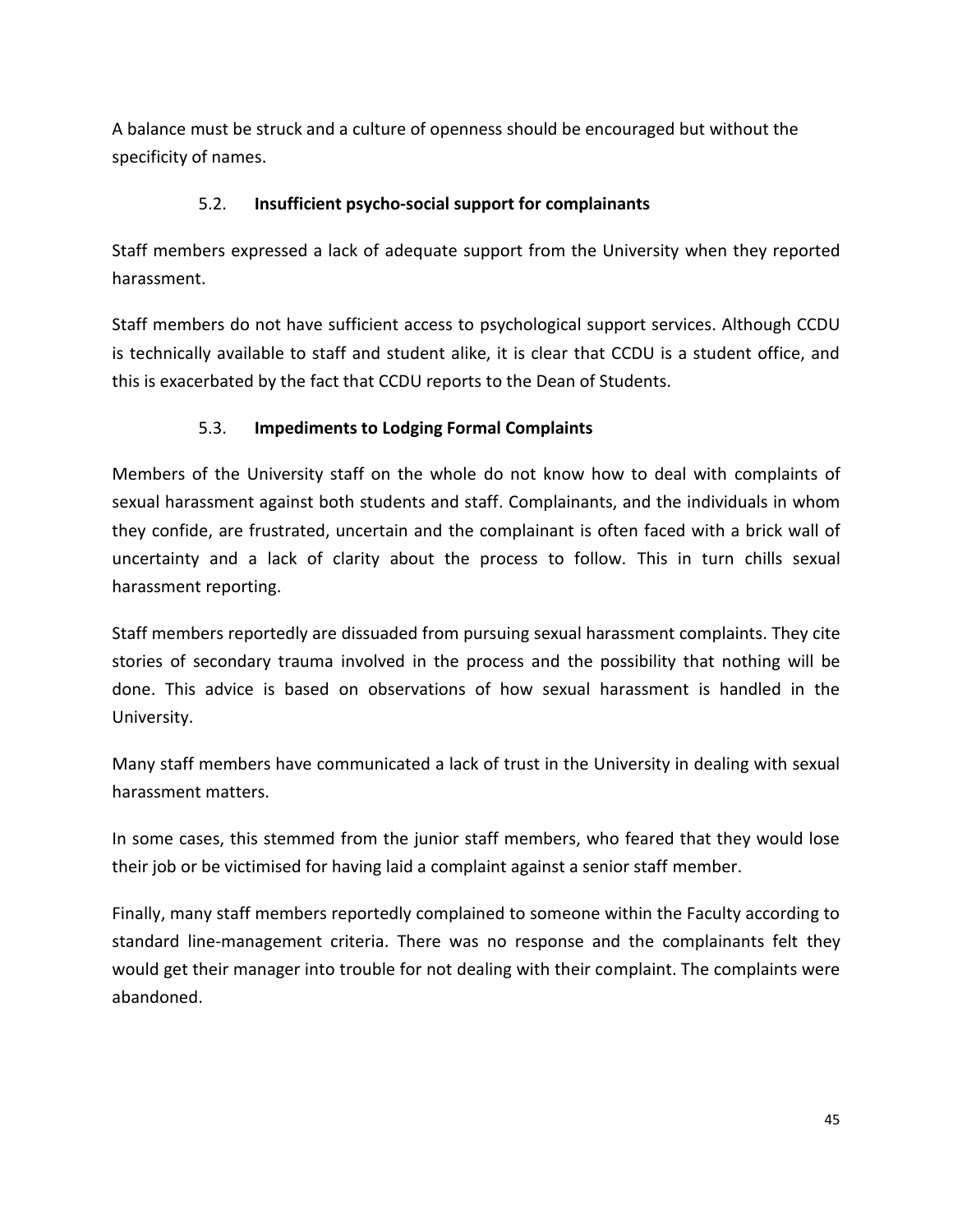# 5.4. **Victimisation of "Whistle Blowers"**

Several staff members, who encourage students to report their experiences of sexual harassment, have been victimised by the University. This word is not used lightly. Members of staff have indicated that they feel like unprotected whistle-blowers, who are side-lined, marginalised, silenced and have been accused by alleged perpetrators of a conspiracy against them. The "conspiracy allegation" is evident in almost every case of sexual harassment under investigation.

In other cases, staff members who have attempted to assist with sexual harassment in the past, have experienced humiliation and silencing by Roleplayers, and in some cases been actively labelled by fellow staff-members for causing trouble.

In both these contexts, staff members have observed that the University does not take a proactive stance on sexual harassment, and that matters are often not dealt with effectively.

For example, in one case, a staff member has reported that a contract worker in partnership with the University had, on numerous occasions, aggressively targeted female staff. Although this has been reported, to date nothing has been done from the University's side, and as a result, there has been a high turnover rate of female staff in that department, who simply cannot work under such conditions.

To the extent that staff members are at the coalface of interactions with students, it more likely that students will turn to them with sexual harassment cases. Staff need to be constantly educated, trained, supported and made aware of the various policies and mechanisms that are available to them when complaints of this nature come to their attention.

# 5.5. **The Unrecognised and Unquantifiable Workload involved in the informal responses to sexual harassment**

As has been discussed earlier in this Report, sexual harassment claims are often addressed at the level of Schools and Faculties, which are not provided with the resources, training or certainty to deal with these issues.

Additional workload includes:

i. Handling student complaints of sexual harassment: this takes time and is often accompanied with high levels of stress, both in terms of dealing with an aggrieved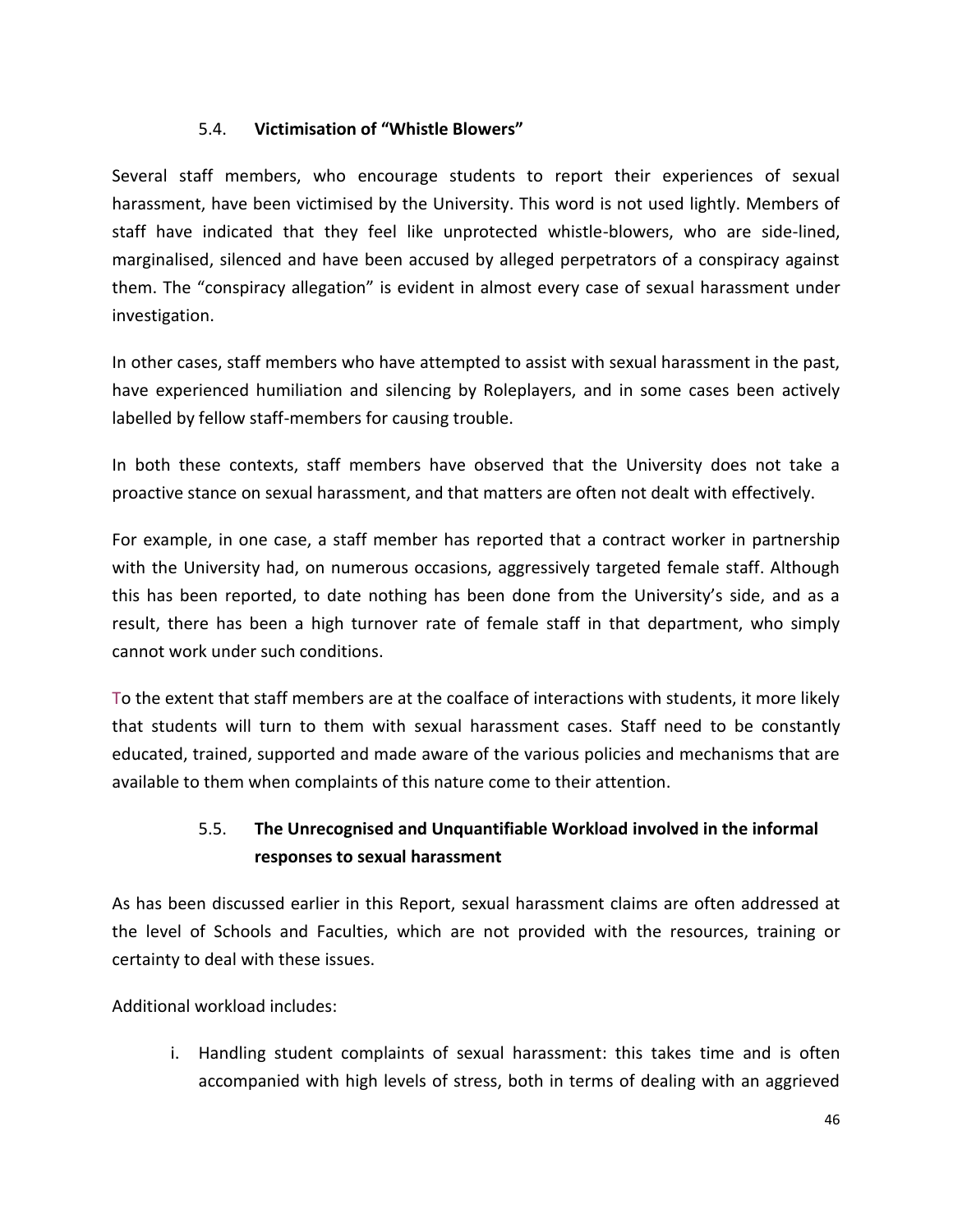complainant but also in navigating the uncertain and, at times, hostile University system.

ii. Where a colleague is placed on special leave, this is often done without attending to her/his teaching load. The additional secrecy around sexual harassment means that there is uncertainty around the duration for which there will be a teaching gap, creating in-school tensions.

Employees of the University who complained about sexual harassment to their superiors within the School or Faculty, in which they taught, found that their complaints were not dealt with to their satisfaction. Schools and faculties do not have a uniform approach to dealing with complaints of sexual harassment from their staff nor do they receive the necessary resource or training. There seems to be no direction as to who may be approached to guide the school or faculty in dealing with these matters. A complaint against a staff member triggers the involvement of Employment Relations. However, the School and Faculties are not provided with support or feedback about the process.

When a staff member is accused of sexual harassment, it creates an unhealthy atmosphere in the School or Faculty. Staff members have also described how they question their own behaviour and that of other colleagues, and are unable to deal adequately with these difficult issues.

### 5.6. **Inconsistent Messaging About the Role of Schools and Faculties**

We received reports that once the University's sexual harassment policy had been triggered and disciplinary processes were underway, the school and/or faculty in which the alleged offender was employed, was ordered not to address its students on the issue of sexual harassment and in particular, the process being followed in relation to the alleged offender. This created a strong sense of frustration among staff remaining in the relevant department, school or faculty, as they were constantly faced with questions from students and did not know how to respond. Greater attention should be placed on supporting and guiding schools and faculties when sexual harassment disciplinary processes or allegations are being dealt with by one of the other offices of the University. The schools should be kept apprised of the proceedings and communication and support are essential to healing fractured working environments.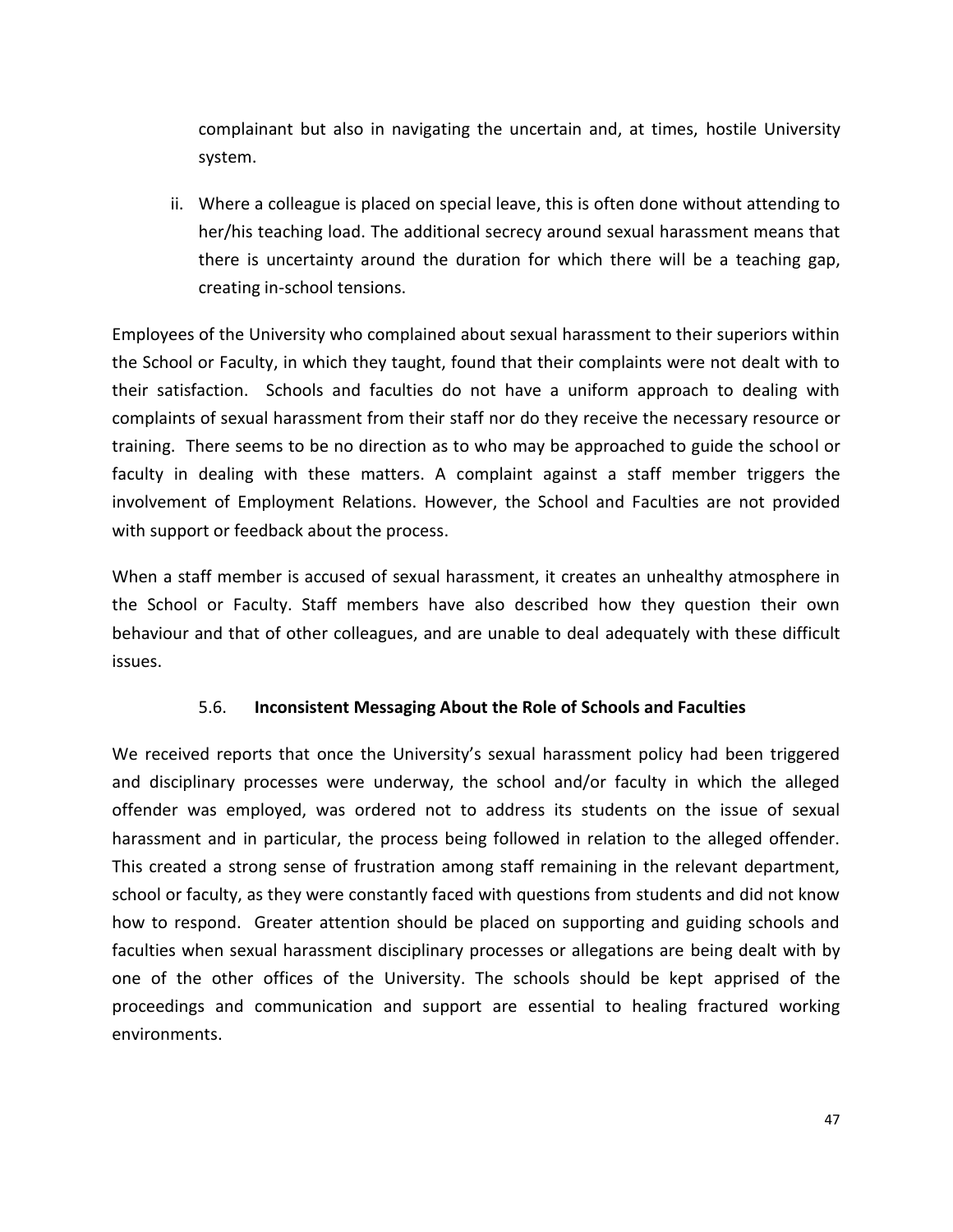# 5.7. **Negative impact on career**

Reports were received that those staff members who were vocal in their opposition to sexual harassment and required the University to take a more proactive role in dealing with such issues, were treated differently after making their views known. The reports indicated that there was certainly a change in attitude towards the relevant employee. This does not encourage a culture in which sexual harassment is openly discussed and opposed by the University community.

Staff members who complained that they were being sexually harassed by students felt that their complaints were not taken seriously and that the University did not take adequate steps to protect them.

Staff members who have experienced sexual harassment have expressed the following problems in carrying on with their careers at the University:

- i. They become despondent in their jobs;
- ii. There is a negative impact on research output; or
- iii. They choose to resign.

There are no recorded statistics that keep track of the long-term effect on staff members who are victims of sexual harassment.

# **6. UNIVERSITY'S "POLITICAL WILL"**

# 6.1. **Acknowledgment**

During the course of the Inquiry, there have been three stories of systemic sexual harassment at universities in the United States. It is also apparent that sexual harassment is not unique to the University.

Many individuals have expressed admiration for the robust approach of the University in instituting a formal investigation with a view to systemic change.

# 6.2. **Problems at various levels of management**

There are several issues at different levels of management that require review.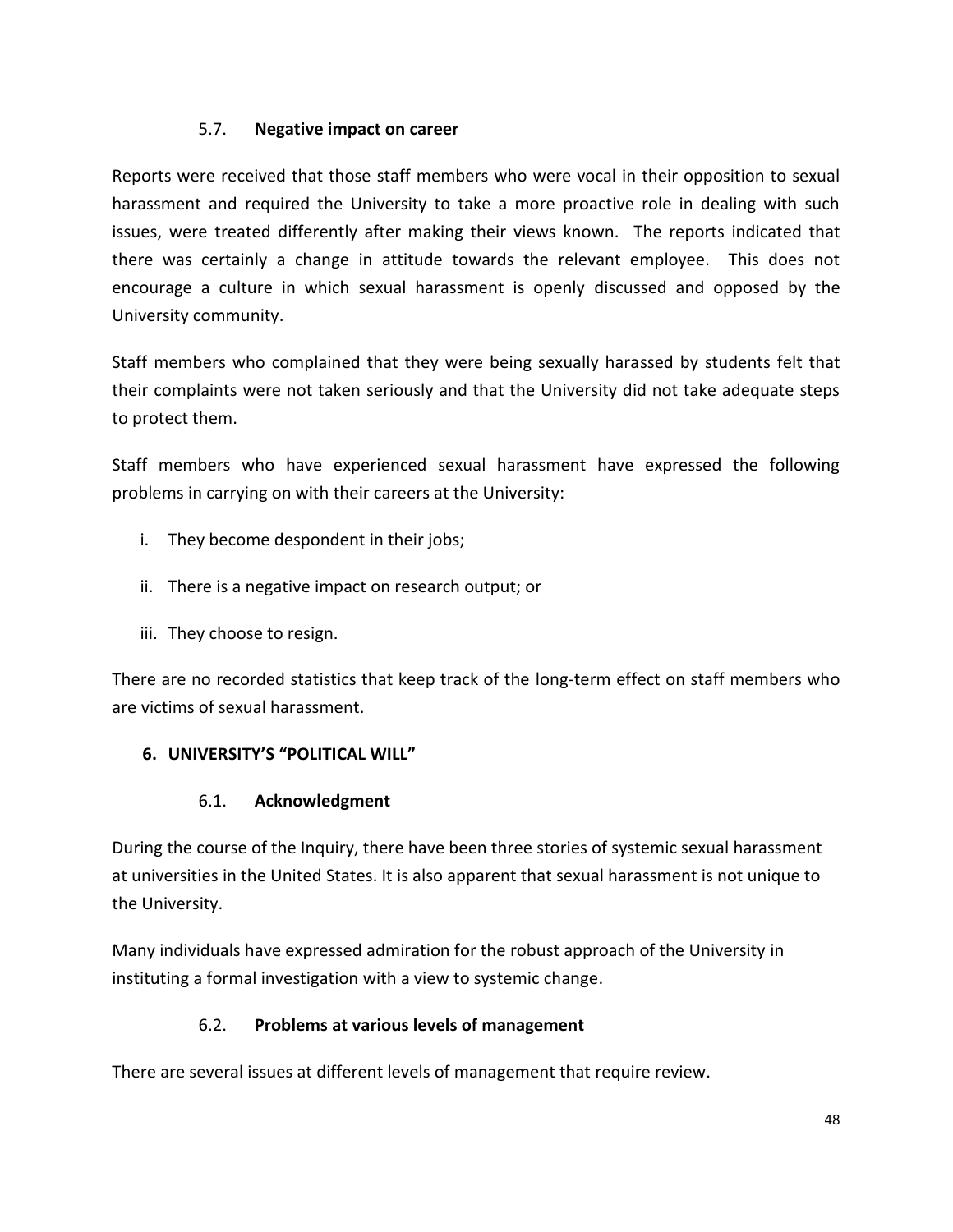### 6.2.1. At a senior level

In the past, there have been allegations of sexual harassment levelled against very senior managers, including members of SET, which comprises the senior executives of the University, namely, deputy Vice-Chancellors and Deans.

Other than the Vice-Chancellor, there is no office or individual sufficiently senior to be able to deal with a complaint against someone of this seniority.

For example, the Committee received information that a very senior member of management, accused of sexual harassment, used their influence in the University to encourage other staff members and student representatives to coerce the complainant (a student) to retract the complaint and not to take the matter any further. The complainant felt pressured to do so, and to date has not taken the matter forward.

# 6.2.2. At Faculty, School or Department level

The current sexual harassment policy designates a Dean or Head of School as an appropriate person to whom a complaint of sexual harassment may be laid.

However, the problem is that there is no consistency on how complaints are dealt with at School or Department level, and oftentimes are not referred to the appropriate Roleplayer to be taken forward. While there are attempts to deal with this problem internally, they are impeded by the following factors:

- i. The Head of School or Dean is asked to take a colleague to task who may be a longstanding colleague, a more senior academic or a friend. In one instance, an academic described how they had received a complaint against a colleague. That colleague had provided immeasurable support to the academic in a time of crisis and they felt they would betray the colleague by taking this up but also betray the student by remaining silent.
- ii. The officers in these positions are often overloaded and do not have the time to be trained in the expertise of managing sexual harassment cases. Their ability to do so is even less than that of those in the Legal Office.

The result is that the handling of sexual harassment by these office bearers is inconsistent, ad hoc, and depends on a range of inconstant variables, such as the extent to which the office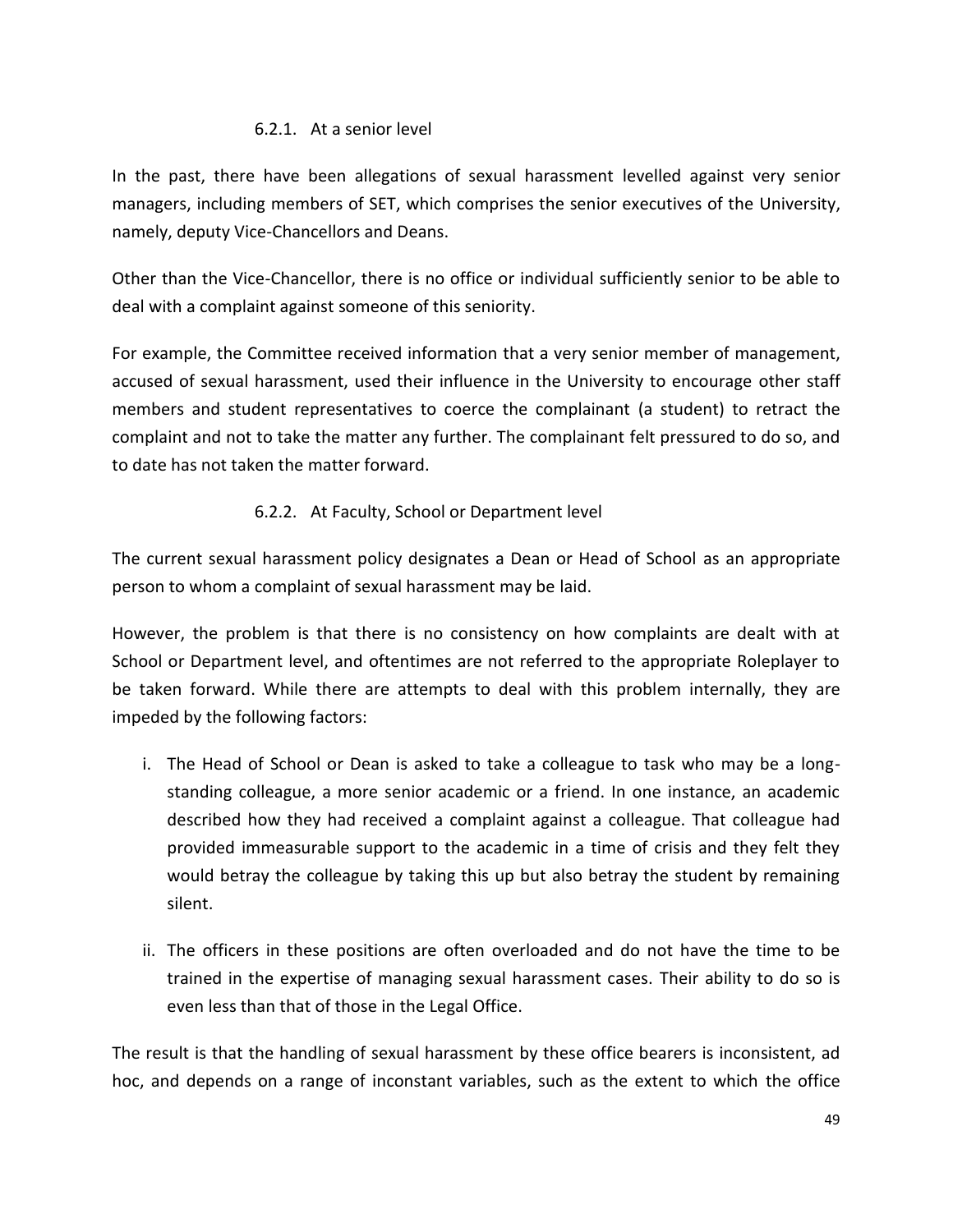bearer is trained in sexual harassment matters or feels sufficiently independent to take on the matter. The worst situation is where the office bearer *believes* they are taking the correct steps, without realising the unintended consequences of alienating complainants.

While some individuals may feel more comfortable reporting to someone they know, there is the danger that not all complaints are dealt with uniformly. In many ways this is always going to be the case. The inconsistency, however, can be ameliorated by certainty around policies and the responsibilities of the Roleplayers.

# 6.2.3. Student councils and committees

The student perception is that certain student structures, including the SRC, is ANC Youth League aligned and acts as a political, rather than a student body.

A number of sexual harassment complaints have been lodged against individual SRC members, creating the perception that the SRC is not an appropriate office for students to seek assistance with sexual harassment matters, or for any student-driven campaigns against sexual harassment to be housed.

Other student-run committees and clubs have also experienced more general gender-related discrimination. Female members in particular have experienced abuse from their male peers when they challenge the structures currently in place.

In one instance, where a student-member of a student club was publicly discriminated against for reasons of race and gender, the matter was quickly silenced by the threat of disbanning the club if the matter was not discarded. The matter was eventually escalated to a Roleplayer. The student was informed that the type of harassment she faced was not sexual harassment, but only amounted to "gender-labelling". The student has given up the activity that formed a seminal part of their University life. The response of the student's family was "*I trusted you (the University) with my child and look what you have done*".

# 6.3. **Nothing New**

As various alumni of the University have informed us, sexual harassment has been ongoing for many years, and in some Schools is considered part of the culture. They believe that the University has always been aware of sexual harassment, but has chosen not to do anything until it was revealed in the mainstream media.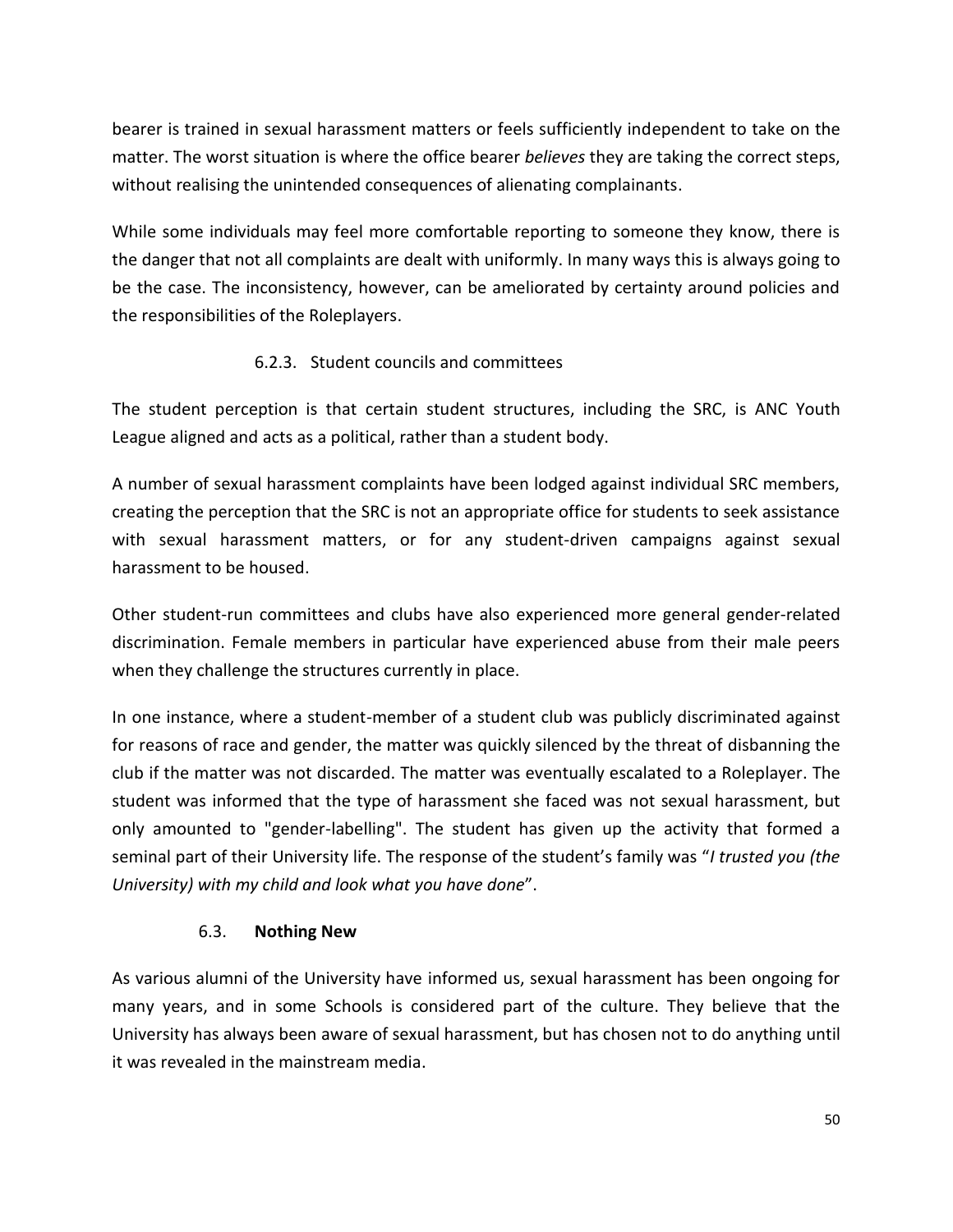The perceived inertia or refusal by the University in dealing with sexual harassment matters promotes the perception that the University is tolerant and accepting of sexual harassment.

The student perspective is that staff members, as with the general student body, are aware of sexual harassment by their colleagues but choose to (or are forced to) remain silent.

There is also the perception by the student body that only black lecturers are being targeted. This is clearly not the case but the perception reveals a lack of trust and concern about the meaningful transformation of the university in respect of race

# 6.4. **Perception that Inquiry was launched due to publicity of sexual harassment and to protect the reputation of the University**

There is the perception that only when sexual harassment at the University became public, care of the Sunday Times article, did the University take coherent steps to investigate these matters.

Certain Roleplayers disagree. This remains a point of dispute between the various people interviewed by the Inquiry, with the dominant view being that the University was forced into the public inquiry because of the media coverage.

For example, in 2011, a student approached the SHA with a complaint of sexual harassment. The SHA referred the matter to the Employment Relation Office. Neither the student nor the SHA received any further information about the matter until 2013 when the Vuvuzela contacted Employment Relations for comment on the case. The matter was then referred to the Bowman Gilfillan Committee. But for the media intervention, the perception is that no investigation would have occurred.

There is the view that in order to get the University to take sexual harassment seriously, it is necessary to use the public media.

We would like to stress:

That it is not appropriate to cast responsibility on one office. The mass of work for one office is simply not manageable and it is impossible to prevent this type of delay or failure in the current system. It must also be stressed that the Roleplayers are not dismissive, callous or deliberately malicious. They themselves feel an enormous burden and are simply unable to respond properly. The situation is akin to asking a lawyer trained in German family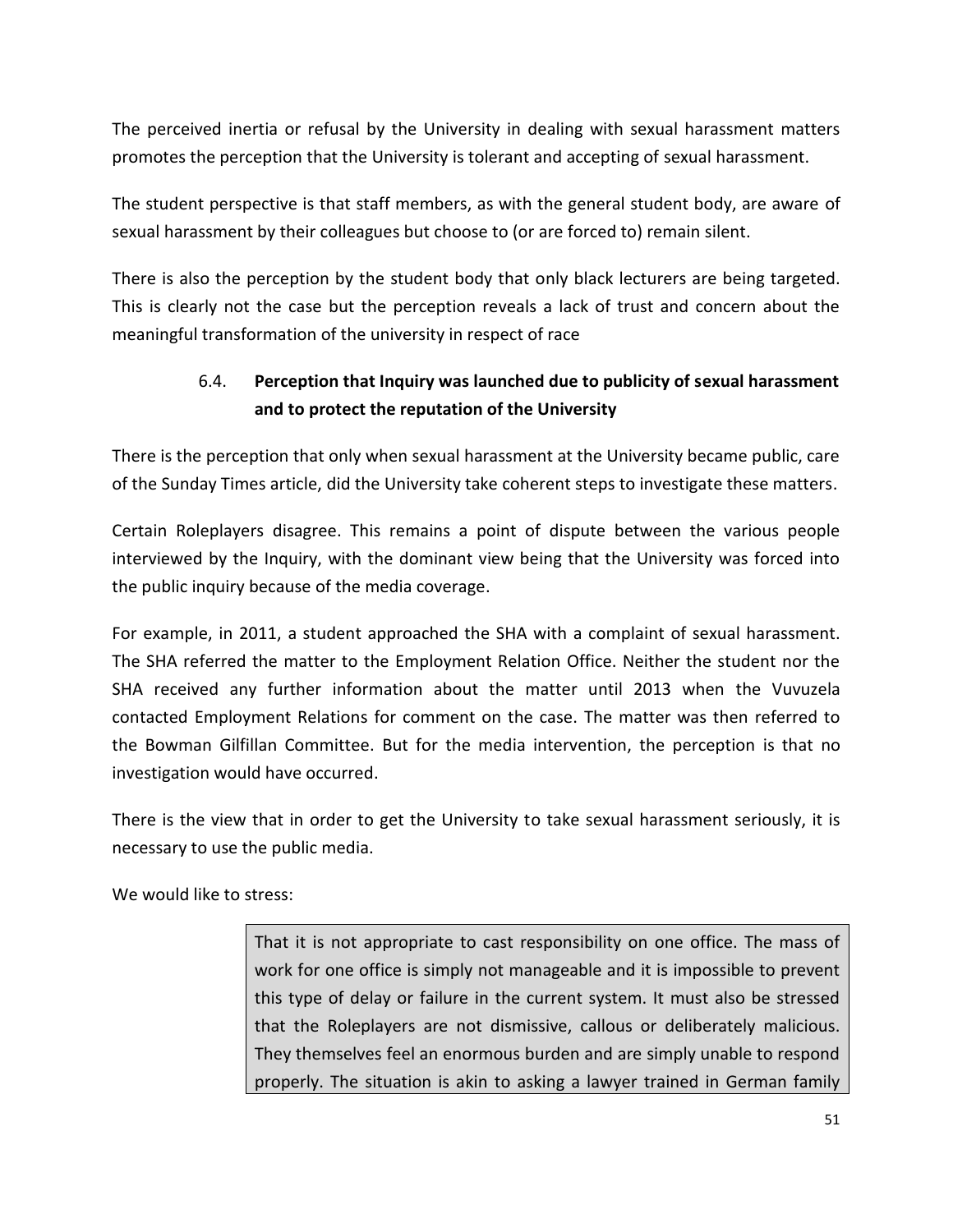law to investigate and manage hundreds of cases of tax fraud in the United States without any training or expertise. It is inevitable that the matter would not be properly addressed.

That, irrespective of the debate around the appropriateness of the Vuvuzela article, the students involved in this have been, and should be, praised for their courage and willingness to move this issue forward for their fellow students.

# 6.5. **The problem of handling sexual harassment at the University: the interplay between employment law and sexual harassment**

In the context of sexual harassment, the University has two broad identities, namely, as the employer of academics and support staff, and as the provider of services of tertiary education to students.

# 6.5.1. **Employment Issues**

In dealing with allegations of sexual harassment involving a staff member and a student, or two staff members, the approach adopted in default by the University in handling such matters is to treat them as primarily an employment law issue. Employment law offers various protections to the employee as well as processes that must be followed in dealing with employment-related disputes.

In order to give effect to the Constitutional right to equality, which includes the right not to be the subject of direct or indirect discrimination, the Promotion of Equality and Prevention of Unfair Discrimination Act, 2000 ("**PEPUD**") was passed. Similarly to the EEA, this Act prohibits unfair discrimination by any person against any person. It is not limited to the employment context. Harassment is expressly prohibited.<sup>6</sup>

Harassment is defined as:

 $\overline{a}$ 

 $^6$  Section 11 of the Promotion of Equality and Prevention of Unfair Discrimination Act, 2000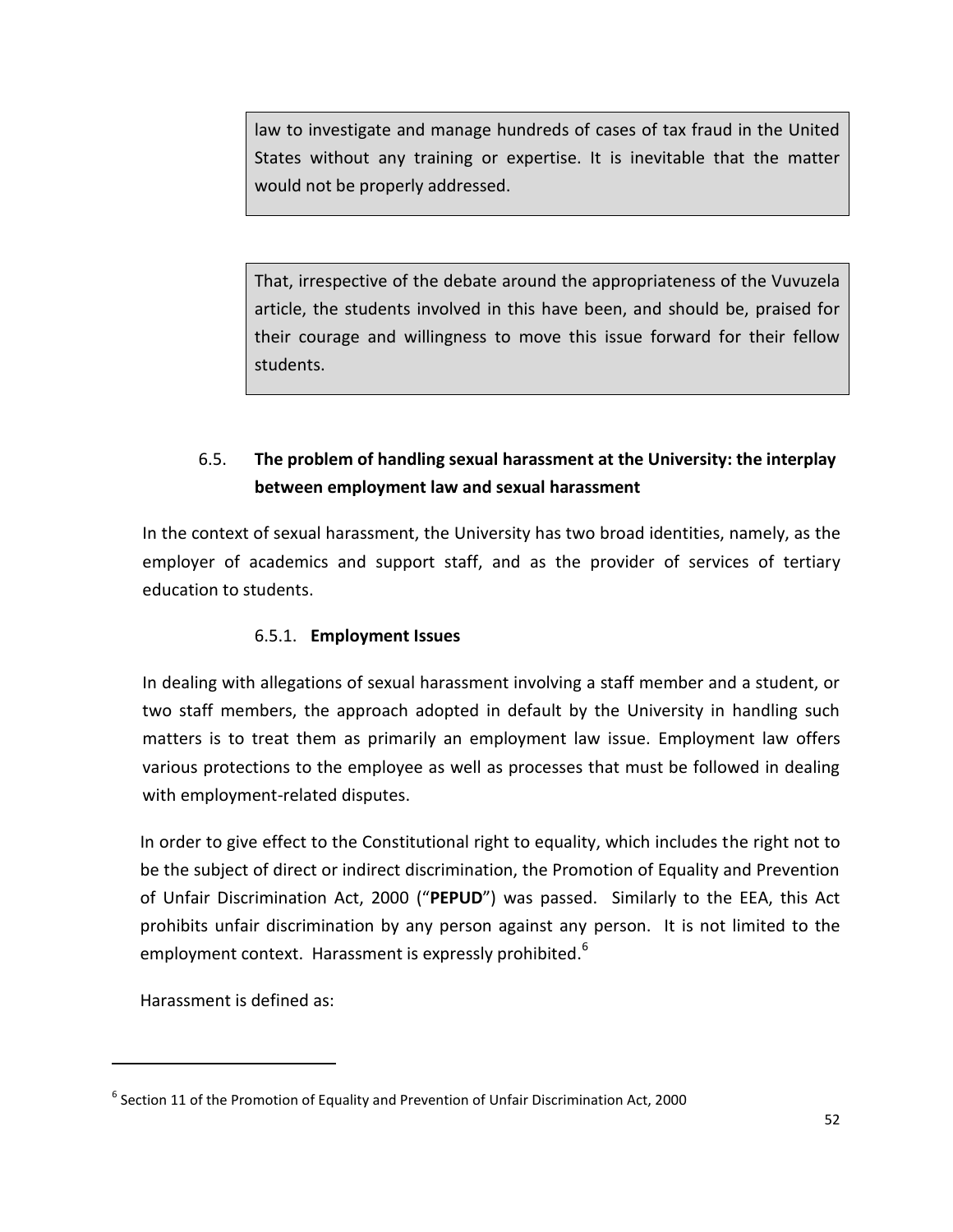*"Unwanted conduct which is persistent or serious and demeans, humiliates, or creates a hostile or intimidating environment or is calculated to induce submission by actual or threatened adverse consequences and which is related to –*

- *(a) Sex, gender or sexual orientation; or*
- *(b) A person's membership or presumed membership of a group identified by one or more of the prohibited grounds or a characteristic associated with such group".*

The prohibited grounds listed in the PEPUD are race, gender, sex, pregnancy, marital status, ethnic or social origin, colour, sexual orientation, age, disability, religion, conscience, belief, culture, language and birth; or any other ground where discrimination based on that other ground (i) causes or perpetuates systemic disadvantage; (ii) undermines human dignity; or (iii) adversely affects the equally enjoyment of a person's rights and freedoms in a serious manner that is comparable to discrimination on the aforementioned grounds.

The Legislature has recognised that harassment of an employee is a form of unfair discrimination. This principle is given effect to in section 6 of the Employment Equity Act, 1998 (**the EEA**), which provides the following:

- *"(1) No person may unfairly discriminate, directly or indirectly, against an employee, in any employment policy or practice, on one or more grounds, including race, gender, sex, pregnancy, marital status, family responsibility, ethnic or social origin, colour, sexual orientation, age, disability, religion, HIV status, conscience, belief, political opinion, culture, language and birth.*
- *(2) It is not unfair discrimination to –*
	- *a) Take affirmative action measures consistent with the purpose of this Act; or*
	- *b) Distinguish, exclude or prefer any person on the basis of an inherent requirement of a job.*
- *(3) Harassment of an employee is a form of unfair discrimination and is prohibited on any one, or a combination of grounds of unfair discrimination listed in subsection (1)."*

The Minister of Labour has published a Code of Good Practice on the Handling of Sexual Harassment Cases in the Workplace ("**the Code**"). The Code constitutes a guideline to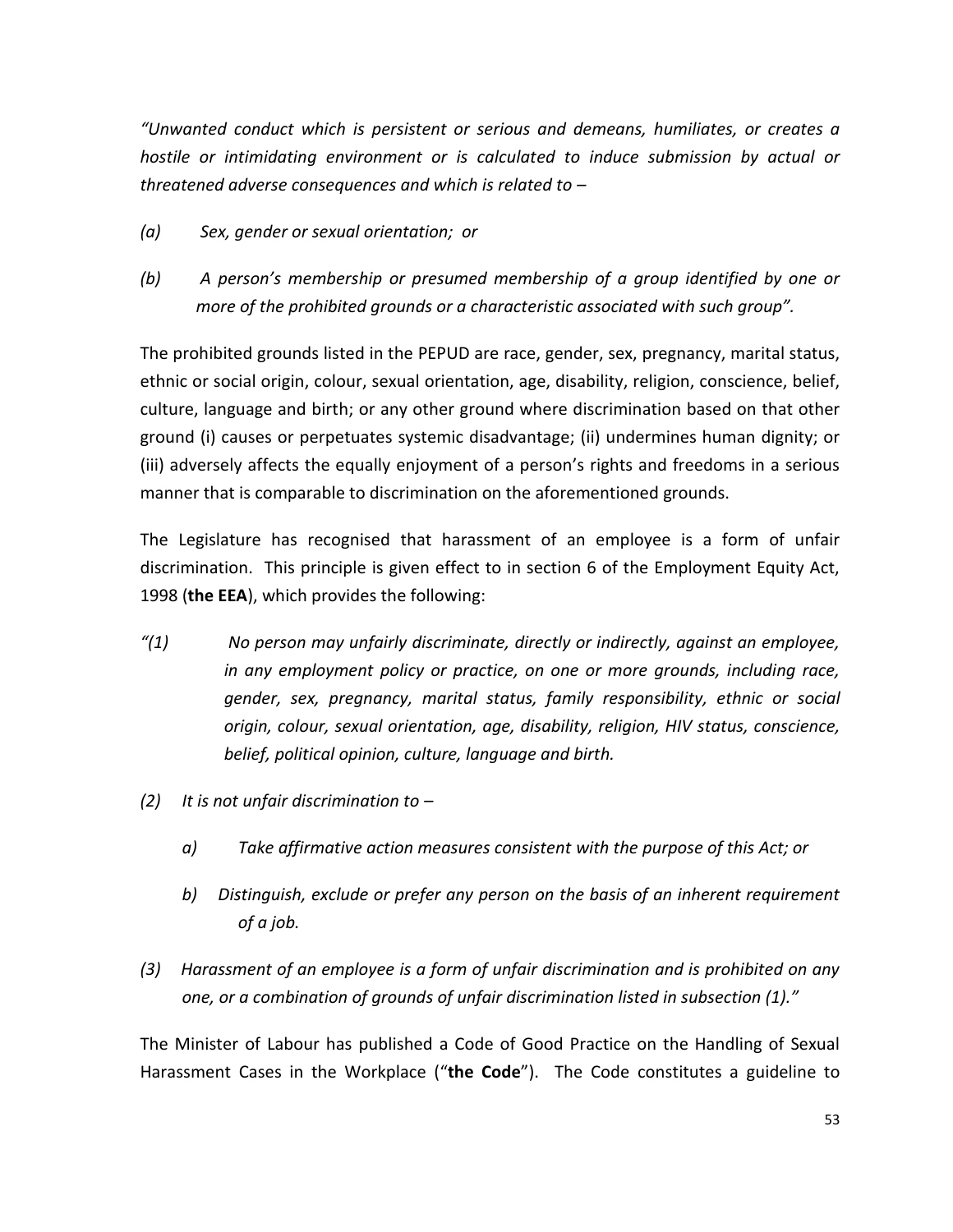employers, employees and applicants for employment. The purpose of the Code is to eliminate sexual harassment in the workplace. To this end the Code recognises that perpetrators and victims of sexual harassment may include owners, employers, managers, supervisors, employees, job applicants, clients, suppliers, contractors and others having dealings with a business. $<sup>7</sup>$ </sup>

The Code provides that a non-employee, who is a victim of sexual harassment, may lodge a grievance with the employer of the harasser, where the harassment has taken place, or in the course of the harasser's employment.

Section 4 of the Code provides a test for sexual harassment:

- *"1) Sexual harassment is unwelcome conduct of a sexual nature that violates the rights of an employee and constitutes a barrier to equity in the workplace, taking into account all of the following factors:*
	- *1.1 Whether the harassment is on the prohibited grounds of sex and/or gender and/or sexual orientation;*
	- *1.2 Whether the sexual conduct was unwelcome;*
	- *1.3 The nature and extent of the sexual conduct; and*
	- *1.4 The impact of the sexual conduct on the employee."*

Of importance to this report, for reasons, which will become apparent below, is the fact that the Code recognises that there are different ways in which an employee may indicate that sexual conduct is unwelcome. These include non-verbal conduct, such as walking away or not responding to the perpetrator. Further, the Code recognises that previous consensual participation in sexual conduct does not necessarily mean that the conduct continues to be welcome.<sup>8</sup>

It is equally important to note that unwelcome conduct of a sexual nature may include physical, verbal or non-verbal conduct. The physical conduct includes all unwelcome physical contact,

l

 $7$  Section 2(1) of the Code

<sup>&</sup>lt;sup>8</sup> Section 5.2 of the Code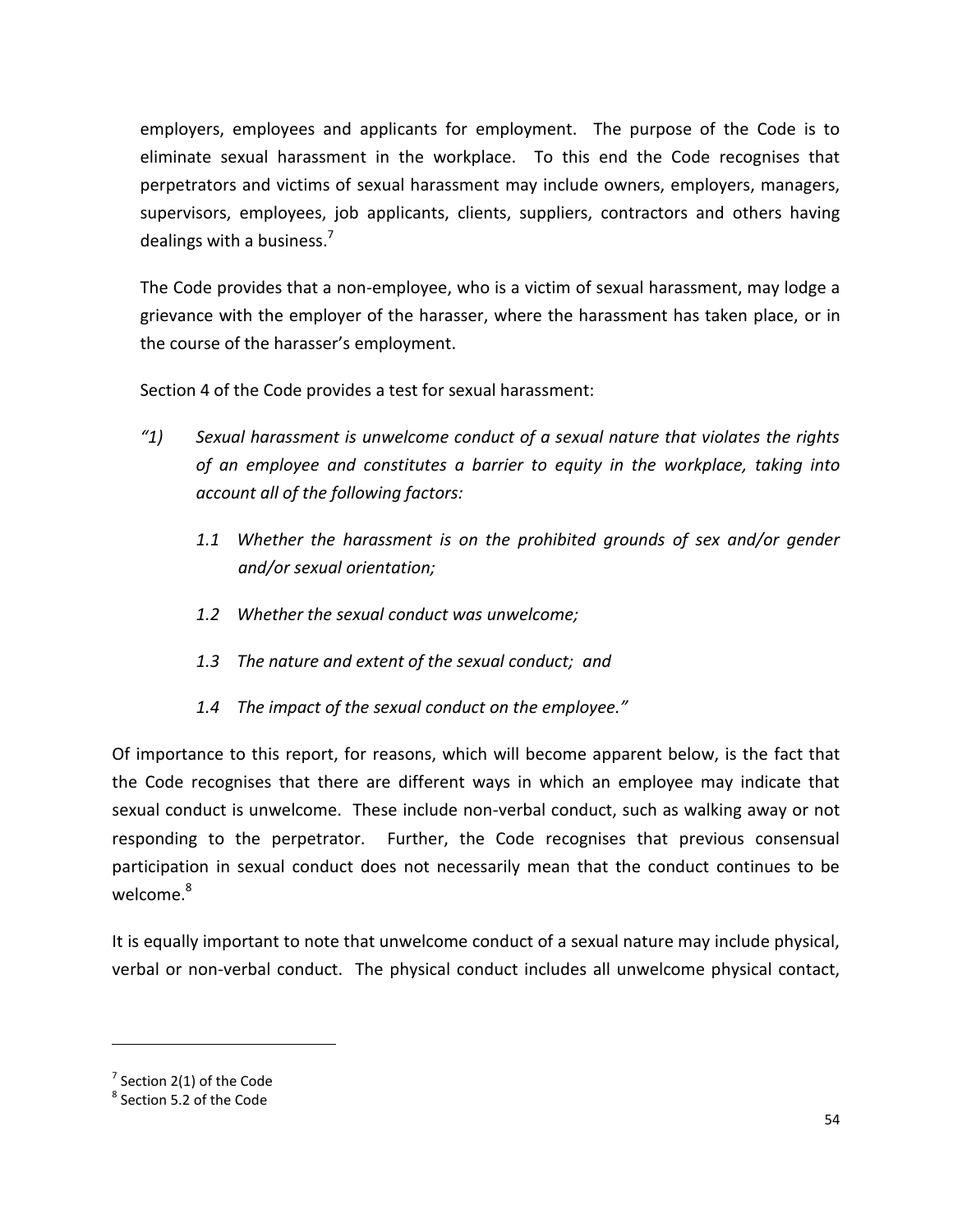from touching to abuse to rape. Verbal conduct includes unwelcome innuendos, suggestions, hints, sexual advances and inappropriate enquiries about a person's sex life.<sup>9</sup>

The impact of the conduct is also relevant. Sexual harassment should constitute an impairment of an employee's dignity, taking into account, amongst others, the respective positions of the employee and the perpetrator in the work place.<sup>10</sup> This can only be judged by the complainant and is a subjective determination. It is not a question of what one ought to feel.

The Code establishes important guiding principles in section 6, which states, amongst others:

*1) "Employers should create and maintain a working environment in which the dignity of employees is respected. A climate in the workplace should also be created and maintained in which complainants of sexual harassment will not feel that their grievances are ignored or trivialised, or fear reprisals."<sup>11</sup>*

It is trite law that employers are under a general duty to take reasonable steps to protect employees against sexual harassment, and further that employers are vicariously liable for sexual harassment by employees in the event that the employer fails to take reasonable steps to protect the victim.

These obligations are balanced against section 185 (a) of the Labour Relations Act, 1995 ("**the LRA**"), which affords every employee the right not to be unfairly dismissed. If an employer is able to prove that the reason for the dismissal was related to the employee's conduct and was affected in accordance with the fair procedure, the dismissal is fair.<sup>12</sup>

Dismissal will only be justified where the conduct of the employee has led to a breakdown in the trust relationship between the parties. An employee owes his or her employer a duty of good faith. This duty of good faith, in the context of the University, includes the duty to treat students and fellow employees, with dignity, respect and in accordance with the University's policies, procedures and values.

The guidelines set out above provide a useful basis to analyse the University's current disciplinary practices and policies. The prohibition of sexual harassment is encapsulated in the

 $\overline{\phantom{a}}$ 

 $<sup>9</sup>$  Clause 5.3.1.1 and 5.3.1.2 of the Code</sup>

<sup>&</sup>lt;sup>10</sup> Section 5.4 of the Code

<sup>&</sup>lt;sup>11</sup> Section 6 of the Code

<sup>&</sup>lt;sup>12</sup> Section 188 of the LRA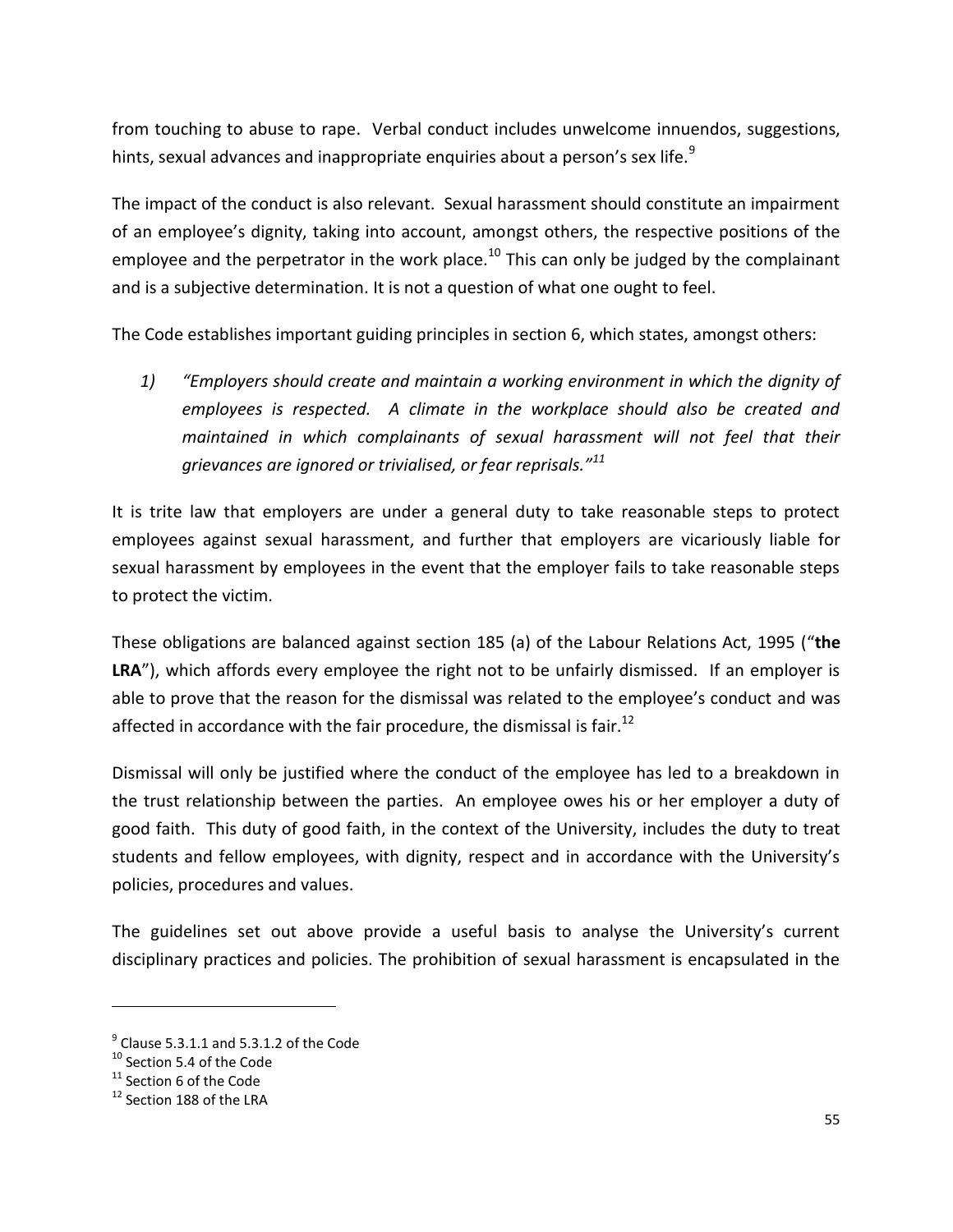University's Sexual Harassment Policy and Procedures (HRG/10 C2006/466) ("**the Policy**"). This policy is currently under review. It is clearly stated, in the policy, amongst others, that sexual harassment is a form of unfair discrimination, which infringes on the rights of the victim and constitutes a barrier to equity. It is further stated that sexual harassment of staff and/or students by staff and/or students will not be tolerated.<sup>13</sup>

# 6.5.2. **Protection of Students and Staff**

The dominant emphasis on employment law conflates the two roles played by the University. While there are certainly elements of employment law inherent to the context, and the protections offered to employees by the law cannot be ignored, sexual harassment is a more complex issue engaging other areas of law. This is particularly the case in the University context where a student is the victim of a staff member's harassment, as this cannot be limited to an employment issue.

The University needs to take into account a number of other considerations, which will be important requirements in the handling of all sexual harassment cases. Key considerations are (1) the protection of the learning environment, (2) power differentials and (3) gender equality and relations at the University.

a. The protection of the learning environment

In addition to complying with employment law requirements, the University is under an obligation to ensure that it preserves and facilitates a healthy learning environment when handling allegations of sexual harassment.

Unlike an ordinary workplace context, in the University context, the University owes a fiduciary duty towards the students. It has to protect students from harm while on campus and from persons employed or associated with the University. The University puts students in this vulnerable position, and therefore has an even greater duty to protect students from staff members that have been hired by the University.

A sexual relationship between a senior staff member and a junior staff member, or between an academic and a student, even where it is consensual, can change the substance of the student's relationship with academic staff such that the trust and respect between the parties, essential

 $\overline{a}$ 

 $13$  See Statement of Policy on page 1 of the University's Sexual Harassment Policy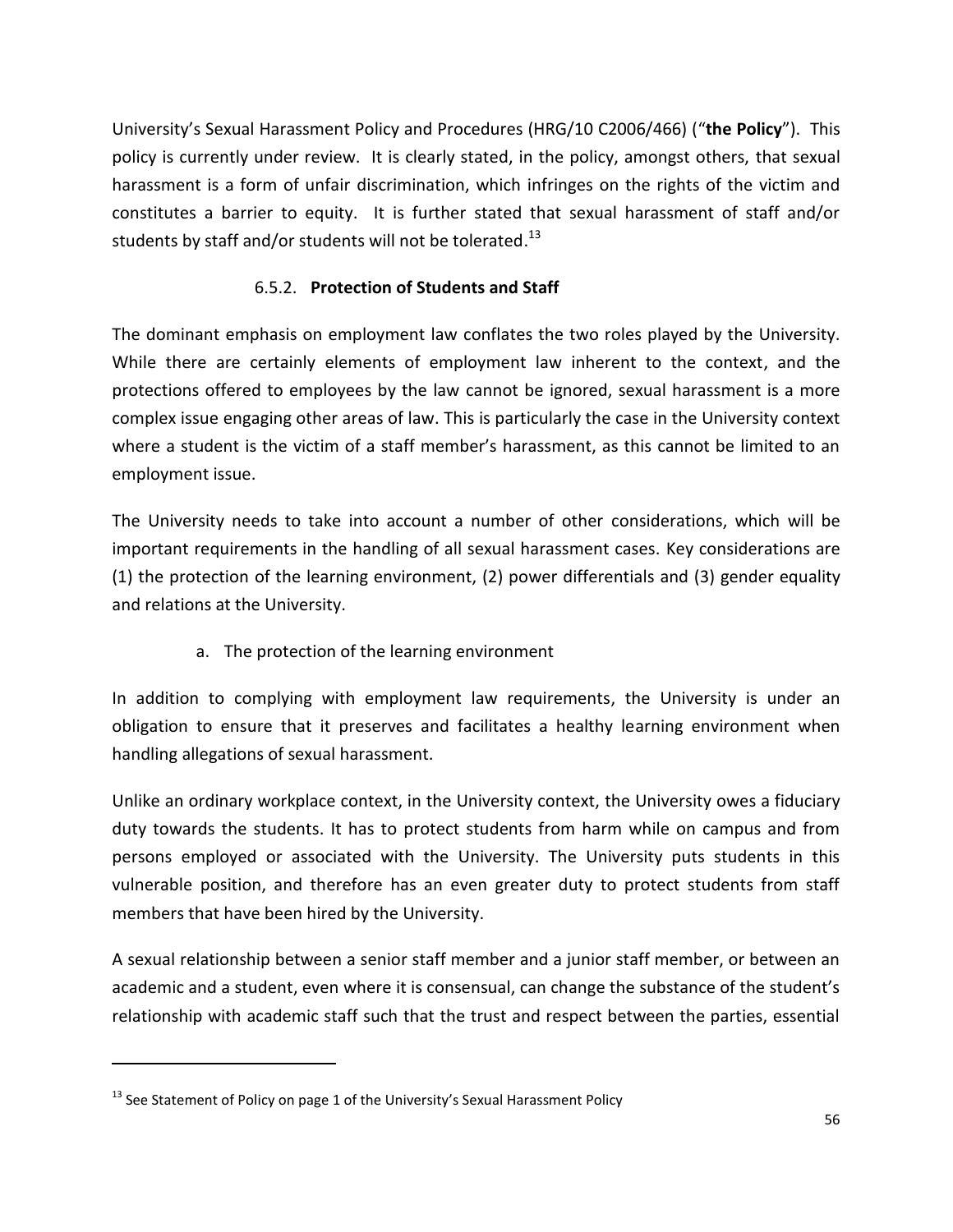for maintaining a nurturing learning environment, is challenged. It is this academic relationship that needs to be safeguarded in order to protect the integrity of the assessment process, to prevent coercion due to an academic power differential, and to protect the intellectual and emotional development of students. The University is under an obligation to ensure not only the physical safety of students and staff members while on site at the University, but also to ensure that the learning environment remains insulated from potentially harmful conduct, including sexual harassment.

# b. Power differentials

The manner in which the University addresses allegations of sexual harassment must also take into account the power differentials between students and staff, between staff members of different seniority, and between students of varying seniority.

These power differentials have an immense impact on sexual harassment issues, including whether complainants feel secure enough to lay a formal complaint.

It will also have a great impact on the credibility of the complainant as a witness, as the complainant may be concerned about other issues such as negatively affecting their job or academic success.

Power relations that are inherent to matters of sexual harassment mirror power relations among the persons and offices handling sexual harassment in the University. Persons pushing sexual harassment to be addressed are generally less senior than some persons who do not believe that sexual harassment must be seriously addressed. These more junior members themselves experience harassment within the University structure, and this plays a role in the sexual harassment process as well as the overall University culture.

c. Gender relations

In particular, the University as a public institution has to recognise the difficulties posed by social and cultural conditions, which affect women, both students and staff. This is not to suggest that there is an inherent vulnerability or weakness that exists in all women. Rather, systemic and often invisible patterns of discrimination permeate many of the interactions in the University.

There is a tendency to ascribe characteristics to individuals based on stereotypes of gender. Some of the stereotypes appear to be compliments, for example, women are more sensitive or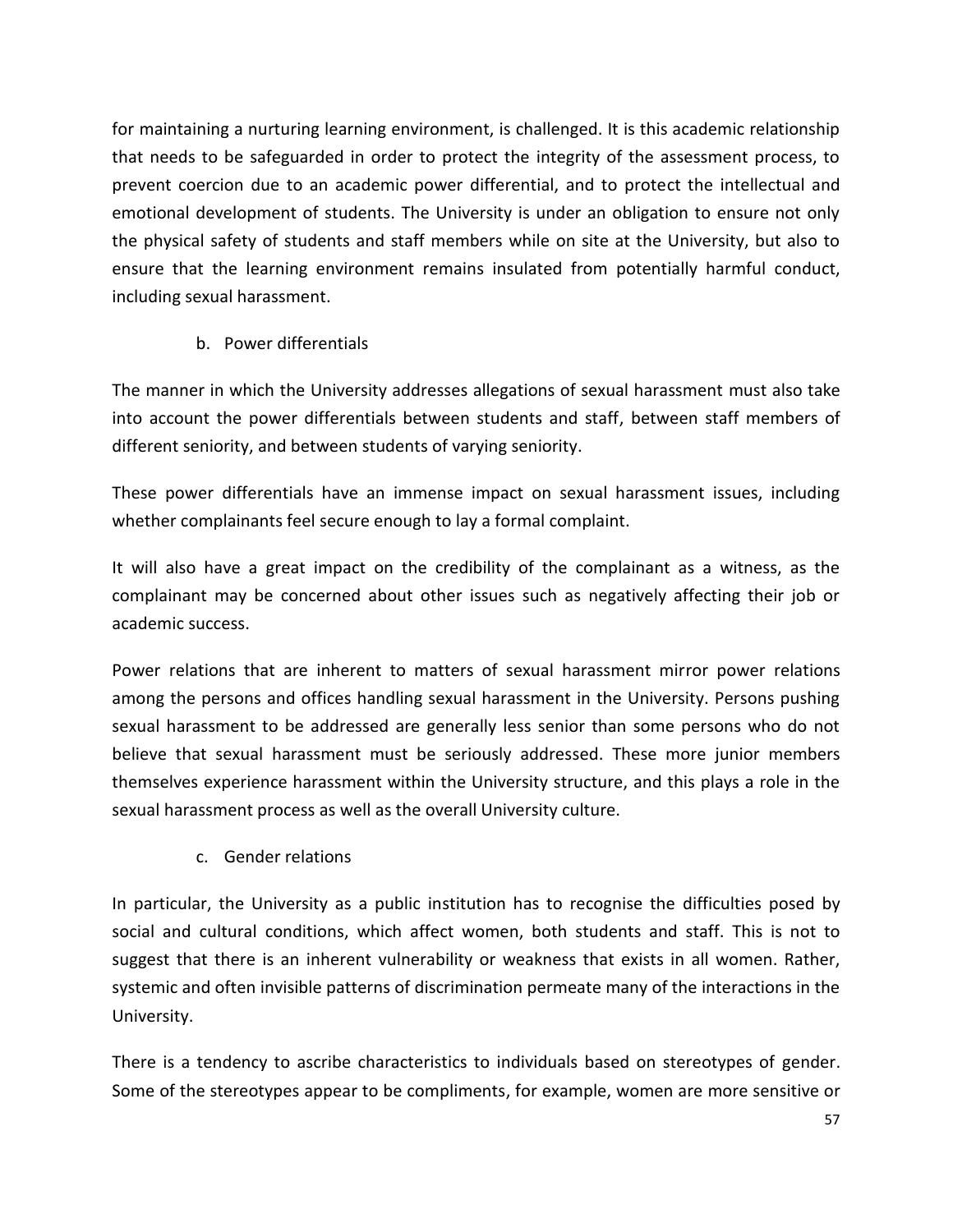better caregivers. These perceptions, however, legitimise all stereotypes, including negative ones such as, women are not truthful, women talk too much, women are not logical and therefore their view cannot be trusted. If the same comments were to be made about people based on race – for example, all black people are natural caregivers or all black people lack logic – we would be outraged as a University community. Gender discrimination, on the other hand, is normalised.

Interviewees confirmed that offensive comments, sexual innuendos and suggestive statements are normalised. If a student opposes this, s/he is earmarked as a "*prude*" or "*not being able to take a joke*". The normalisation of sexist comments and behaviour form part of a continuum of harm, where denigration based on sex or gender stereotypes creates an environment of permissible harmful conduct.

Most cases of sexual harassment reported to the University involve a male perpetrator and a female victim. The male perpetrator is ordinarily the more senior person, and therefore has the most power in the situation. Female complainants feel at a disadvantage during the incident because they are oftentimes less physically strong and fear that the perpetrator may get more violent.

They are also more reluctant to report because they fear being labelled as having seduced the male, or because they do not want to "be that girl" who has the stigma of a sexual encounter attached to their record and their reputation. One interviewee related that, after she complained about a harmful experience, she was called a prostitute. Fellow students indicated that they would come to her room for services and asked how much she charged.

The University also appears to practice forms of gender discrimination that some perceive as sexual harassment. This is by not facilitating women being in senior positions. We have been told that management meetings are held at 7.30 in the morning, which makes it impossible for women with children to attend. This hampers women's career progress. Women are also victimised for taking time off for maternity leave and there are instances when staff or students have been accused of being irresponsible or not taking their job or work seriously when they fall pregnant.

Women, particularly those in support staff roles, have expressed a vulnerability to their superiors, often men, because they are single mothers or the breadwinners in their families and cannot afford to lose their jobs. They are made to feel that they have to "*go beyond their job description*" in order to keep their jobs, sometimes in ways that constitute sexual harassment.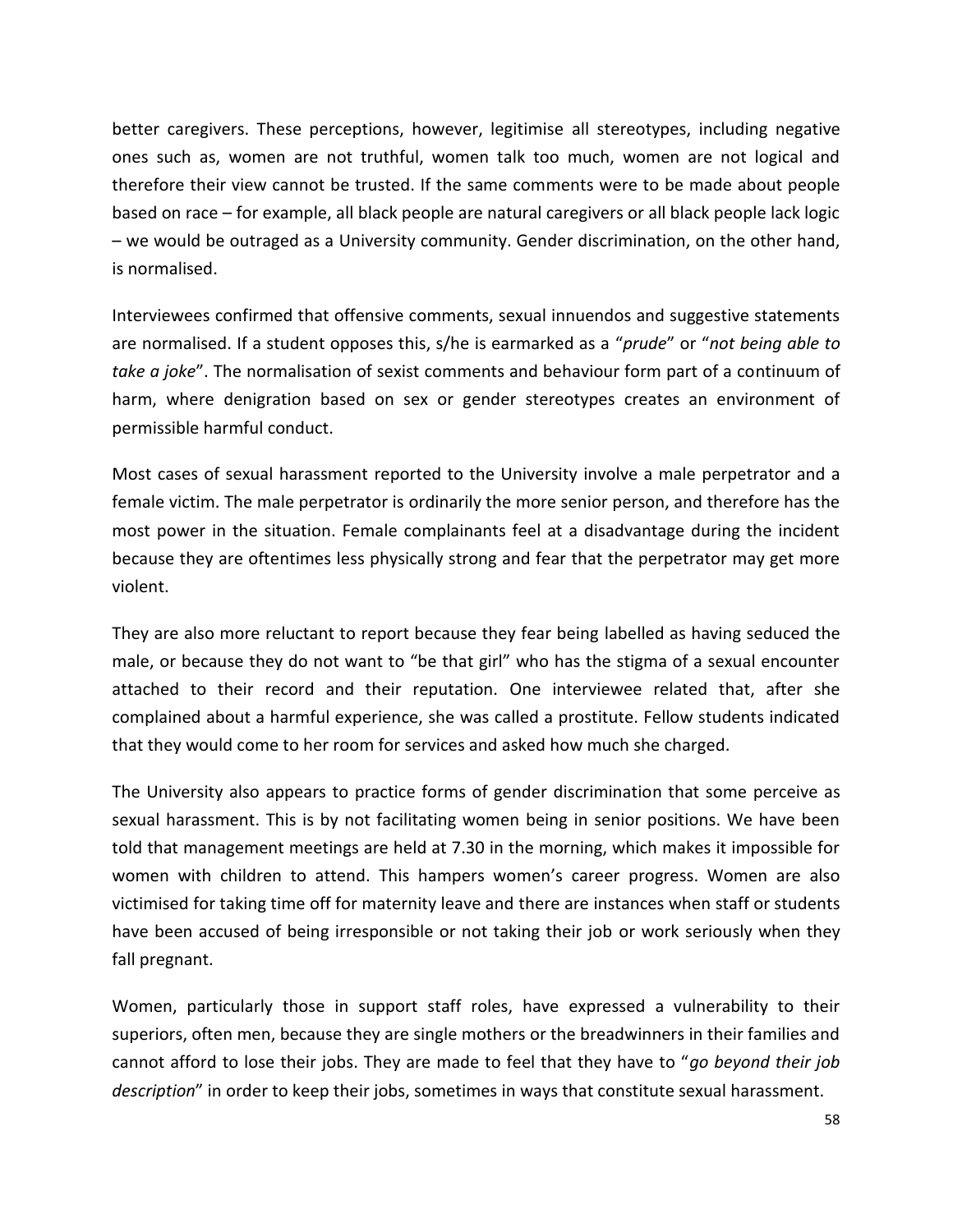Notwithstanding the above, it is problematic that sexual harassment is largely seen as a "woman's issue". Not only does this perception shun the issue into an area that is reserved for women and in particular feminists, it also ignores the reality that men can be, and are, sexually harassed as well.

The male perspective at University is that there is no safe and comfortable space for men to report. Many men do not feel comfortable speaking to a woman about their experience, because "t*hey would not feel like a man anymore*". Others are more concerned that Roleplayers such as CCDU are not sufficiently advertised as being available to anyone who wishes to discuss sexual harassment, not just females. Male victims feel like they cannot come forward with complaints for fear of ridicule.

### **Conclusion**

The University should not discount experiences of trauma as a result of a deficient system. We recommend formal apologies where appropriate.

The Committee met a student who had been through extreme sexual abuse by an academic and a hostile and offensive response from the University. When asked what the student would want ideally from the University, the response was that the student wanted the University to:

### **Realise it. Own it. Fix it.**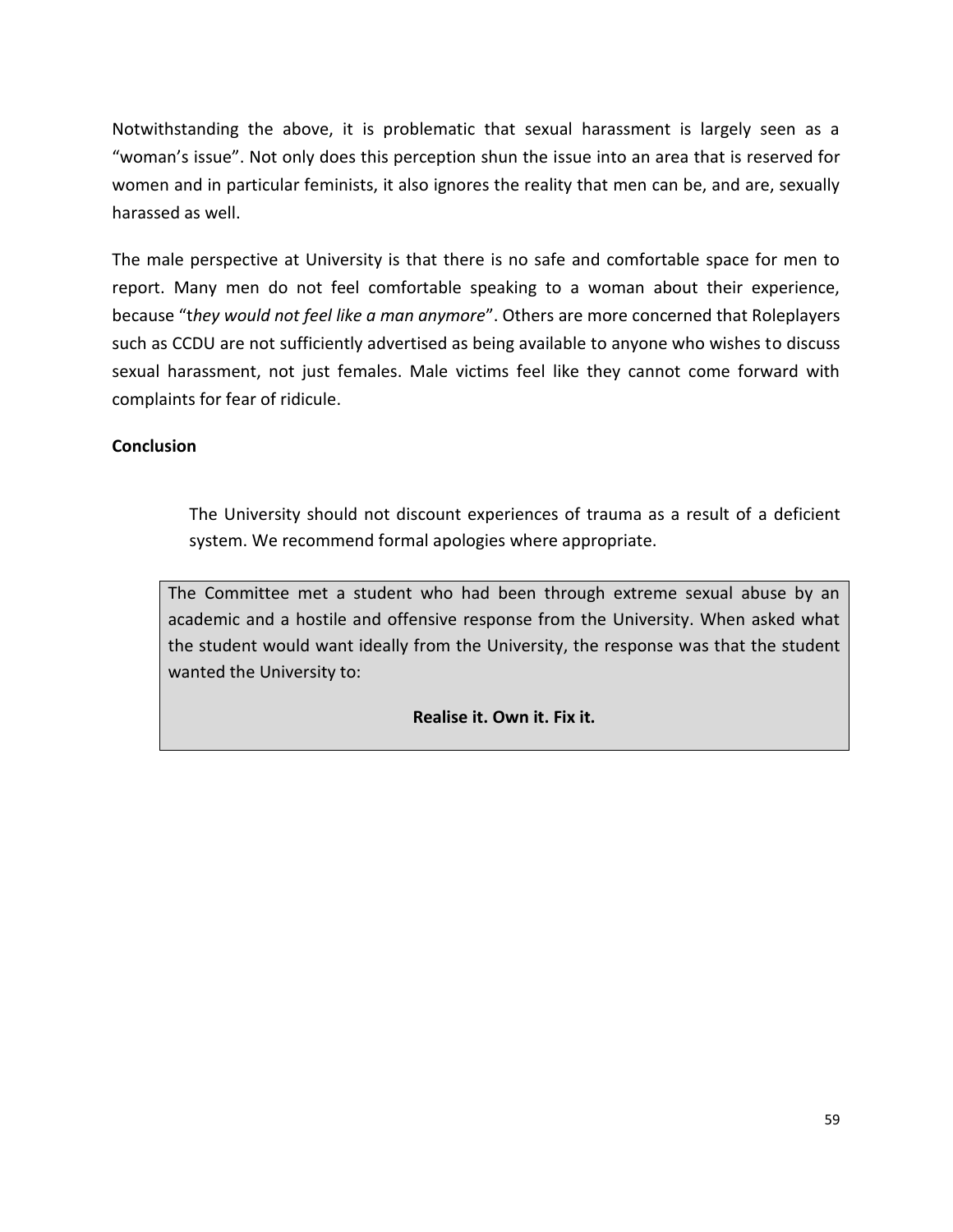**Annexure A**

#### **RECOMMENDATIONS**

#### **A. PILLARS UNDERLYING THE RECOMMENDATIONS**

The Committee has identified three broad pillars underlying its recommendations ("**Pillars**").

#### **1. PREVENTION**

Entrenching measures, including training, student engagement and contractual undertakings, to prevent sexual harassment and to counter underlying root causes of sexual harassment, namely, unequal gender relations and socially accepted genderbased discrimination.

#### **2. INTERVENTION**

Intervening effectively as soon as there is an allegation of sexual harassment in a manner that is meaningful, effective and not overly legalistic.

#### **3. ACCOUNTABILITY**

Ensuring that all allegations of sexual harassment are addressed effectively, with the complainant and the alleged perpetrator constantly informed as to the status quo, leading to a system of fair, effective and robust consequences for sexual harassment.

#### **B. CATEGORIES OF RECOMMENDATIONS**

The Committee makes proposals regarding:

#### **1. POLICY RECOMMENDATIONS**

This section includes clear policies regarding sexual harassment, student and staff behaviour policies and clarity regarding accountability for non-compliance.

### **2. STRUCTURAL RECOMMENDATIONS**

This section includes proposals regarding optimal and clear structures to address sexual harassment.

#### **3. EDUCATION AND AWARENESS RECOMMENDATIONS**

This section includes proposals regarding on-going and effective training for both staff and students regarding sexual harassment, power relations and inequality.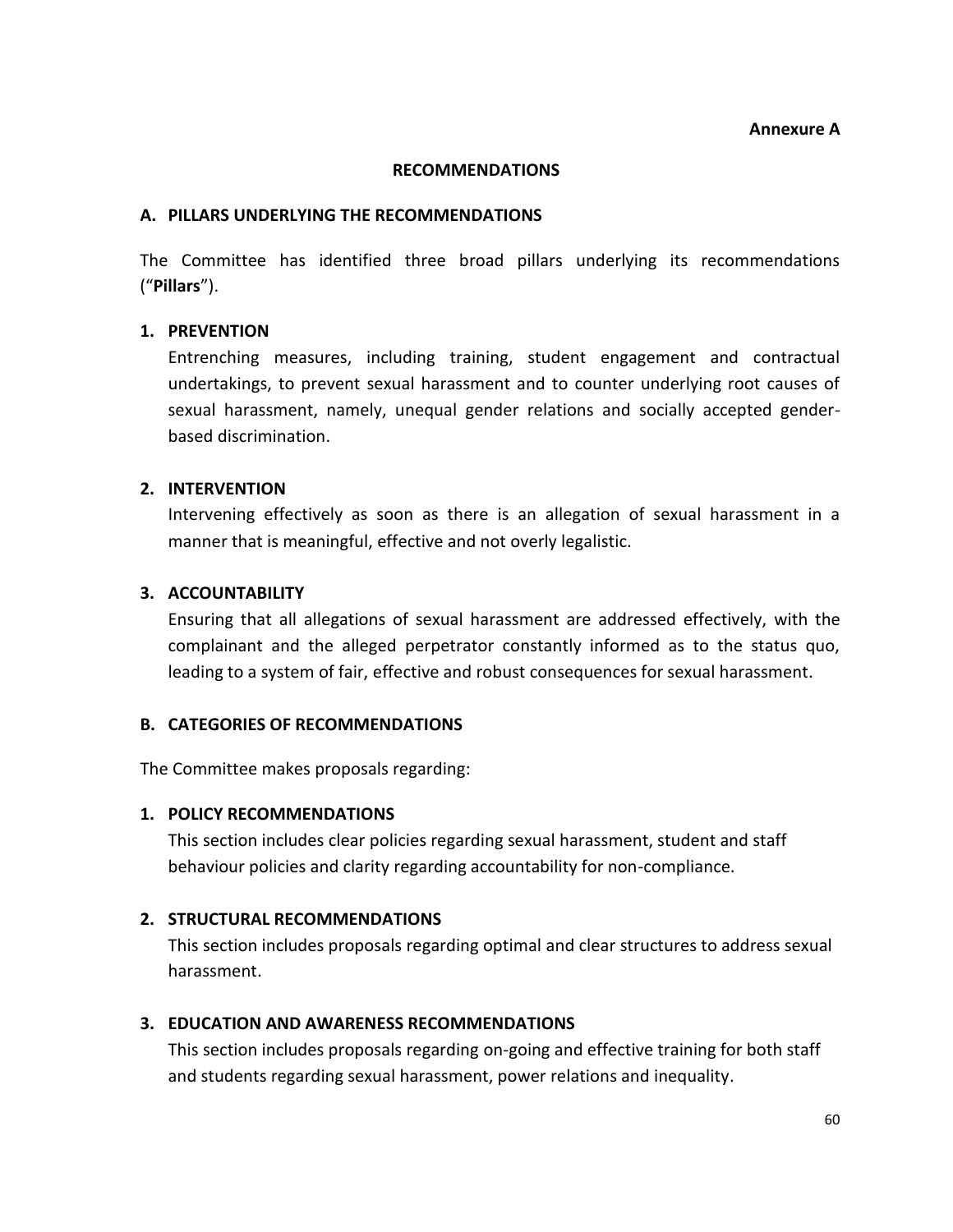### **4. INTERIM MEASURES**

This section provides suggestions for interim arrangements pending decisions about the future management of sexual harassment on campus.

### **C. POLICY RECOMMENDATIONS**

### **1. Clear And Accessible Sexual Harassment Policy**

- 1.1. We propose the adoption of the re-worked sexual harassment policy prepared by Professor Dee Smythe of UCT. The Committee will only make recommendations where its findings differ from the proposed draft policies on sexual harassment ("**Draft Sexual Harassment Policy**") and relationships between staff and students ("**Draft Relationships Policy**").
- 1.2. The office of the Vice-Chancellor must be the custodian of the final Sexual Harassment Policy.
- 1.3. The Sexual Harassment Policy must be easily available and form part of every employee's contract of employment.

### **2. Precise Definition Of Sexual Harassment**

- 2.1. People can only be held to account if they have a clear understanding of the behaviour that is prohibited and if they know the consequences thereof.
- 2.2. There are several possible definitions, including those recommended by Professor Dee Smythe and in the Code of Good Practice on Sexual Harassment in the Labour Relations Act. The following concepts should be incorporated into the definition of sexual harassment:
	- 2.2.1. Conduct relating to sex or gender between any persons within the university that abuses positions of power;
	- 2.2.2. A breach of the Relationships between Staff and Students Policy or conduct prohibited by the University Code of Conduct Relating to Staff-Student Engagement; or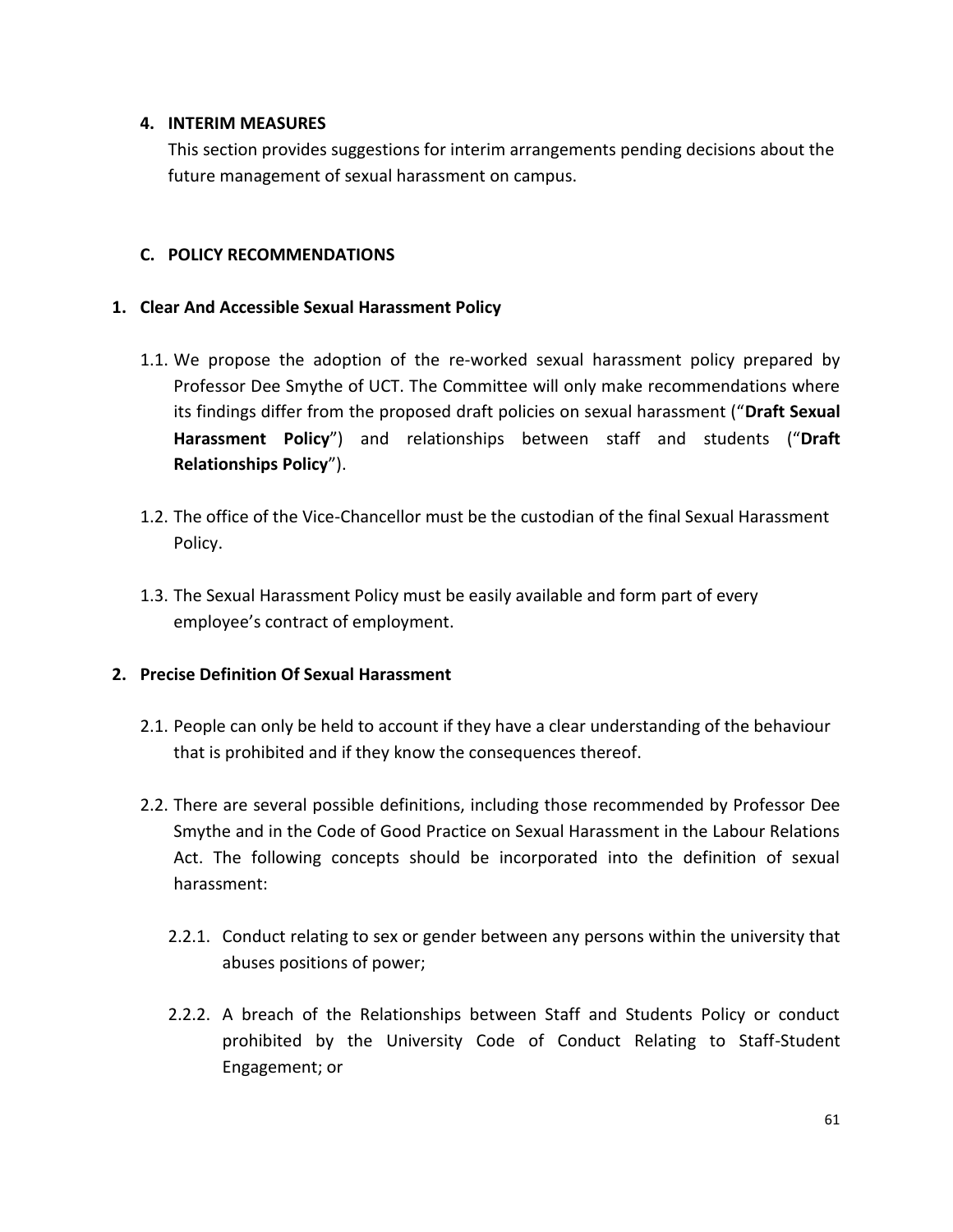2.2.3. Unwelcome conduct of a sexual nature, whether physical, verbal or in writing, including via social media.

# **3. Clear Policies regarding Relationships between Staff and Students Undergraduates**

- 3.1. The Committee recommends that the question regarding the preferred policy regarding student and staff relations ("**Relationships Policy**") becomes the subject of a campuswide debate.
- 3.2. The Committee was divided in this recommendation between the following options:
	- 3.2.1. **Option One:** Prohibiting all sexual relationships between staff and undergraduate students and evidence of such relationships constitutes a rebuttable presumption that it was a violation of the Sexual Harassment Policy;
	- 3.2.2. **Option Two:** Permitting such relationships but requiring disclosure.
- 3.3. The arguments in favour of option one are as follows:
	- 3.3.1. The rule allowing for student and staff relationships facilitates an abuse of power and blurs the boundaries in the academic context.
	- 3.3.2. The allowance of such relationships also facilitates "grooming", the process whereby a lecturer slowly grooms the student into a position of intimacy and dependence, where the student suddenly finds her or himself in a compromised position but feels equally accountable, and equality in the relationship is impeded.
	- 3.3.3. It facilitates the prevalence of "sugar-daddy" relationships.
	- 3.3.4. The harm done to undergraduate students particularly outweighs the imperative of liberal relationships between staff and undergraduate students, because of the particular vulnerability of younger students.
	- 3.3.5. Relationships between postgraduate students and staff would be permissible and subject to different rules.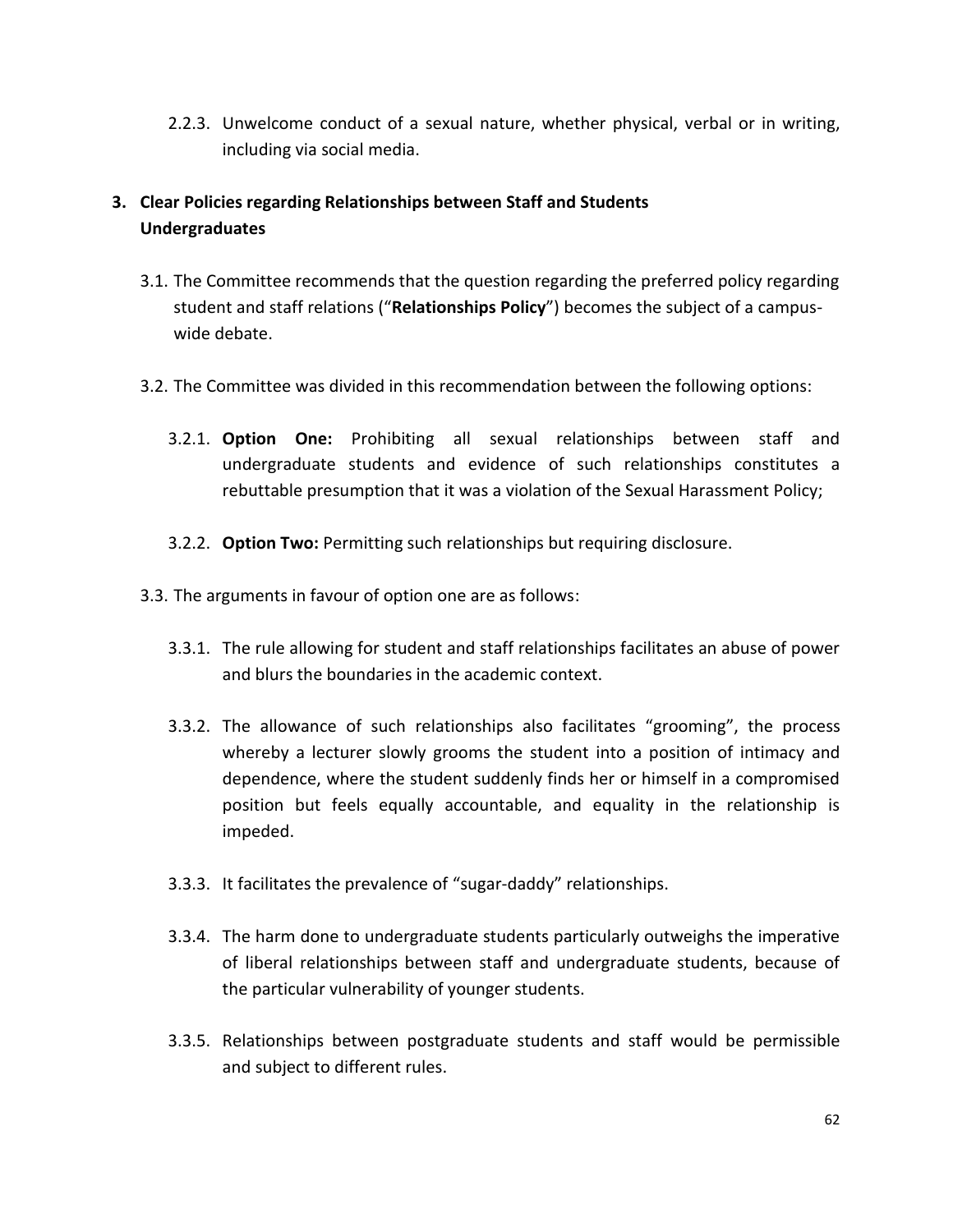- 3.4. The arguments in favour of option two are as follows:
	- 3.4.1. It is neither practical nor desirable to attempt to regulate human intimate relations in what is an adult environment.
	- 3.4.2. At best, the University should require disclosure, the express aim of which is to ensure that there are no conflicts of interest.

### **Postgraduates**

- 3.5. The Committee proposes that the Relationships Policy permits romantic and sexual relationships between staff members and postgraduate students, subject to the following:
	- 3.5.1. Any relationship must be disclosed in writing to the proposed Sexual Harassment and Safety Office **("SHSO"**) (described below) as soon as the relationship develops. This includes temporary or once-off sexual relationships.
	- 3.5.2. The student will be contacted by the SHSO to ensure that the relationship is consensual and the student must be allowed to make confidential statements to the SHSO to ensure that the student does not feel victimised or vulnerable.
	- 3.5.3. The SHSO will immediately notify the Dean of the relevant Faculty of this relationship and the academic staff member will be precluded from ever supervising or grading the student, to avoid a conflict of interest.
- 3.6. All information given to the SHSO will be absolutely confidential.
- 3.7. If a relationship is not reported to the SHSO, there will be a rebuttable presumption that the relationship was not consensual. Particular emphasis should be placed on avoiding conflicts of interest in respect of supervision and grading.
- 3.8. The Committee proposes that the Draft Relationships Policy must be amended to include the prohibition of relationships between tutors with students in their classes.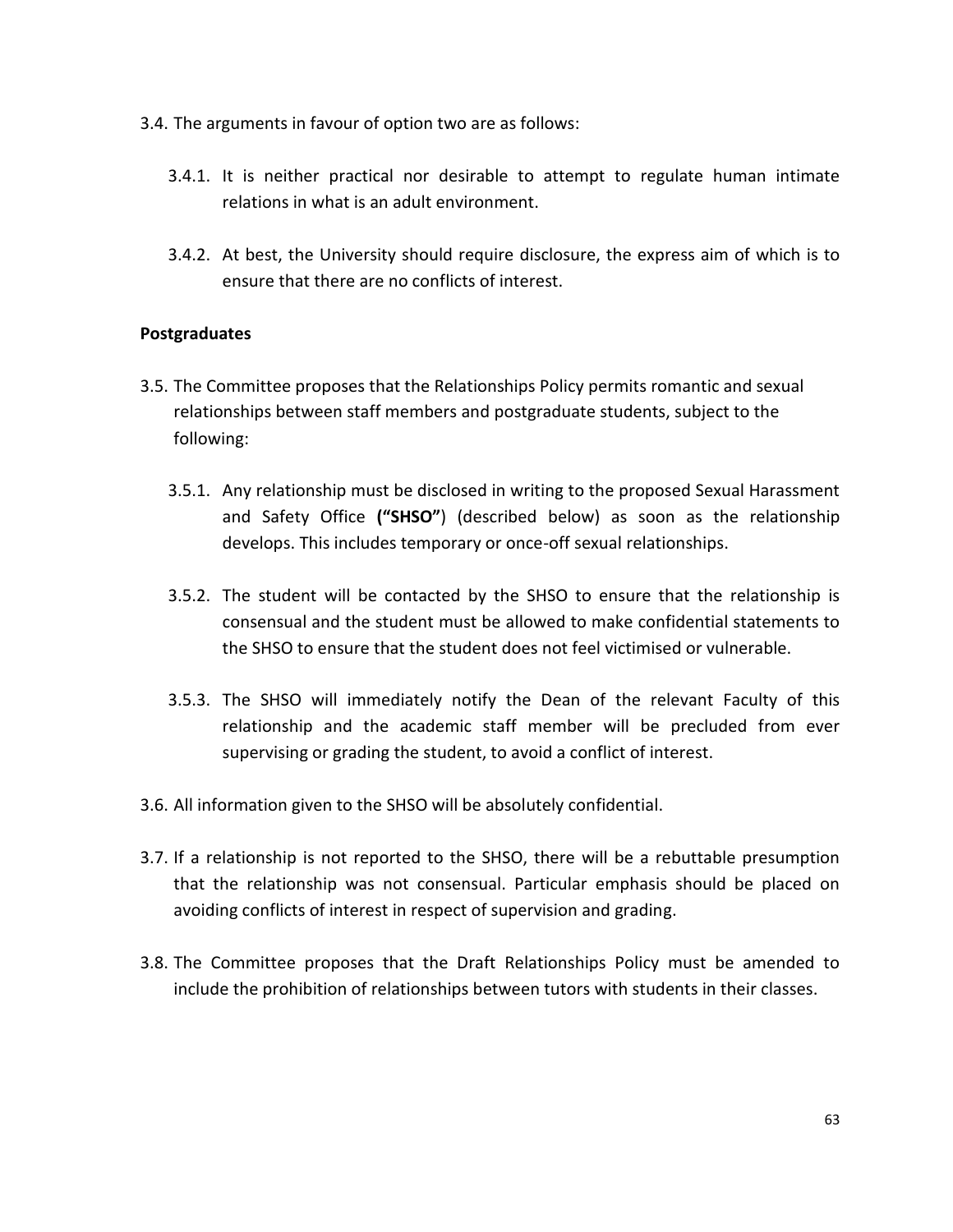# **4. Clear Obligations in Employment Contracts**

- 4.1. All future contracts between the University and members of staff (academic and support) should include an undertaking to comply with the University Code of Conduct Relating to Staff-Student Engagement.
- 4.2. A breach of this Code should constitute a breach of the employment contract, with the appropriate due process followed.
- 4.3. The Code is designed to be objective so the process is not subject to subjective interpretation.

# **5. Clear and Precise University Code of Conduct Relating to Staff-Student Engagement**

5.1. The Committee proposes that a detailed Code of Conduct be drafted setting out standards of behaviour between staff members and students. This Code of Conduct will be attached to all staff members' employment contracts, and breach of the Code of Conduct places the staff member in breach of the sexual harassment policy and breach of her/his employment contract.

"The Code of Conduct Relating to Staff-Student Engagement:

This Code of Conduct must be read together with the University's Sexual Harassment Policy and the Relationships between Staff and Students Policy.

This Code of Conduct aims to set out a list of behaviour between staff members and students that is deemed inappropriate by the University, regardless of whether the behaviour is considered inappropriate by the student.

This Code of Conduct forms and integral part of the employment contract. Failure to abide by this Code of Conduct places the staff member in breach of their employment contract.

I. General Engagement

The academy is a forum for the engagement, development and transfer of ideas. The process to facilitate this should be steeped in mutual respect, dignity and openness.

All behaviour should pass the following test: if you are alone in a room with a student and someone unexpectedly enters the room, would you be embarrassed. If yes, the behaviour is problematic.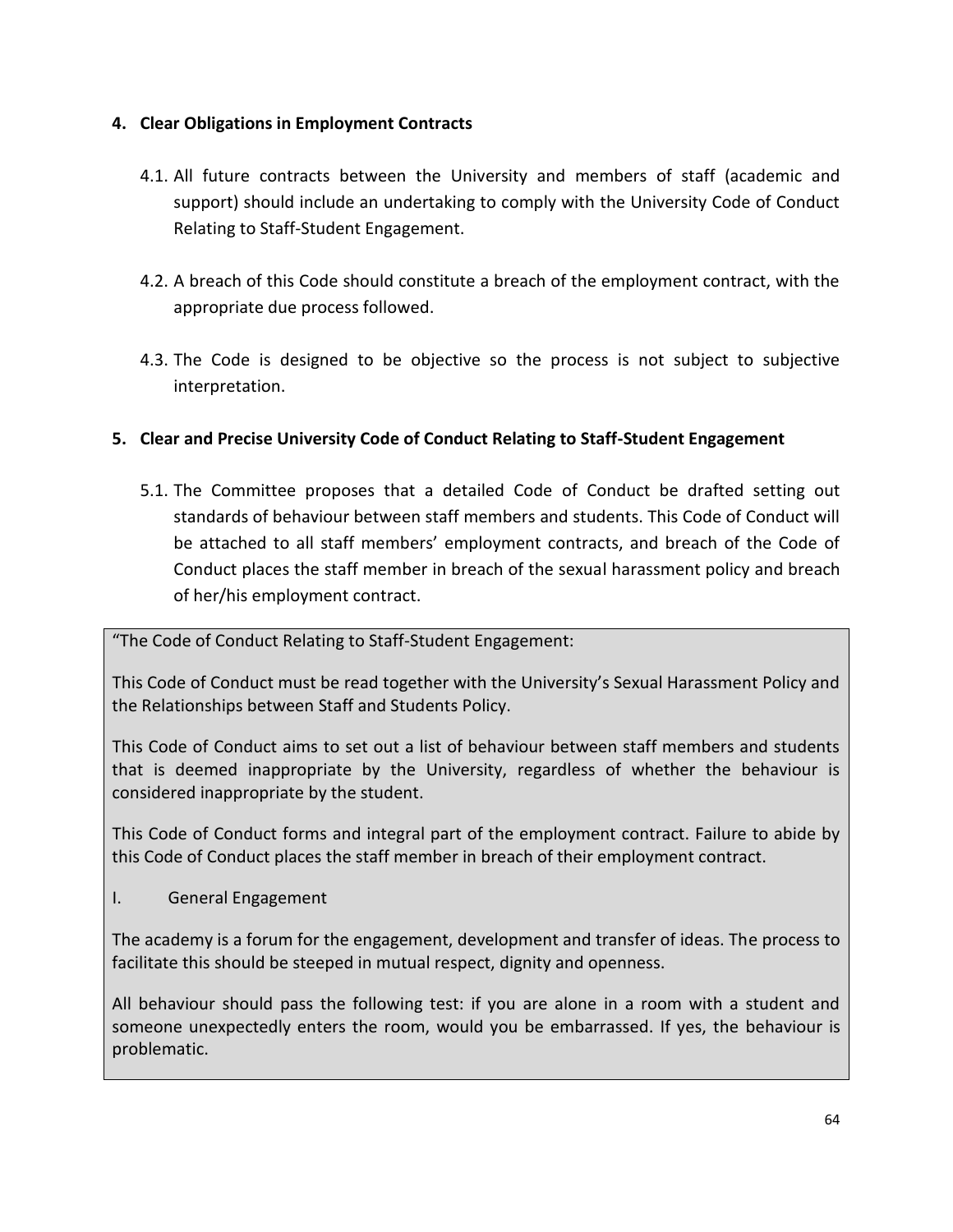### II. Consultations with students

Consultations with students must be conducted:

- On the University campus, in either the staff members office, or in the lecture theatre or tutorial room. Exceptions may be made for class or group gatherings for academic purposes;
- With the door of the staff member's office, lecture theatre or tutorial room open; and
- Physical contact between the staff member and the student, such as hugging, should be discouraged. Human contact is necessary where a student is in distress. The same litmus test described under number I. above applies.
- The gender or sexual orientation of the staff member and/or student is irrelevant.
- III. Electronic contact with students

Any contact with a student must be via:

- The staff member's designated email address that is available to all students;
- The student's email address that is reflected as their chosen email address on registration forms and class lists;

Contact with students via the following media is not permissible:

- Cell phone contact, including, SMS, Whatsapp or Blackberry Messenger, unless there is an emergency;
- Facebook, including being "friends on Facebook", sending private inbox messages on Facebook, "writing on Facebook walls" of students, commenting or "liking" pictures or statuses of students on Facebook. Facebook may be allowed where a Facebook page has been set up for a particular course and all students in that class have access to the Facebook page, however, private contact with an individual student through that page is not permitted; or
- Any other social media."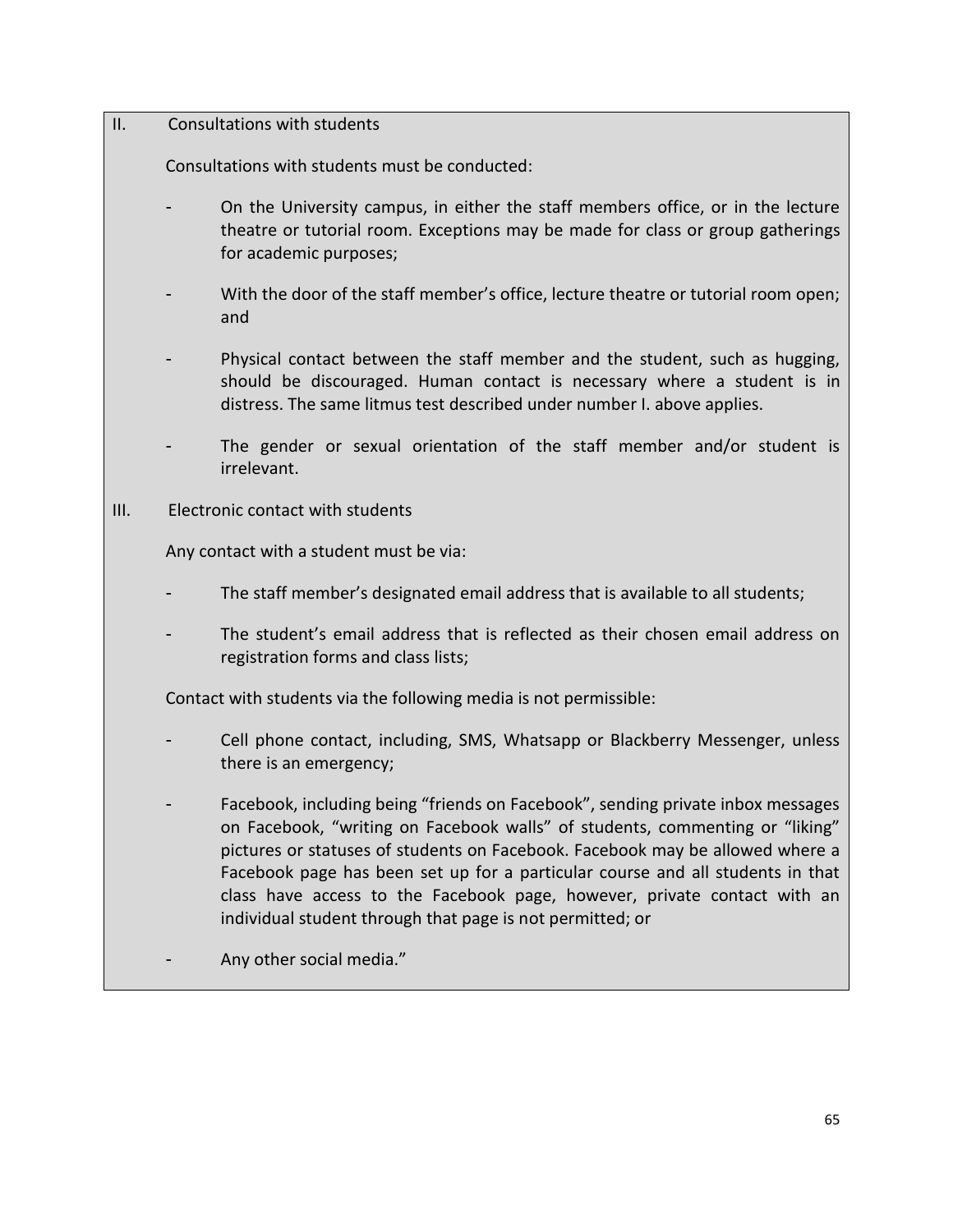### **D. STRUCTURAL RECOMMENDATIONS**

One of the key findings, emanating from almost all interviews with the stakeholders, was that responsibility for sexual harassment needed to be in a separate office in the University that is sufficiently senior so that it can address allegations of sexual harassment throughout the University hierarchy.

### **6. Independent Sexual Harassment Office**

- 6.1. The Committee proposes that an independent sexual harassment office is established, namely, the Sexual Harassment and Safety Office ("**SHSO**").
- 6.2. The SHSO will be responsible for:
	- 6.2.1. Hearing initial complaints of sexual harassment;
	- 6.2.2. Investigating and taking the matter forward to completion within the University process; and
	- 6.2.3. Protecting the interests of a safe campus, both for the purposes of complying with basic human rights and also for the purpose of ensuring the sanctity of the academic project.
- 6.3. The SHSO will report directly to the Vice-Chancellor.
- 6.4. The details of the SHSO are described below under the recommendations regarding structure.

# **7. The Need for a New Office**

- 7.1. The current system is dysfunctional and has resulted in an unintended culture of impunity. This dysfunction is as a result of inappropriate policies and an imposition of conflicting roles on individuals.
- 7.2. It is therefore necessary to have a separate office for this type of problem within the university. Every university is struggling with sexual harassment and sexual violence.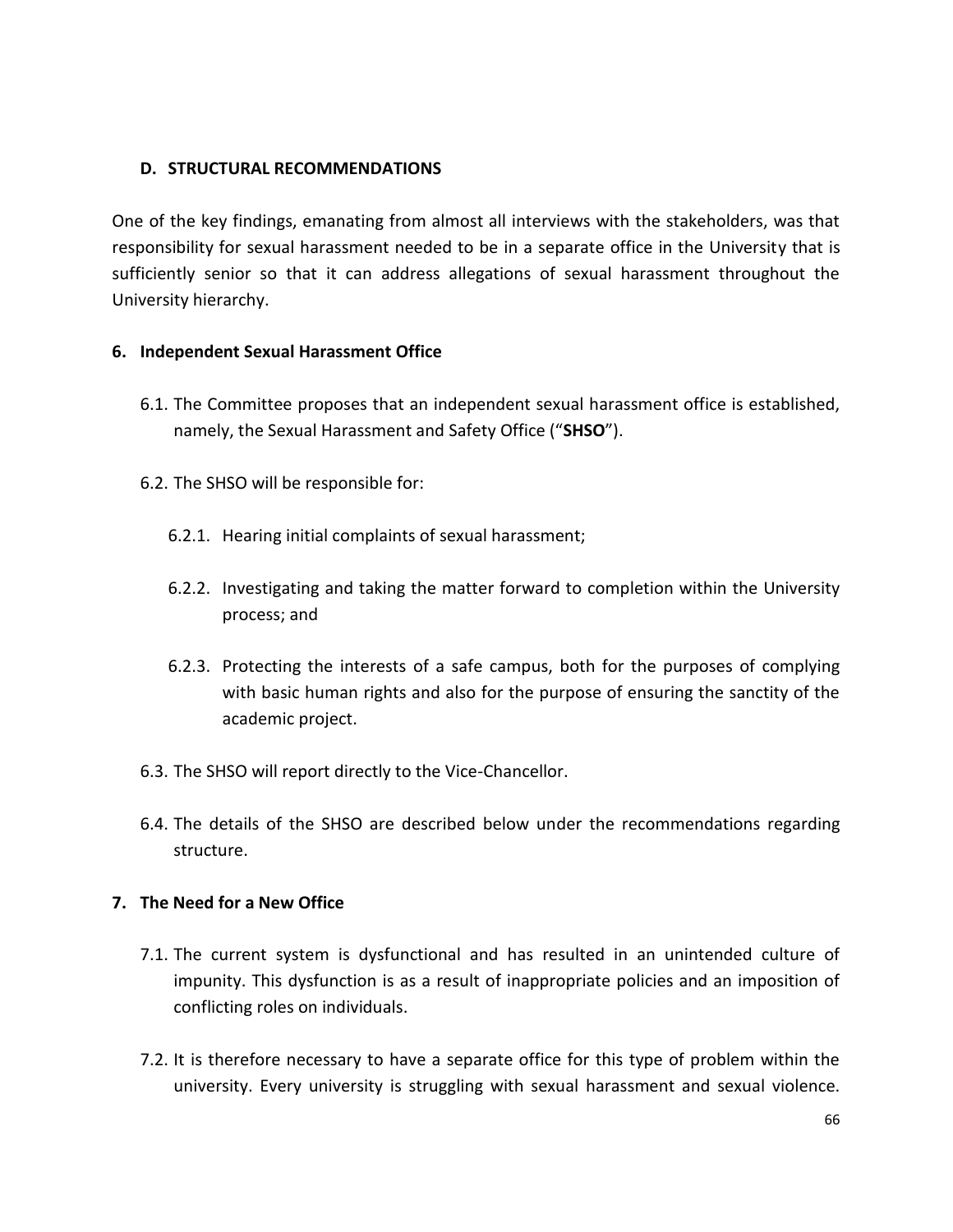Only if it is addressed as a serious impediment to the academic project will it be controlled. Anything short will, in our view, perpetuate the problem.

### **8. Structures and Lines of Reporting**

- 8.1. The SHSO must report directly to the Vice-Chancellor and Council. The SHSO will be on the same level as the Deputy Vice-Chancellors and Senate.
- 8.2. Structure of the SHSO
	- 8.2.1. Director
	- 8.2.2. Prevention unit
	- 8.2.3. Intervention unit
	- 8.2.4. Accountability unit
- 8.3. The SHSO should be staffed by five personnel, namely, Director, one Prevention Unit Member of Staff; Two Intervention Members of Staff; One Accountability Unit Member of Staff.

### **9. Director**

- 9.1. This post will require the appointment of one fulltime, non-academic staff member, with training in management, law and psychology. $^{14}$
- 9.2. The Director will be responsible for the following:
	- 9.2.1. Overseeing and managing the functioning of the SHSO;
	- 9.2.2. Being custodian of the Sexual Harassment and Relationships between Staff and Students Policies;
	- 9.2.3. Engaging with trade unions regarding employment contracts;
	- 9.2.4. Preparing reports to and reporting to the Vice-Chancellor and Council biannually; and

 $\overline{a}$ 

 $14$  Salary range: R700 000 - R800 000.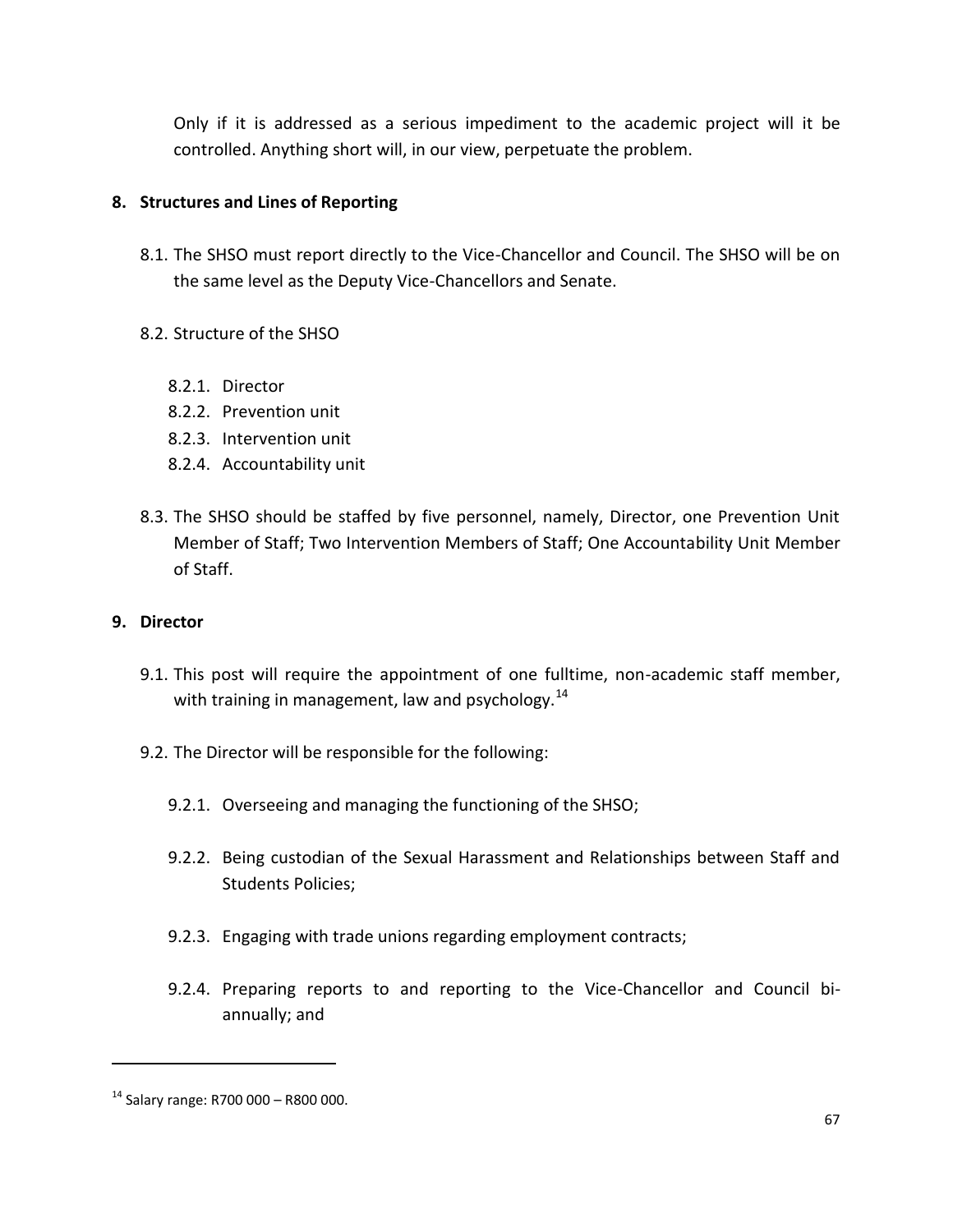9.2.5. Subject to principles of confidentiality, reporting directly to Council in the event that there is an accusation of sexual harassment against the Vice-Chancellor.

### **10. Prevention unit**

- 10.1. This unit will require the appointment of one fulltime non-academic staff member, with training in law, gender and power relations.<sup>15</sup>
- 10.2. This unit will perform the following functions:
	- 10.2.1. Training and workshops on sexual harassment throughout the year;
	- 10.2.2. Developing strategies for reducing sexual harassment at the University;
	- 10.2.3. Relationship-building with staff members and student representative bodies;
	- 10.2.4. Statistics and data capturing; and
	- 10.2.5. Relationship-building with hospitals and police stations in close proximity to the University.

### **11. Intervention unit**

- 11.1. This unit will require two fulltime, non-academic staff members.
- 11.2. One social worker / psychologist; and one specialized investigator trained in gender sensitivity.<sup>16</sup>
- 11.3. This unit has two parts, namely, reporting and support, handles by the social worker / psychologist, and investigation, handles by the investigator.

l

<sup>15</sup> Salary range: R300 000 – R400 000.

 $16$  Salary range: R400 000 – R500 000 each.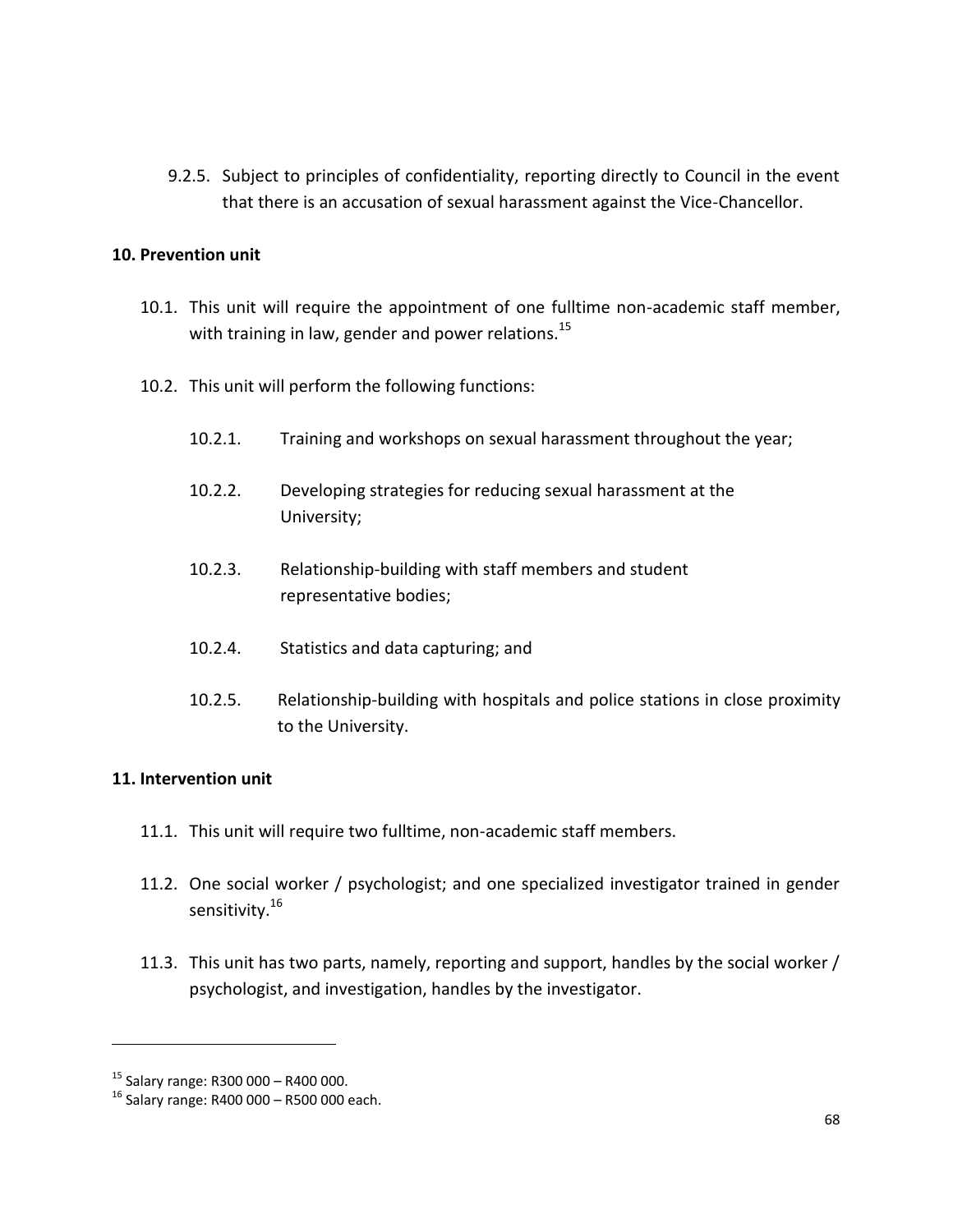- 11.4. Reporting and support: This person will be responsible for:
	- 11.4.1. Hearing initial complaints of sexual harassment;
	- 11.4.2. Advising the complainant of mechanisms available, in and outside of the University;
	- 11.4.3. Providing emotional support to the complainant throughout the process (including: keeping complainant advised of progress in the matter; preparing complainant for the difficulty of the hearing; attending the hearing with the complainant);
	- 11.4.4. Following up on complaints of sexual harassment referred by the Sexual Harassment Panel;
	- 11.4.5. Referring the complainant for further counselling at CCDU, if requested by the complainant.
- 11.5. Investigation: This person will be responsible for:
	- 11.5.1. Finding and taking witness statements;
	- 11.5.2. Obtaining forensic evidence.

# **12. Accountability unit**

- 12.1. This unit will require one fulltime lawyer, with specific psycho-social and genderbased violence training.<sup>17</sup>
- 12.2. This person will be responsible for:
	- 12.2.1. Representing the complainant at the disciplinary hearing (regardless of whether the complainant is a staff member or a student);
	- 12.2.2. Working with the investigator to prepare the complainant's case;

 $\overline{a}$ 

 $17$  Salary range: R400 000 – R500 000 each.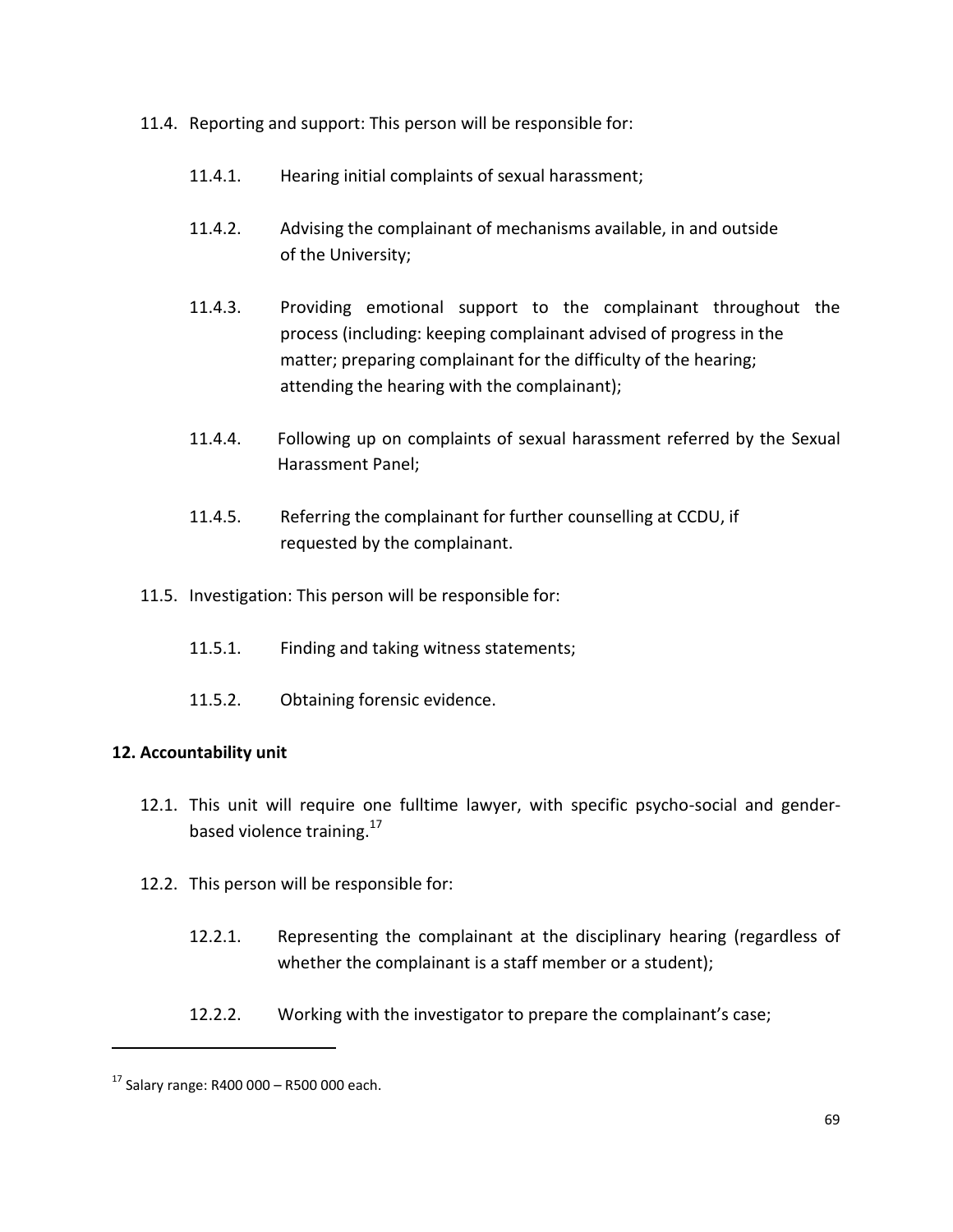12.2.3. Convening the disciplinary hearing panel to hear the matter.

### **13. The Sexual Harassment Academic Advisory Panel**

- 13.1. The University should use its academic experts to populate a formal advisory panel, the Sexual Harassment Academic Advisory Panel.
- 13.2. The Sexual Harassment Advisory Panel will be responsible for:
	- 13.2.1. Receiving complaints where students and staff feel comfortable to do so;
	- 13.2.2. Referring complaints to the SHSO, subject to the consent of the complainant. If the complainant does not want her/his matter referred, the Sexual Harassment Academic Advisory Panel must still submit numbers of complaints without naming or identifying complainants for the purposes of capturing trends;
	- 13.2.3. Identifying policy and systemic issues that frustrate the operation of the Sexual Harassment Policy and proposing recommendations; and
	- 13.2.4. Providing advice and support to the SHSO.
- 13.3. Members of the Sexual Harassment Panel must be made up of staff members from each of the various disciplines relating to, for example, law, gender, politics, hierarchy, behavioural sciences, violence, sociology, linguistics and history.
- 13.4. The Sexual Harassment Academic Advisory Panel will receive appropriate training in sexual harassment and gender-sensitivity.
- 13.5. The position should be treated as a managerial position and relevant workloading assigned to the position. It should *not* be over and above the academic's other obligations.
- 13.6. Members should sit on the Panel for no more than three years to ensure a vibrant committee and effective.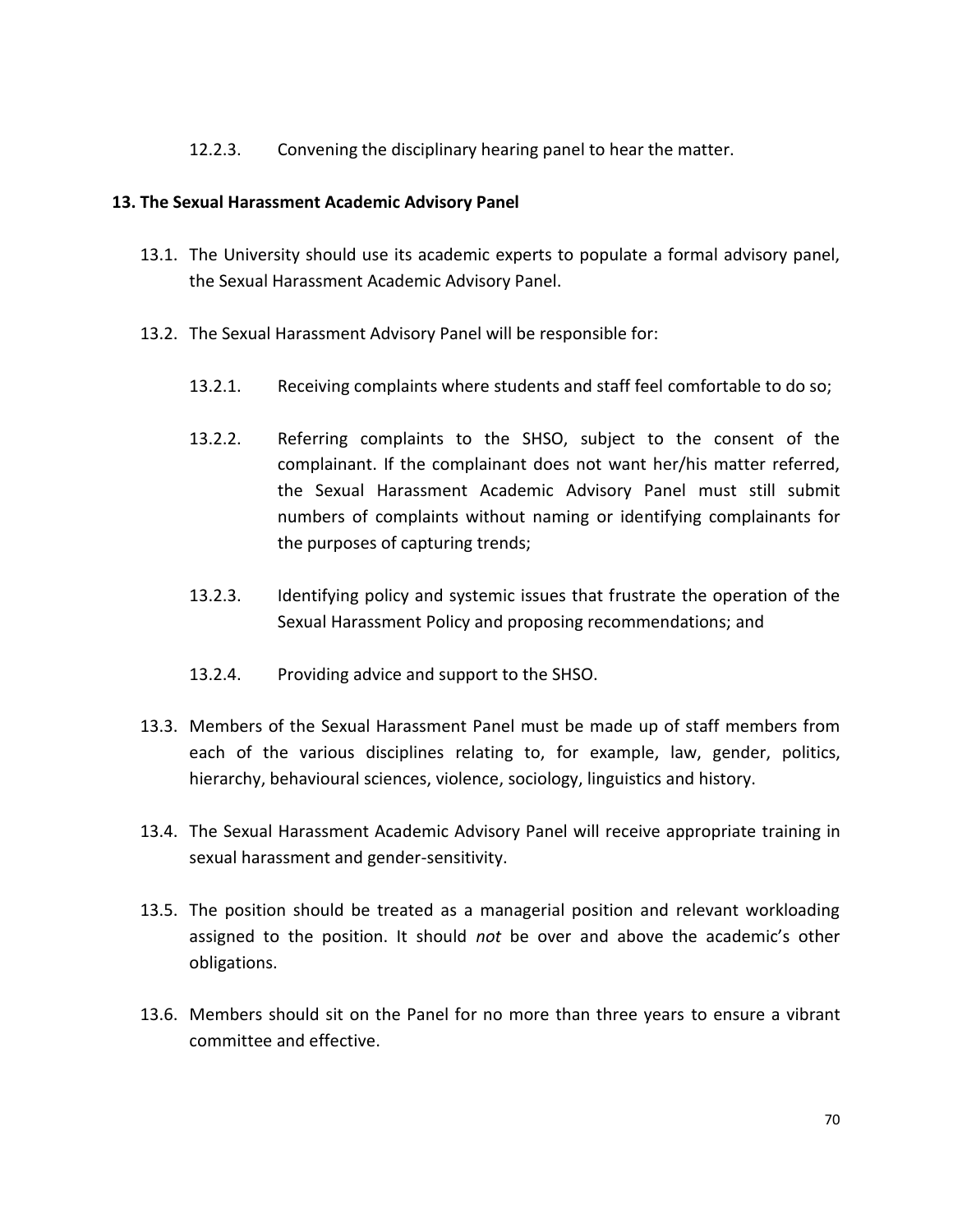### **14. Clearly Defined Roles for the Other Roleplayers**

### **14.1. Role of the Legal Office**

- 14.1.1. The Legal Office will be responsible for representing the University's interests at the disciplinary hearing in instances where the alleged perpetrator is a student.
- 14.1.2. The Legal Office will not engage directly with the complainant or the alleged perpetrator, but will work with the SHSO and/or the alleged perpetrator's representative where necessary.

### 14.2. **Employment Relations**

- 14.2.1. The Committee proposes that an additional person is appointed to Employment Relations to assist with the workload.
- 14.2.2. Employment Relations will be responsible for representing the University's interests at the disciplinary hearing in instances where the alleged perpetrator is a staff member.
- 14.2.3. Employment Relations will not engage directly with the complainant or the alleged perpetrator, but will work with the SHSO and/or the alleged perpetrator's representative where necessary.
- 14.2.4. Employment Relation will also be responsible for ensuring that any employment-related issues are facilitated, for example, special leave or the suspending of pension fund schemes.

# 14.3. **CCDU**

- 14.3.1. Where the complainant requires or requests counselling (outside of the emotional support provided by the SHSO during the process), or the alleged perpetrator requires or requests counselling, the complainant will be referred to CCDU.
- 14.3.2. CCDU will ensure that a complainant or an alleged perpetrator of sexual harassment will be provided with the necessary counselling and inform the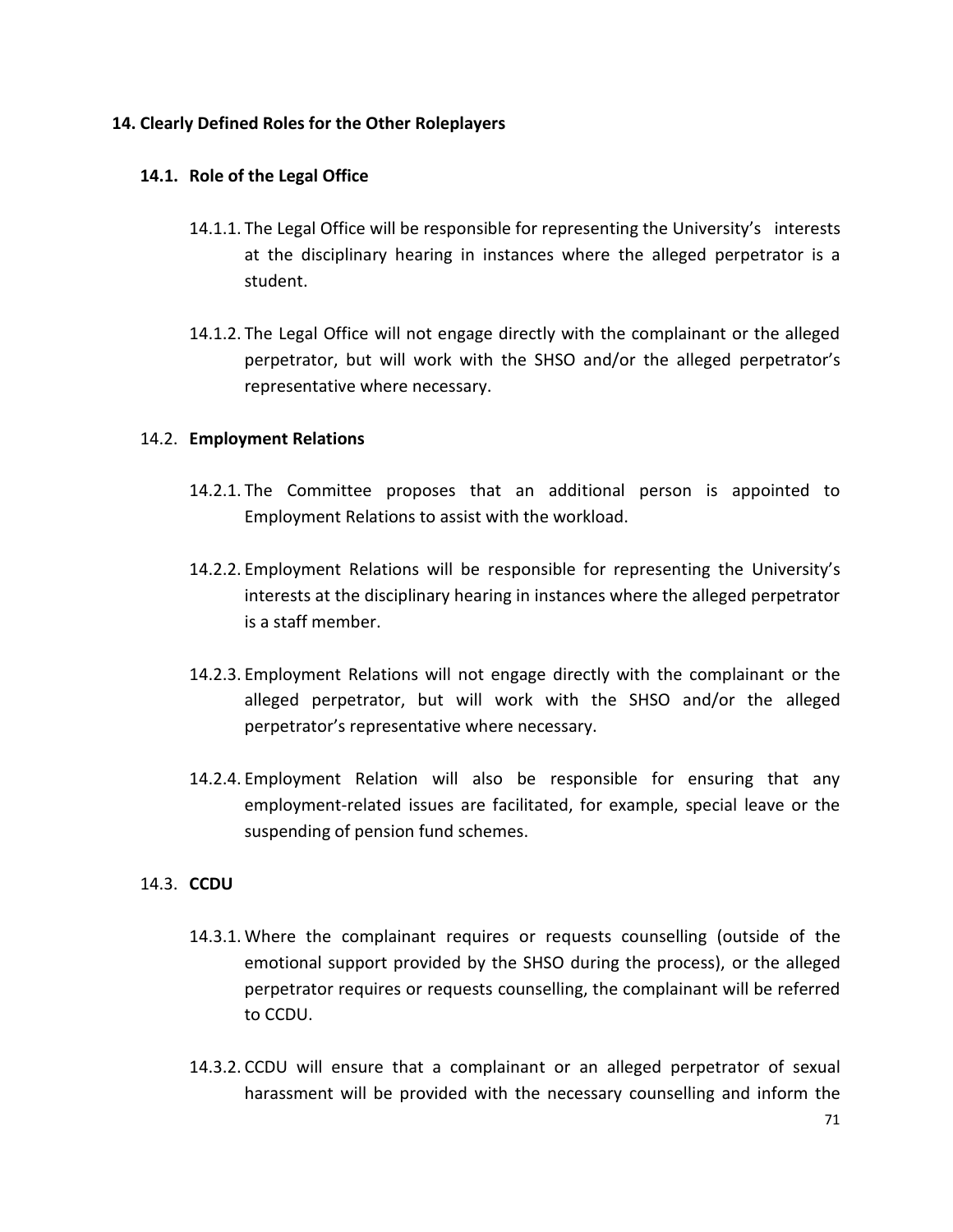SHSO if, in the opinion of the CCDU counsellor, the complainant or the alleged perpetrator requires more extensive counselling that CCDU is unable to provide.

14.3.3. The contents and relationship between a CCDU counsellor and the complainant/alleged perpetrator is confidential, and the CCDU counsellor must protect such confidentiality and is not required to report the substance of counselling sessions to any Roleplayer, including the SHSO.

# 14.4. **The Disciplinary Hearing Panel**

- 14.4.1.We propose a revision of the Panel that hears and decides sexual harassment cases and propose that it ought not to consist of the current structure, which is an academic from the Law School, a member of the Law Students Council and a member of Senate.
- 14.4.2.The persons appointed to hear sexual harassment matters must be trained and experienced in the field of sexual harassment and/or gender-based violence, with knowledge of law and employment relations.
- 14.4.3.We would advise that the University set up partnerships with non- governmental organizations doing work in this area or possibly other universities, on a reciprocal basis, to form the Panel.

# **E. EDUCATION AND AWARENESS RECOMMENDATIONS**

### **15. Education and training of Staff Members**

- 15.1. Staff members should understand the nuances of sexual harassment and the link between gender inequality, sexism and sexual harassment.
- 15.2. Prior to signing any contract of employment, new staff members should be apprised of the details of the Sexual Harassment Policy; the Relationships between Staff and Students Policy and the Code of Conduct Relating to Staff-Student Engagement.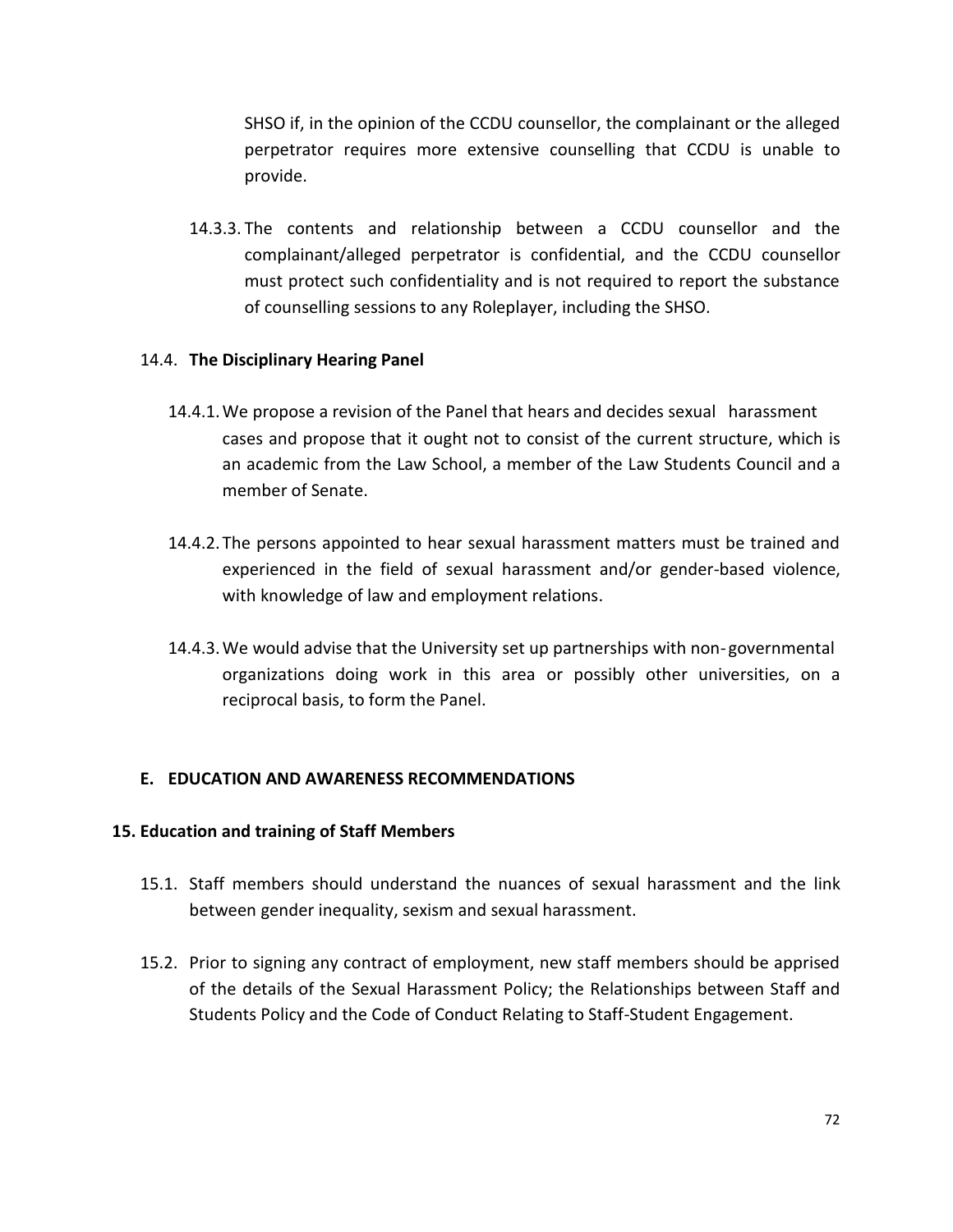- 15.3. All existing staff members must be made aware of the amendments to the various policies and assistance provided in cases of uncertainty regarding appropriate behaviour.
- 15.4. We recommend compulsory training on the Sexual Harassment Policy, the Relationships between Staff and Students Policy, the Code of Conduct Relating to Staff-Student Engagement and gender sensitivity training during induction of new staff members.
- 15.5. Going forward, we recommend compulsory annual training on the Sexual Harassment Policy, the Relationships between Staff and Students Policy, the Code of Conduct Relating to Staff-Student Engagement and gender sensitivity training for existing all members.
- 15.6. We propose that the University Community receives updates about sexual harassment complaints *without* revealing the parties' names or identities.

## **16. Education and training of Students**

- 16.1. Students should understand the nuances of sexual harassment and the link between gender inequality, sexism and sexual harassment.
- 16.2. During Orientation Week, prospective students should receive the Sexual Harassment Policy, the Relationships between Staff and Students Policy and the Code of Conduct Relating to Staff-Student Engagement.
- 16.3. In respect of new students, at some stage during the first term of the year, all students should receive mandatory information about the reporting lines in cases of all forms of sexual harassment, what constitutes sexual harassment. This should be done in a manner that is accessible and meaningful.
- 16.4. At the beginning of the academic year, and again at the beginning of the second term, the students should receive correspondence listing important University policies for students, and in particular, including links to the Sexual Harassment Policy, the Relationships between Staff and Students Policy and the Code of Conduct Relating to Staff-Student Engagement on the University website.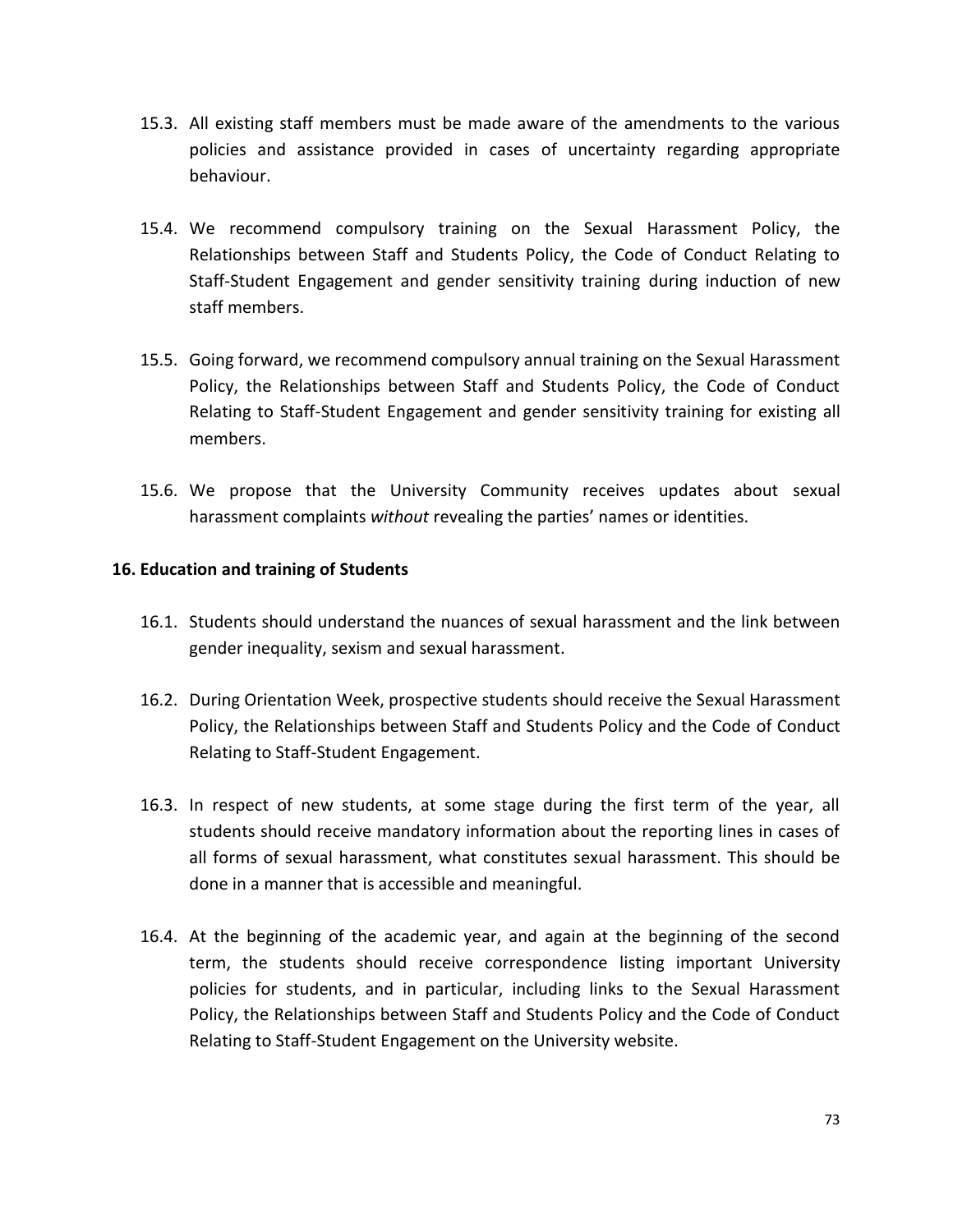16.5. We strongly recommend a variety of education programmes and campaigns throughout the academic year.

## **F. INTERIM MEASURES**

## **17. Current and Past Complaints**

- 17.1. The Committee received several complaints about the mishandling of sexual harassment matters by the University and complaints regarding investigations currently under way. We propose that the University address these complaints in a manner, which is responsive and accountable. It is our considered view that students should be treated with appropriate respectfulness and dignity.
- 17.2. In dealing with complaints regarding matters currently being handled by the University, the University should be open to feedback on the problems experienced in the process. This will assist with remedying the problems in the future.

#### 18. **Future Complaints**

- 18.1. In the interim, to ensure that the same irregular processes are not followed pending the adoption of the new Policies and Structure, the Committee proposes an acknowledgement that the time ahead will be a tumultuous but necessary process.
- 18.2. We propose that student engagement continues with this, or another, Committee to continue to capture stories and trends if this is useful;
- 18.3. We recommend that the Vice-Chancellor puts in place an ad hoc temporary committee to address specific cases;
- 18.4. We propose open debates and dialogue, together with anonymous polls, to transition the University from a perception of secrecy to openness.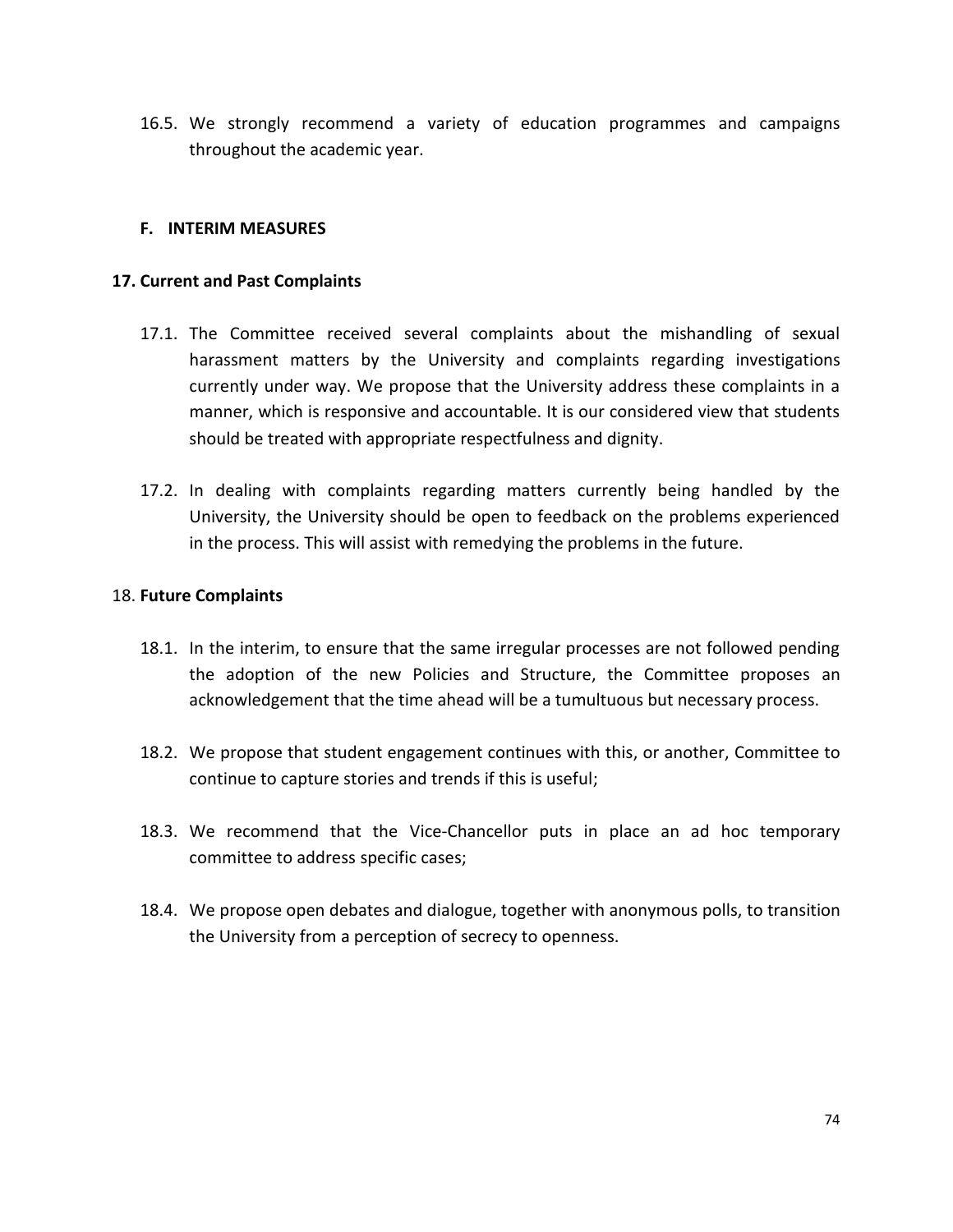**Annexure B**

## **ORGANOGRAM**

## **1. POSITIONING OF SHSO WITHIN THE UNIVERSITY**

| Council                                          |                                            |  |  |
|--------------------------------------------------|--------------------------------------------|--|--|
| <b>Vice-Chancellor</b>                           |                                            |  |  |
| <b>DVC and Senate</b>                            | <b>Sexual Harassment and Safety Office</b> |  |  |
| <b>SET / Legal Office / Employment Relations</b> |                                            |  |  |